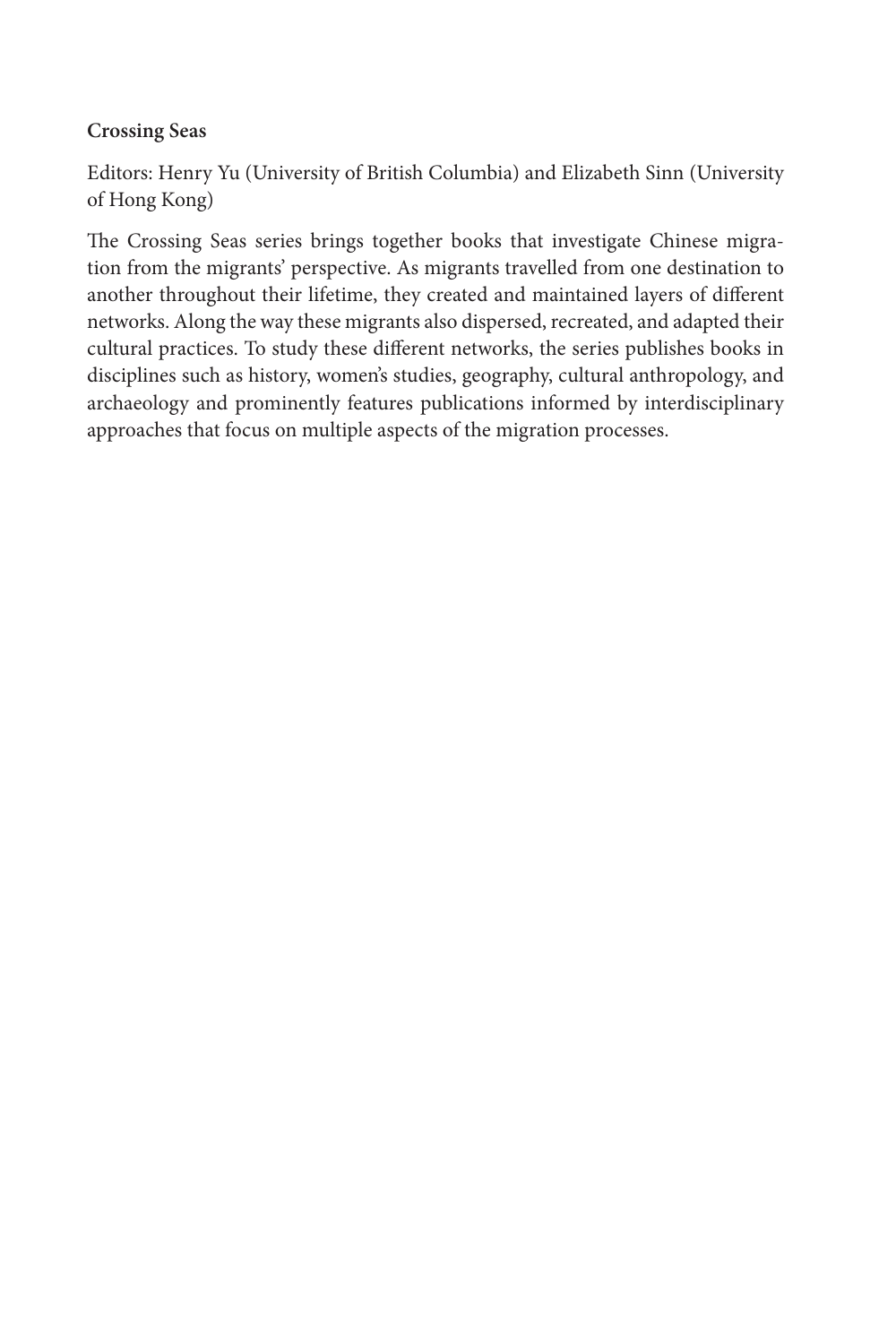# **Returning Home with Glory**

**Chinese Villagers around the Pacific, 1849 to 1949**

Michael Williams

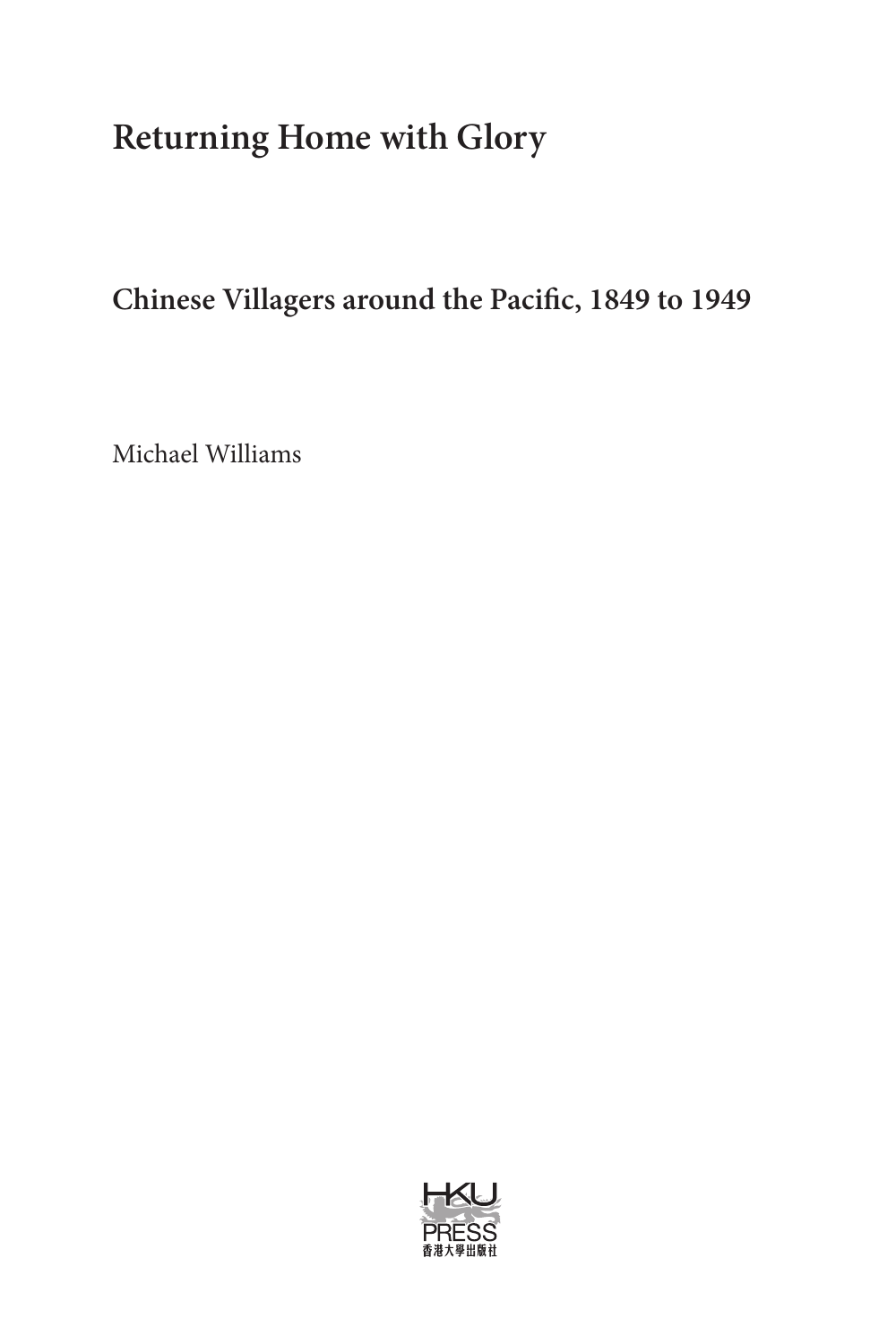Hong Kong University Press The University of Hong Kong Pokfulam Road Hong Kong www.hkupress.hku.hk

© 2018 Hong Kong University Press

ISBN 978-988-8390-53-3 (*Hardback*)

All rights reserved. No portion of this publication may be reproduced or transmitted in any form or by any means, electronic or mechanical, including photocopy, recording, or any information storage or retrieval system, without prior permission in writing from the publisher.

British Library Cataloguing-in-Publication Data A catalogue record for this book is available from the British Library.

Front cover images:

Top: The Chung Kok village community hall in Zhongshan County was originally built in 1913 as a medical clinic with money from those villagers earning an income around the Pacific. It acquired its Red star in the 1950s but has since been remodelled and is now used to house a display of the history of the village and district. Photo by Michael Williams in 1999.

Below: The family of Chang Yet (seated to the right) on one of his returns home after working in rural Australia. His son Chang Gar Lock (standing smiling) accompanied him back to Australia where he became a prominent citizen. Photo taken in 1935.

Background: Place-name calligraphy taken from the donors' list on the Chung Kok community hall; the three Pacific ports most favoured by the people of the Long Du district were Honolulu (literally "Sandalwood Mountain"); San Francisco ("First Port of America"), and Sydney (a phonetic rendition). Photo by Michael Williams in 2015.

#### 10 9 8 7 6 5 4 3 2 1

Printed and bound by Paramount Printing Co. Ltd., Hong Kong, China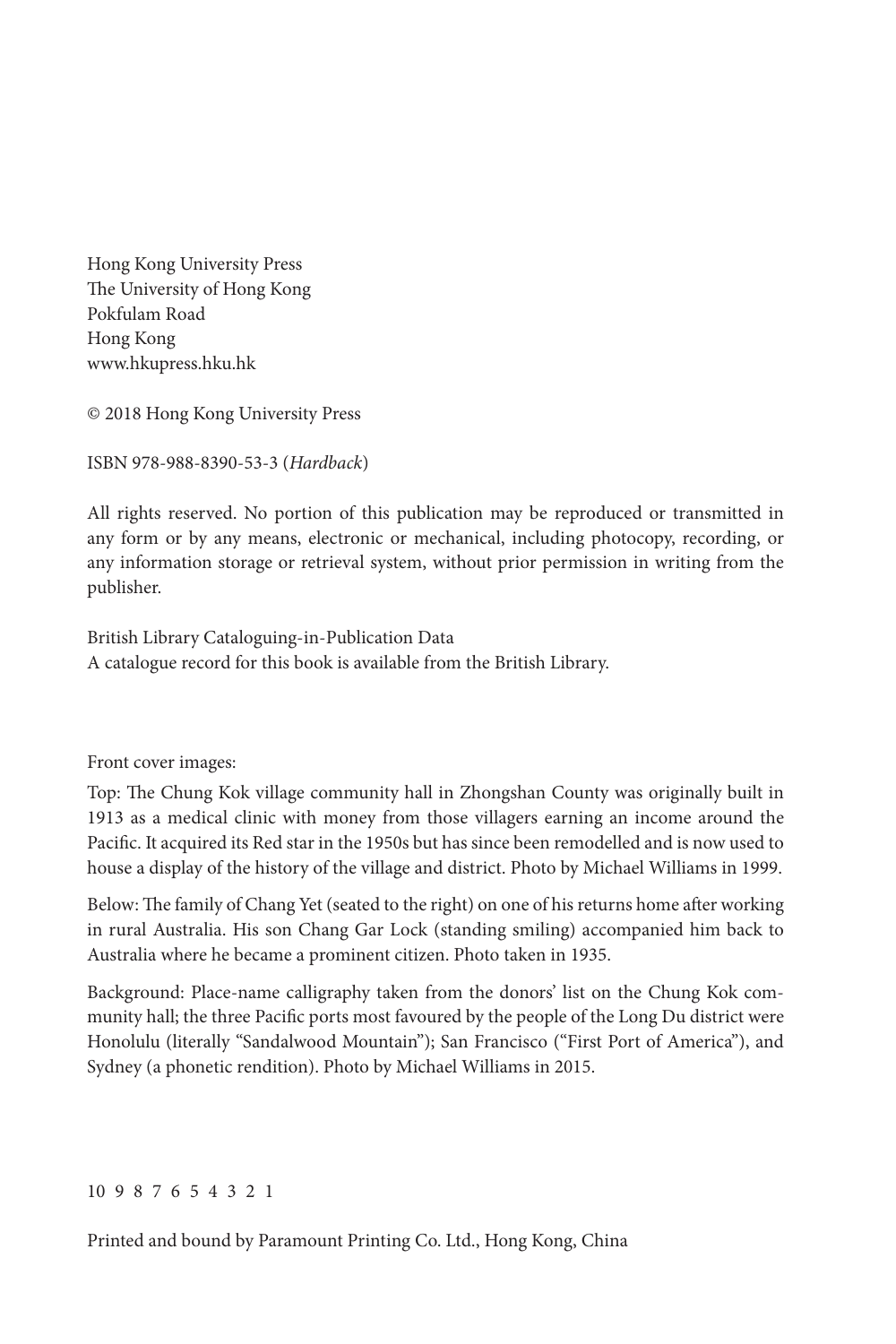### **Contents**

| List of Illustrations                                |     |
|------------------------------------------------------|-----|
| Foreword by Henry Yu and Elizabeth Sinn              |     |
| Acknowledgements                                     | ix  |
| List of Abbreviations                                |     |
| Romanization of Chinese                              | xiv |
| 1. Destination Qiaoxiang                             | 1   |
| 2. The Border-Guard View                             | 15  |
| 3. Wading 10,000 Li                                  | 35  |
| 4. Because in the Tang Mountains We Have a Big House | 66  |
| 5. He Would Have to Send Money                       | 98  |
| 6. Returning Home with Glory                         | 120 |
| 7. Things Did Not Work Out That Way                  | 144 |
| 8. Anglo-Saxonizing Machines                         | 165 |
| 9. You Have Been Loyal Wah Kiu                       | 191 |
| Glossary                                             | 205 |
| Bibliography                                         |     |
| Index                                                |     |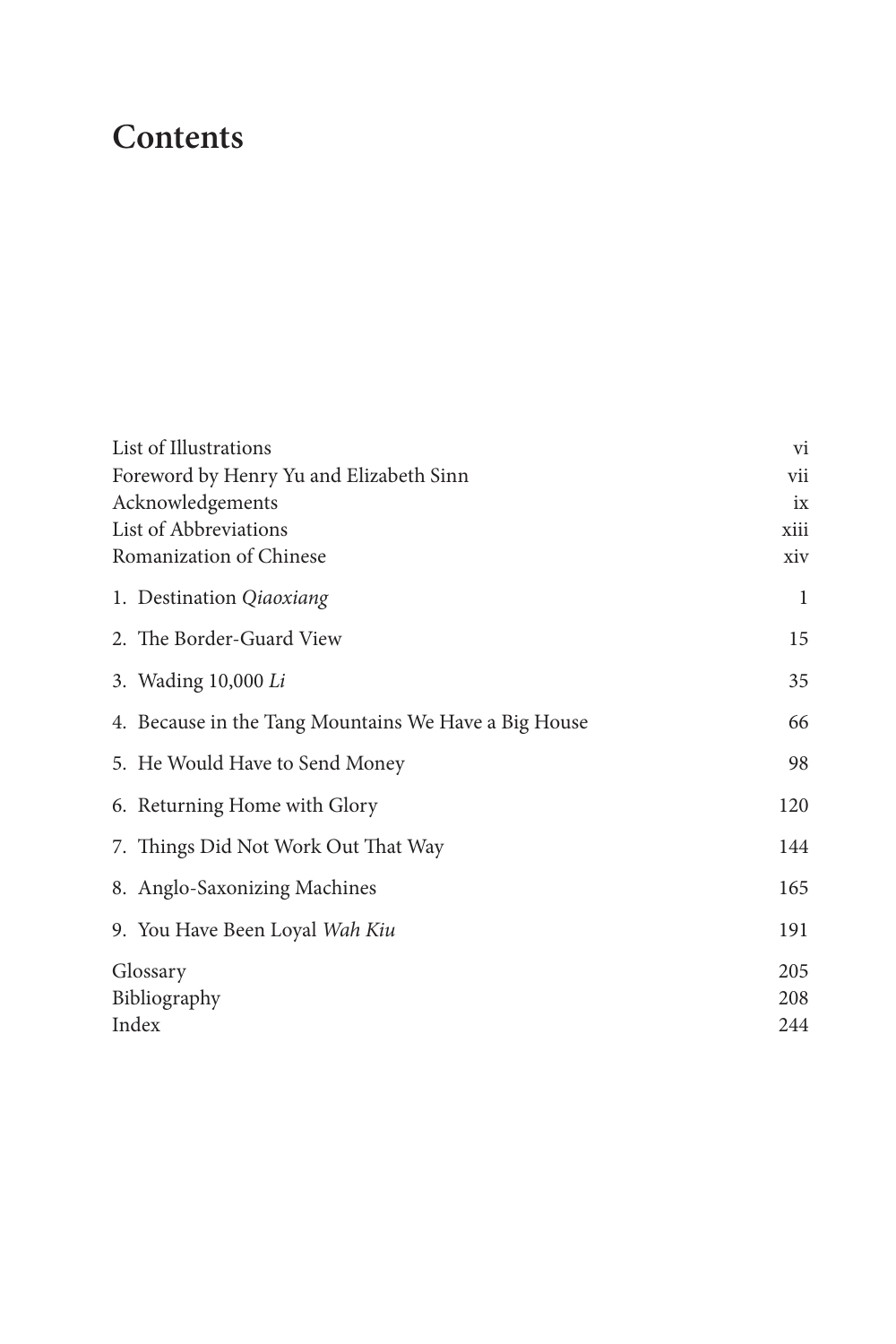# **Illustrations**

#### **Figure**

|             | Figure 5.1 Huagiao burials and returns to China, 1875–1950       | 111 |
|-------------|------------------------------------------------------------------|-----|
| <b>Maps</b> |                                                                  |     |
|             | Map 3.1 Participation by Guangdong counties in overseas movement | 37  |
|             | Map 2.2. Door Divor Dolta counties                               |     |

| Map 3.2 Pearl River Delta counties            | 38 |
|-----------------------------------------------|----|
| Map 4.1 Zhongshan County and Long Du District | 69 |
| Map 4.2 Long Du and its villages              | 71 |

#### **Photos**

| Photos 1.1a-i Chung Kok community hall and donations list                   | 3   |
|-----------------------------------------------------------------------------|-----|
| Photos 4.1a-b Huaqiao houses, Zhongshan County                              | 80  |
| Photos 4.2a-c Wealthy huagiao houses in Liang Du and Long Du                | 81  |
| Photo 5.1 Announcing the arrival of "departed friends"                      | 111 |
| Photos 6.1a–b Tea pavilion and inscription of donors and their destinations | 140 |
| Photo 8.1 San Francisco Chinatown fashions, 1898                            | 174 |

#### **Tables**

| Table 3.1 Overseas Chinese, late 1930s                                        | 36  |
|-------------------------------------------------------------------------------|-----|
| Table 3.2 Qiaoxiang distribution as a percentage of total huagiao populations | 39  |
| Table 3.3 Huagiao by Pacific Ports                                            | 40  |
| Table 3.4 Female huagiao as percentage of total huagiao populations           | 41  |
| Table 3.5 Births in destinations as percentage of total Chinese populations   | 42  |
| Table 3.6 <i>Huagiao</i> returns                                              | 43  |
| Table 6.1 Earnings in the Pacific Ports                                       | 121 |
| Table 6.2 Earnings in China and Hong Kong                                     | 124 |
| Table 6.3 Occupations in New South Wales, end of the nineteenth century       | 130 |
| Table 6.4 Occupations in San Francisco, 1869                                  | 130 |
| Table 8.1 Huaqiao as a percentage of total populations and huaqiao            |     |
| populations                                                                   | 167 |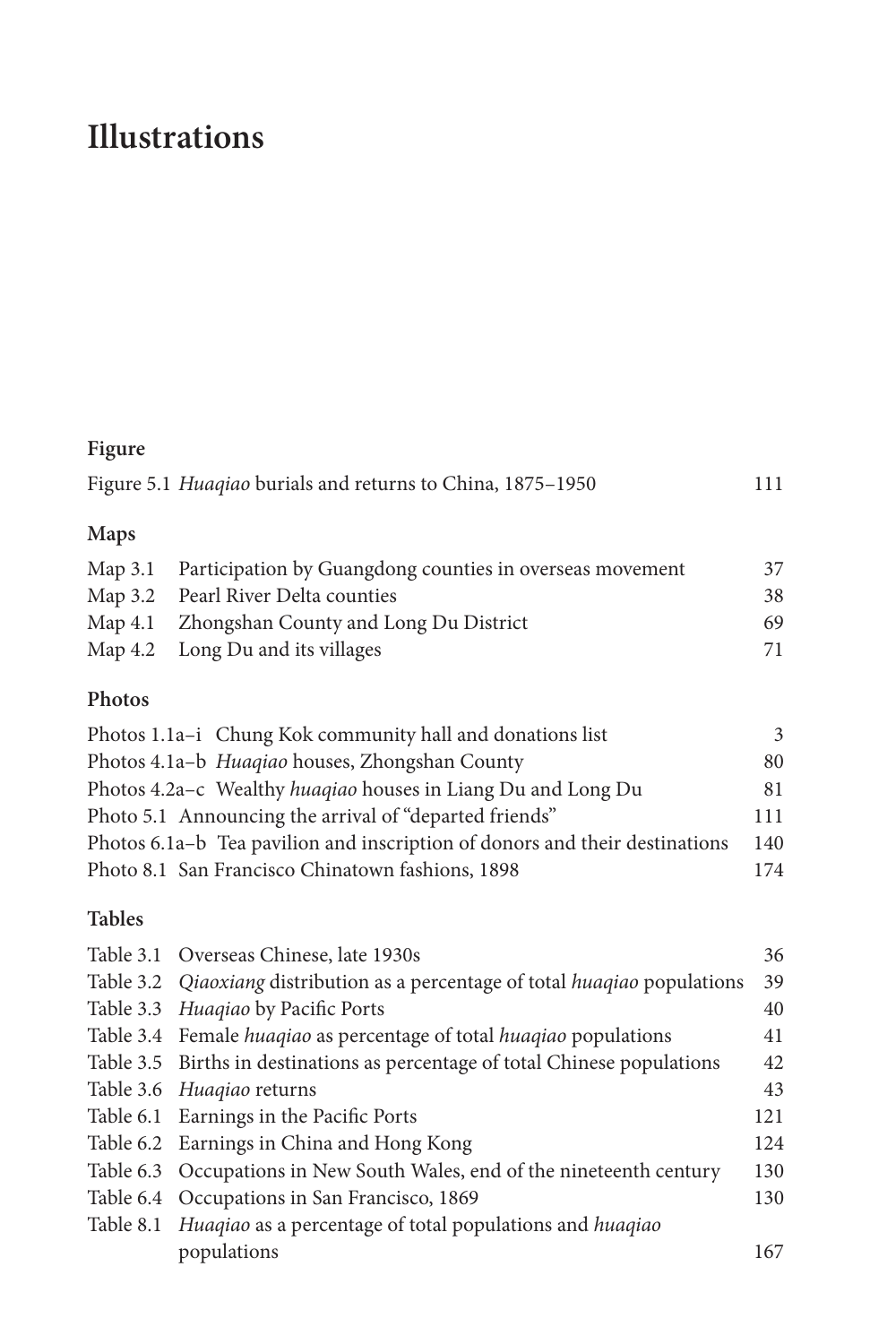### **Foreword**

For much of the history of scholarly attention on the Chinese migrants who went outwards from the coasts of Guangdong and Fujian over the last 500 years, the focus has been on what happened in the places they went. What they did to make money, how they created businesses, how they built railways and roads and mined and tilled the earth for wealth, as well as what was done to them in terms of anti-Chinese legislation and discrimination—these were the dominant subjects of scholarship. The scholarship during the twentieth century tended to be bounded by the geographical containers that shaped the scholar's interest—national boundaries around new settler nations such as the United States, Canada, Australia, and New Zealand, or colonies and post-colonial nations such as the Dutch Indies and Indonesia, or French Indochina and Vietnam, or the Philippines during and after Spanish colonial rule. What happened to the Chinese migrants in the places they went, how they became targets for exclusion and overcame discrimination, or tools and brokers for colonial rule, or built enclaves and hybrid societies within other societies—the questions for research generally focused on the spaces at the end of journeys outward. When the places of origin in China were considered, the curiosity usually served to answer questions about what had driven them to leave and what they left behind.

This book, as well as the series that it inaugurates, tries to take a different approach: we are concerned with the journeys themselves, in multiple directions and at different times, between multiple locations, and what these journeys meant to the migrants as they crossed the seas. We want to know what kinds of ideas and goods these people moved between the places they travelled, and how they maintained relationships and networks across space and time. Rather than assuming that where a migrant stopped would define their identity and belonging, we seek to understand the relationships between where they had been and where they might go, and whom they remained connected to in other places as they kept moving. We want to see the world from the perspectives of the migrants as migrants, highly mobile and expansive in their vision of the world and its possibilities. If there were constraints on their mobility created by governments trying to stop them or contain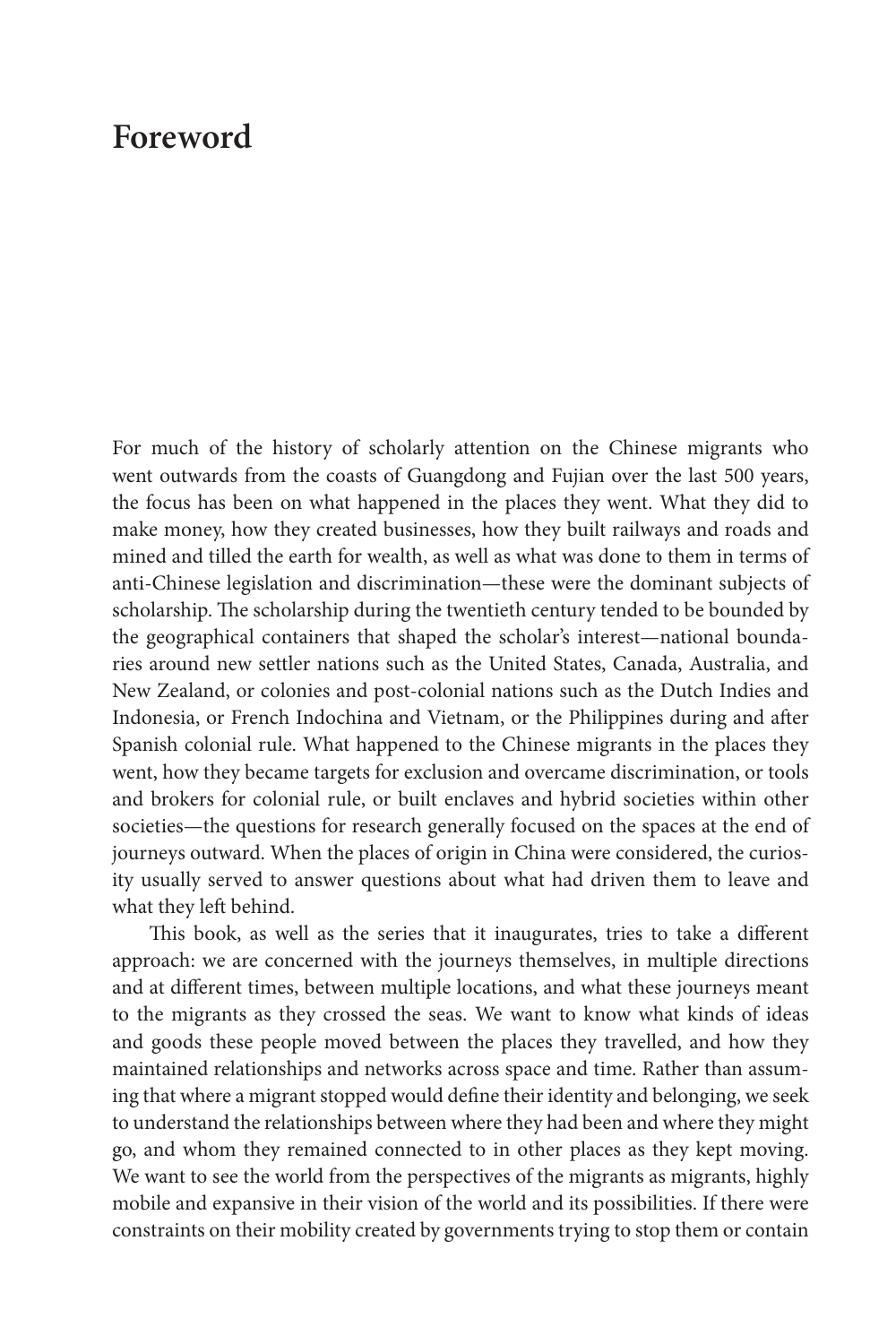them, they themselves often imagined a world bounded not by the borders erected against them, but shaped by ambitions that seemed unbounded for themselves and for the families and the communities that they built. They held a boundless belief in the potential that in moving themselves, and in moving the objects they found in one place to another, they could make their lives and those of their families better.

That the families and relationships they made could be dispersed across vast distances—including in villages in China—and that they could endure through generation after generation, reflect the persistent power of a set of practices that overcame the challenges of space and time. We hope that this book, in its attention to how bonds of trust and obligation and reciprocity could be created across the seas and across time, is the fitting start to a series of conversations about what we can learn from understanding Chinese migration in all of the places that these migrants connected.

> Henry Yu University of British Columbia

Elizabeth Sinn The University of Hong Kong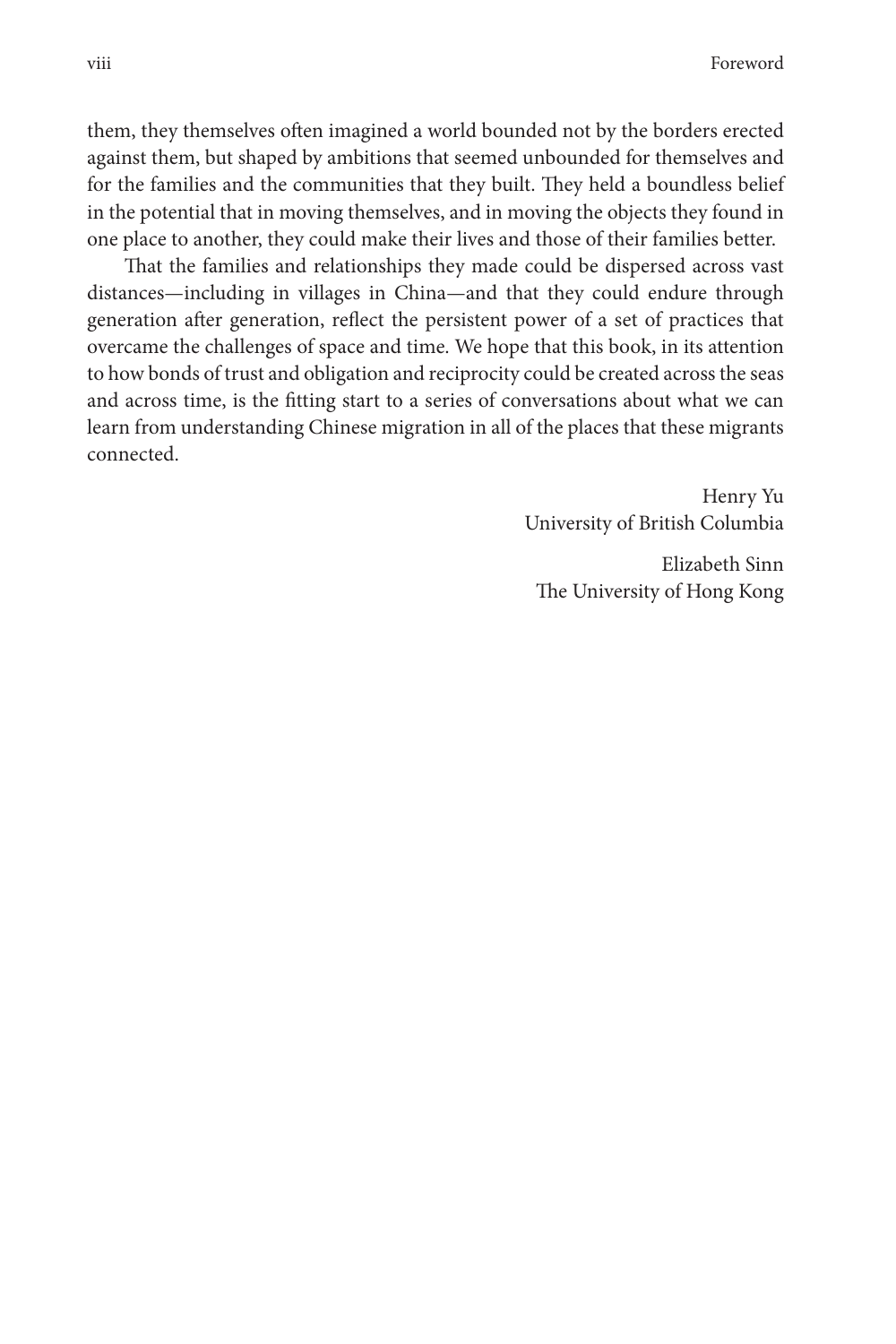## *1* **Destination** *Qiaoxiang*

#### **A village community hall**

In a modest village in southern China, some 10 km to the west of the modern city of Zhongshan (中山市), itself just 70 km west across the Pearl River Delta from Hong Kong, sits a small community hall built in 1913. Known as Chung Kok in the local dialect and Xiangjiao (象角) in Mandarin, the still traditional-looking village lies on the edge of Zhongshan City's fast-moving urban sprawl. Nevertheless, just to the north of the village, across the nearby Shijiao (獅滘) River, the land is still largely used for growing things and a patchwork of green fields can be seen stretching across the flat landscape until the Pearl River itself is reached.

The Chung Kok side of this local river, however, is hilly, less fertile, part of a ridge of land running back to the old city of Shekki (石岐), now Zhongshan City. It was on the slope above their river that the villagers of Chung Kok erected their new community hall in the second year of the republic. The founding purpose of this community endeavour was to serve as a place for dispensing medicines to the people of Chung Kok village, and since that time the hall has served many purposes. The current purpose of the old hall is as an exhibition space for a display on the history of the village and its region.

While this local, contemporary interest in Chung Kok's history comes with a focus on how deep into China's past that history goes, the building itself is testimony to the fact that this is a history that extends far beyond the Pearl River Delta in which Chung Kok lies, far beyond either Shekki, Hong Kong, or even the provincial capital Guangzhou (廣州, Canton). For in 1913, when the community leaders of the then 11,000-strong village were erecting their hall in order to improve the health of their fellow residents, they were able to draw upon the resources of fellow villagers living and earning in destinations as far afield as Port Darwin and Atherton in northern Australia, Sydney and Melbourne further south, and Hawaii and San Francisco across the Pacific Ocean.

We know this because, at its erection in 1913, the right side of the Chung Kok community hall had two large slabs of black slate embedded into it. Beautifully carved into the first is a list of 222 donors, recorded not only by name but grouped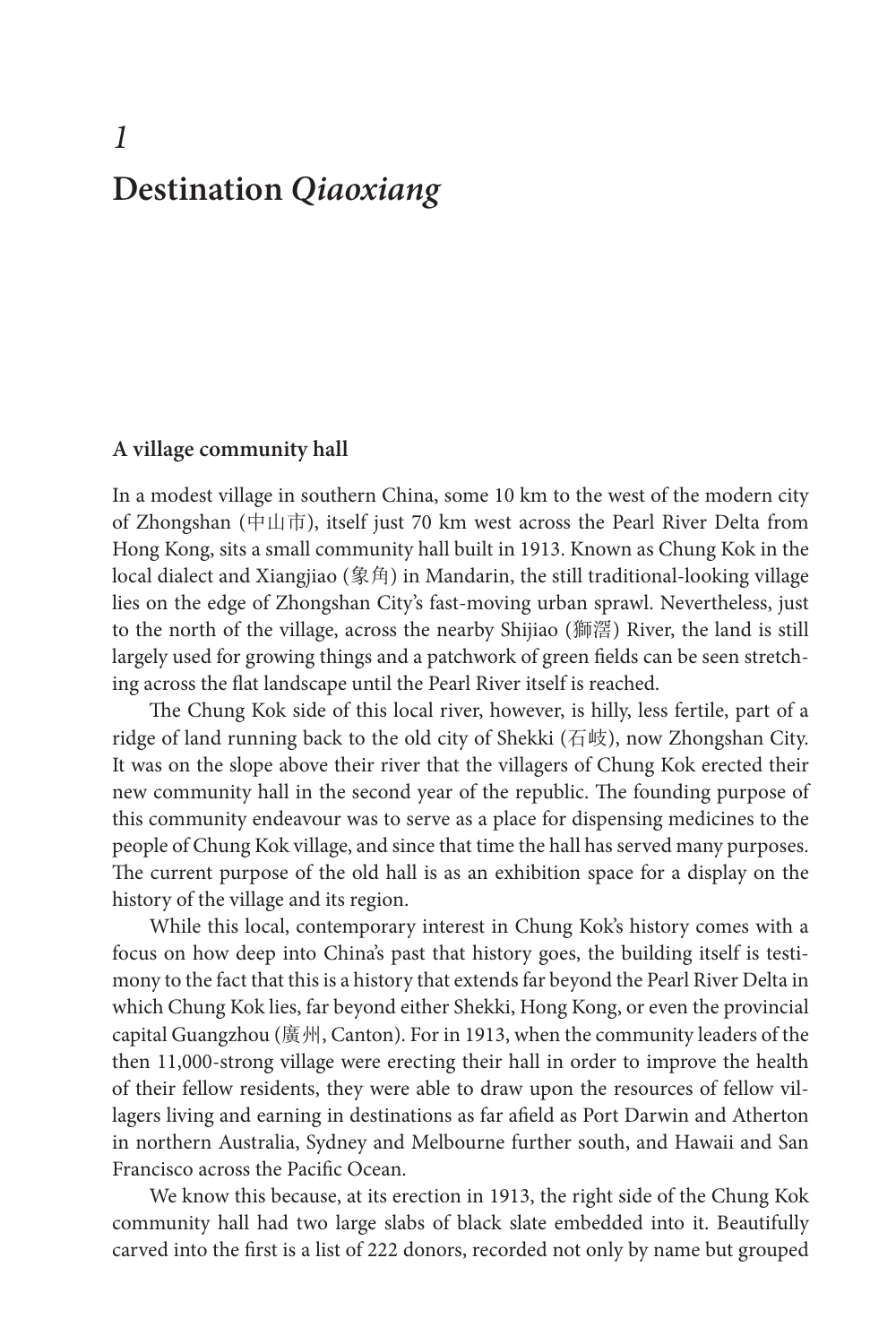according to where they were when they donated, along with the amount of their donations recorded in the currency of that place. Thus we have, in the order inscribed, the destinations: San Francisco (literally, First Port of the Land of the Flowery Flag)—25, Port Darwin—24, Sydney—63, West Australia—13, Melbourne—32, Atherton—20, Cairns—13, Brisbane—6, and Honolulu (literally, Sandalwood Mountains)—26.

The second slate slab on the hall's side lists more names without locations (presumably those donors living in the village itself), alongside an account of the plans and intentions that resulted in the building of Chung Kok's fine new community hall. This is an account that ends with the hope that "fellow people will co-operate in maintaining generous donations and support and assist together to promote and maintain honour for the future".

How and why this modest Pearl River Delta village was able to make good on this hope by drawing on resources from around the Pacific to assist it in its modernization is a fundamental question for this study. It is a question that leads back to the establishment of Hong Kong in the 1840s, through the first Californian and Victorian gold rushes of the 1850s, as well as forward into the twentieth century at least as far as the establishment of a new form of government in China in 1949.

This investigation branches into the eighty or so villages of the Long Du (隆 都) district of which Chung Kok is a part, villages that also sent numerous of their fellows to far-off destinations. This district of Long Du will constitute a case study whereby the origins and development of the links between families in villages such as Chung Kok and the destinations of Sydney, Hawaii, and San Francisco will be closely investigated. In the process, further questions concerning motivations, mechanisms of travel, the establishment and evolution of links around the Pacific over generations, the choices people had and made, and definitions of success and failure are all explored.

#### **The diaspora business and other transnationalisms**

For many, a study such as that embarked on here fits easily or even necessarily into concepts such as diaspora and transnationalism. Certainly, the need to avoid squeezing such a mobile history into national confines would suggest so. However, it will be argued that such notions themselves rely too heavily on nation-state concepts and that it is by tracing origins back to what was important to those who first set out—the family, the home villages, the *qiaoxiang* (僑鄉)—that a more foundational approach can be gained that offers greater opportunities for understanding than the descriptive analyses of transnationalism or even diaspora.<sup>1</sup>

<sup>1.</sup> For a more detailed argument on this, see Chapter 2, "The Border-Guard View", 15–34. See also page 14, for a discussion on the definition of *qiaoxiang*; for now, read "home villages/districts".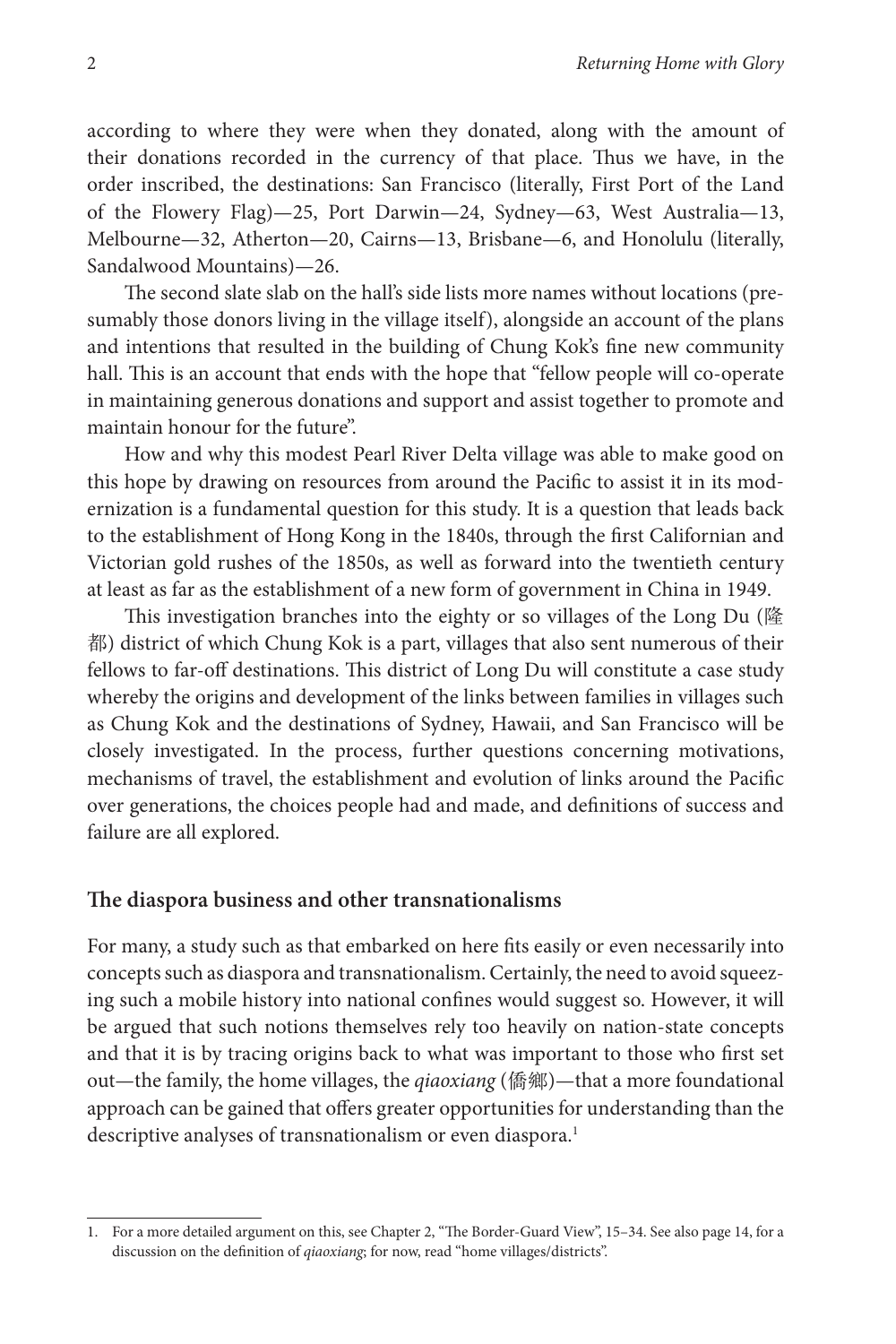That this history is a transnational one is, on the most basic descriptive level, obvious. Yet also obvious is that, over the period, a group of British colonies became a federation, and an imperial state became a republic, evolving nation-state factors that played only a limited role in the changes influencing the home villages. Why privilege evolving states in a history where choices were influenced but not controlled by these states, choices usually made in spite of not because of their laws and prejudices? Better perhaps to look elsewhere. Here, it is proposed to begin more fundamentally with the family and the village and see where this leads. The result may well be something that looks like a diaspora or a transnational flow, but the journey will have moved through other perspectives and other possibilities that may be of use in future studies.

This work is a single case study with the narrow focus that this implies. As such, its theoretical underpinnings are necessarily unsophisticated until future comparisons with similar case studies are made. Instead, this research relies on detailed fieldwork, including oral histories and local archives, to build up a picture of a single district of some eighty villages, within a single county, within the Pearl River Delta region of southern China. From this study, a number of themes of significance are developed that may provide foundational elements of significance to transnational and diaspora studies of the overseas Chinese and perhaps other groups as well.

By adopting a case-study approach and in-depth investigation of a single district, motivations, choices, origins, representativeness, and even the varying perspectives through which such seemingly clear concepts as success and failure are evaluated can be illuminated. Here, the geographical range adopted is Long Du district and the three Pacific Ports to which so many travelled from this *qiaoxiang*. Along with the reasons for selecting Long Du, it is also necessary to discuss the reasons for adopting such terms as *huaqiao* (華僑) and *qiaoxiang*, the time period—1849 to 1949—to be investigated, and the sources utilized.

#### **Selecting a** *qiaoxiang*

In order to achieve a comprehensive *qiaoxiang* perspective, a single *qiaoxiang* has been chosen, that of the Pearl River Delta county of Zhongshan and, within this, the district of Long Du.2 By focusing on the limited scope of one *qiaoxiang*, the aim is to provide depth and sufficiently detailed analysis to allow a range of participants to be embraced. Through this approach, those often neglected, such as women in the villages, those who returned permanently, and those who did not attain or aspire to

<sup>2.</sup> Zhongshan County, or *xian* (縣), was known as Xiangshan (香山) until 1925. Long Du district has also undergone many name changes with the present-day township of Shaxi (沙溪鎮) covering much of the Long Du area. To avoid confusion, Zhongshan and Long Du will be the terms used throughout this book. For a complete list of these changes for Long Du from 1152 to 1986, see Zhongshanshi Shaxizhen Renmin Zhengfu bian 中山市沙溪鎮人民政府編, *Shaxizhen zhi* 沙溪鎮志 [Shaxi town gazetteer] (Zhongshanshi: Huacheng chubanshe, 中山市: 花城出版社, 1999), 56. *Xian* is usually translated as "county" but can also be translated as "district". Here, *county* is used and *district* (*zhen* 鎮) only for an area within a county.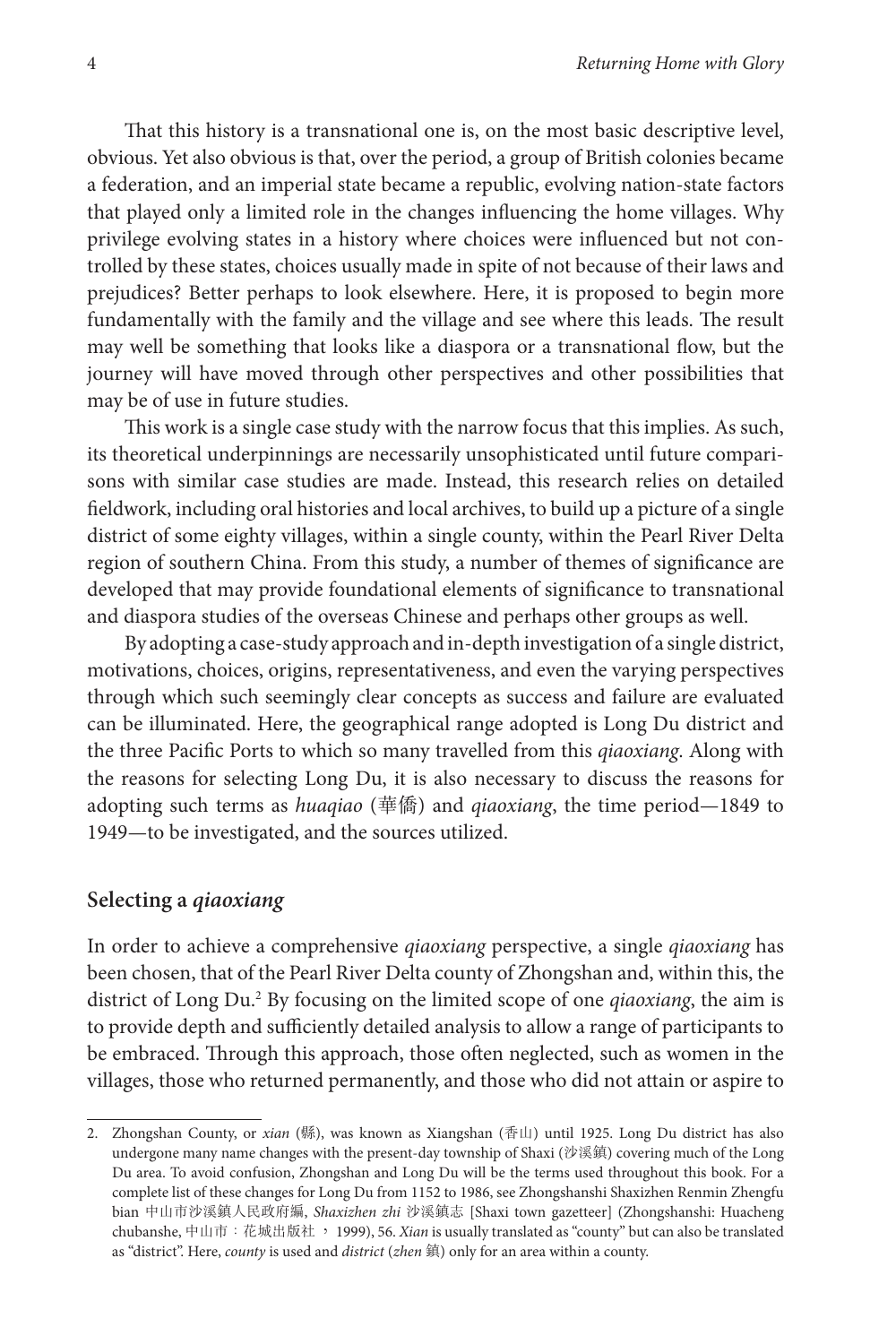attain merchant status can be more readily included. A single *qiaoxiang* also enables time-consuming oral history to be utilized effectively. In keeping with the logic of a *qiaoxiang* perspective, it follows that Sydney, San Francisco, and Honolulu and their respective hinterlands are the main destinations to be investigated, just as they were the main destinations for the people of Zhongshan and Long Du between 1849 and 1949.3

Long Du has many interesting features that make it a suitable choice for indepth research into a *qiaoxiang*. Long Du is a distinct and easily identifiable *qiaoxiang*. The people of this area speak a dialect separate from the surrounding Cantonese speakers of most of Zhongshan and usually formed their own distinct organizations in the destinations. Long Du was also a *qiaoxiang* that sent a high proportion of its people to the destinations and whose records and oral testimony can therefore be easily compared to records in the destinations. Records in the immigration files of Australia and the United States, for example, regularly mention Long Du villages such as Long Tou Wan (龍頭環) and Shen Ming Ting (申明亭).

While Pacific destinations are the focus of this study, in reality the majority of travellers from Guangdong or Fujian provinces went to Nanyang (南洋, Southeast Asia). In comparison, the role of Australia and the United States (including Hawaii) in the movement of people from the Pearl River Delta was, in terms of numbers, relatively minor. Chinese people in Australia were overall no more than 5% of the total movement, and the United States with Hawaii not more than 15%.<sup>4</sup> However, figures at the provincial level can be misleading; Australia's proportion of a county such as Zhongshan may have been over 15% and, within Long Du and villages within this district, much higher. Zhongshan was the county of origin for nearly 80% of Hawaii's Chinese and Long Du provided around 25% of these.<sup>5</sup> At times, from 20% to 40% of Sydney's Chinese population were from Zhongshan, with most of these from Long Du. Zhongshan people in San Francisco ranged from over 30% to 10% of the total Chinese population over the period under examination, with Long Du people also a significant proportion of these.<sup>6</sup> Such figures make the *qiaoxiang* of Zhongshan and Long Du sufficiently prominent players to make their study a worthwhile contribution to this overall history.

Finally, Zhongshan is not Taishan (台山) County or even part of the Siyi (四 邑) group of Pearl River Delta counties.7 This additional reason for focusing on

<sup>3.</sup> Pacific destinations such as Peru, Canada, and Mexico were also of major significance to people of Zhongshan; by the 1920s, there were probably many more Zhongshan people in Peru than in the United States and Australia combined. However, these destinations did not have continuous links from the mid-nineteenth century and all were of much less significance for Long Du people. Comparative studies involving these destinations would be of great value.

<sup>4.</sup> Lynn Pan, ed., *The Encyclopedia of the Chinese Overseas* (London: Curzon Press, 1999), Table 2.2, 62, and Zhu Guohong, "A Historical Demography of Chinese Migration", *Social Sciences in China*, No. 4 (Winter 1991): 57–84.

<sup>5.</sup> Based on figures in *Chinese of Hawaii* (Honolulu: Overseas Penman Club, 1929).

<sup>6.</sup> See Table 3.2: *Qiaoxiang* distribution as percentage of total *huaqiao*, 39.

<sup>7.</sup> See Map 3.2: Pearl River Delta counties, 38.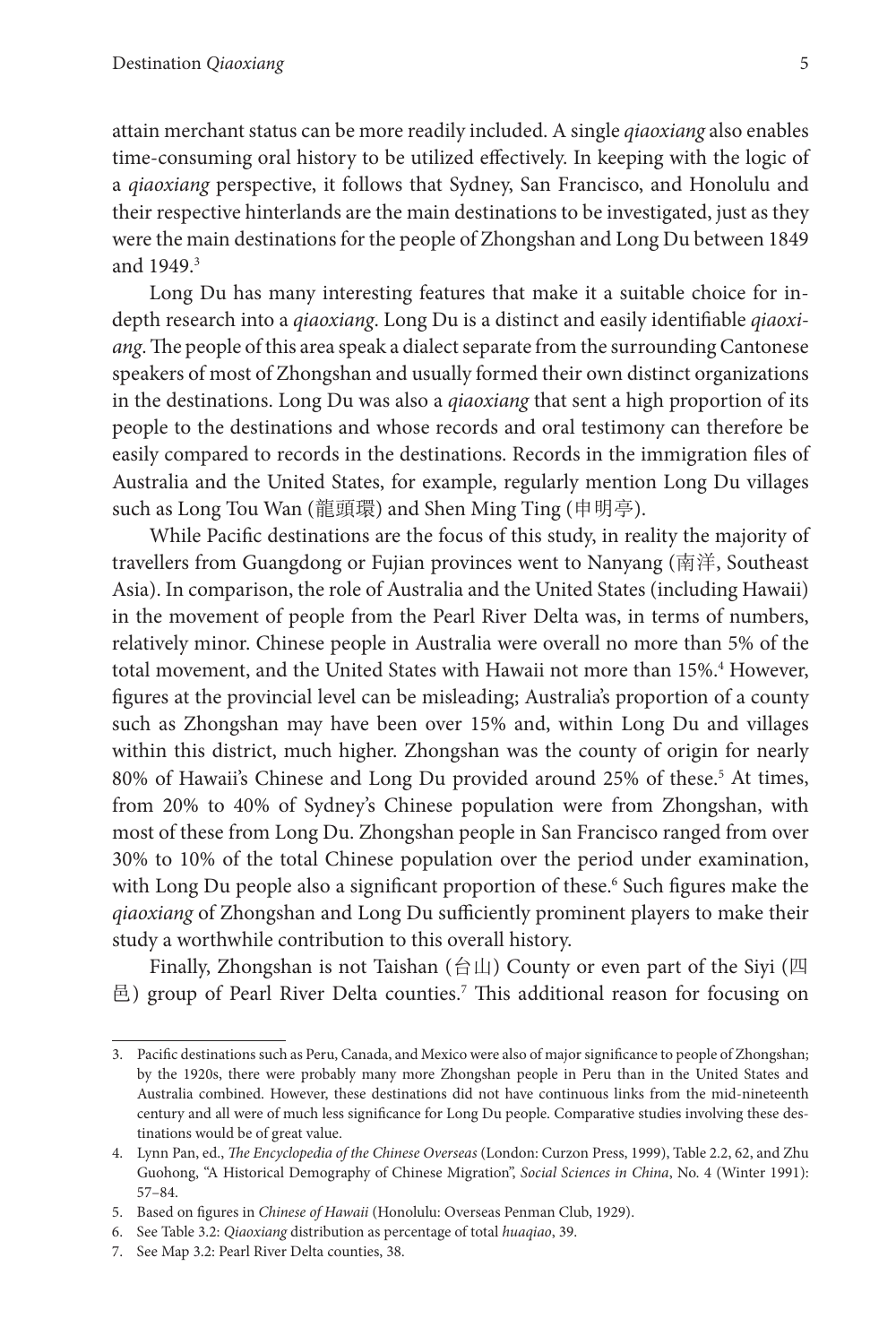Zhongshan and Long Du is due to the relative abundance of studies on people from the Siyi and Taishan in particular.8 This abundance has been because people from these counties predominate in the United States, especially California. The people of Zhongshan County and Long Du district, while a relatively small *qiaoxiang* group in the United States, are not insignificant, and their presence in larger proportions in Hawaii and Sydney make them an excellent choice for "trans-Pacific" research.

#### **Definitions**

Before investigation of the history and pattern of *qiaoxiang* connections can proceed, it is necessary to define a number of terms used. First, who was it that did the moving? A *qiaoxiang* perspective suggests that generalizations about "the Chinese" should not be made too freely. Among people from ten or so counties (out of ninety), from a single province (out of eighteen), and for whom dialect, village, and family groupings were considered of prime importance, how accurate or useful is a label such as "Chinese"? A Chinese word for those that travel and live outside their native place is *huaqiao* in Mandarin or *wah kiu* in Cantonese. *Huaqiao*, or "Chinese who reside away from home", is the word that most closely corresponds to the English phrase "overseas Chinese".<sup>9</sup>

Another term, one that people used to refer to themselves, was simply *lü* (旅), to travel or be a traveller. This term, with its implications of temporary absence from home, was used to describe oneself, as in "a Sydney traveller", or to describe others, as in "Luson traveller".10 *Lü* was also used to describe the places to which people went, as in "traveller's residences", to head a list of overseas locations, and in titles of associations as in "Sydney Merchant Travellers Association".11 However, to use the word *traveller* to refer to people living for decades in one place may, at

<sup>8.</sup> For example, Madeline Hsu, *Dreaming of Gold, Dreaming of Home: Transnationalism and Migration between the United States and South China, 1882–1943* (Stanford, CA: Stanford University Press, 2000); Woon Yuen-Fong, "An Emigrant Community in the Ssu-yi Area, Southeastern China, 1885–1945: A Study in Social Change", *Modern Asian Studies*, Vol. 18, No. 2 (1984): 273–306; Yu Renqiu, "Chinese American Contributions to the Educational Development of Toisan 1910–1940", *Amerasia Journal*, Vol. 10, No. 1 (1983): 47–72; Lucie Cheng and Liu Yuzun, "Chinese Emigration, the Sunning Railway and the Development of Toisan", *Amerasia Journal* Vol. 9, No. 1 (1982): 33–39. These do not include studies based on Taishan sources that simply refer to them without distinction as "overseas Chinese".

<sup>9.</sup> Huang Chongyan 黃重言, "Yanjiu huaqiaoshi shang de jidian yijian" 研究華僑史上的幾點意見 [A few comments about researching overseas Chinese history], *Huaqiao lunwen shi* 華僑論文史 [Overseas Chinese history thesis], No. 1 (April 1982): 24–28. Both *huaqiao* and *overseas Chinese* have a variety of meanings with historical and political implications. The best discussion of the general history of the term *huaqiao*, its political implications, and its changing meanings is by Wang Gungwu, "South China Perspectives on Overseas Chinese", *The Australian Journal of Chinese Affairs*, No. 13 (1984): 69–84. Also Stephanie Po-yin Chung, "Mobilization Politics: The Case of Siyi Businessmen in Hong Kong, 1809–1928", in *Qiaoxiang Ties: Interdisciplinary Approaches to 'Cultural Capitalism' in South China*, ed. Leo Douw, Huang Cen, and Michael Godley (London: Kegan Paul, 1999), 46–47.

<sup>10.</sup> *Tung Wah News* 東華新報, 19 July 1899, 2 and Glick Archive, Card file: notes of B. C. Lee, n.d. (c. 1930).

<sup>11.</sup> *Long Du Qiao Bao* 隆都僑報 [Long Du overseas Chinese news], No. 4, May 1947, 15 and Tan Renjie 譚仁杰, "Guo Shun zhuanlüe" 郭順傳略 [A brief biography of Guo Shun], *Zhongshan wenshi* 24 (1992): 88.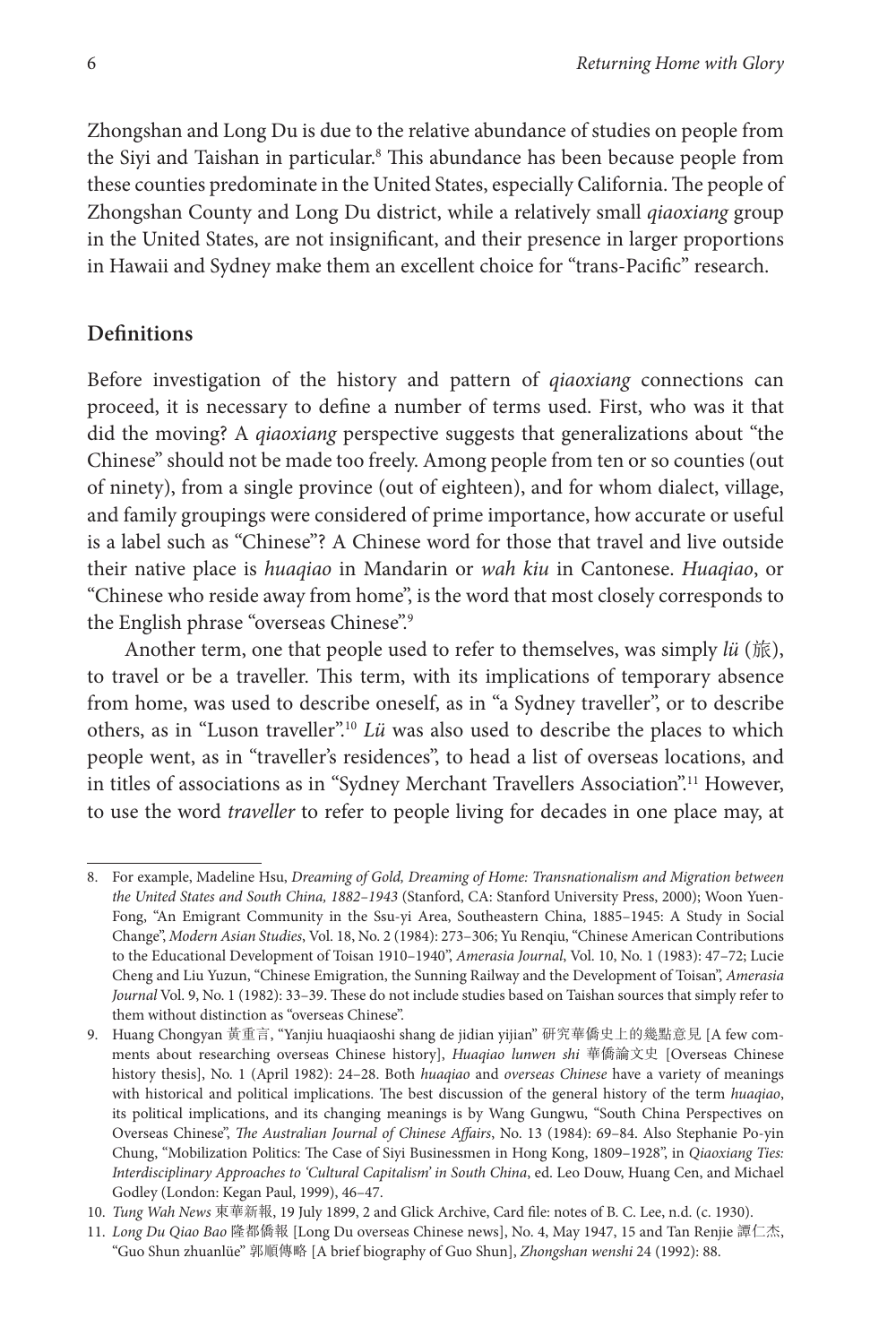least in English, be stretching the point a little. Instead, *huaqiao* is used in its literal meaning, without regard for its historical and/or political usage, to refer to people of Chinese origin, largely from the Pearl River Delta, who moved to overseas destinations in the late nineteenth to mid-twentieth centuries.<sup>12</sup>

A feature of Australia and the United States is that they are and consider themselves to be "immigrant" societies. People who step onto their shores are described as "migrants" and most activities associated with their presence are perceived in these terms, including those of Chinese people. The assumption in this work, that there was an intention to return to the *qiaoxiang*, does not easily fit within this traditional migrant/settler framework.13 These considerations make the use of the term *migration* and its associated terms *immigration* and *emigration* problematic. These terms often carry with them images derived from European migration, of family movement, permanent settlement, assimilation, and nation-building. To use the same terms to discuss people not necessarily involved in any of these things is to begin with too many assumptions.

People who came from south China were, however, not the only ones to return to their places of origin after a period of time in the United States or Australia. At the same time, many *huaqiao* from the earliest period did settle permanently in the destinations. Nevertheless, the intention of the majority of people, it will be seen, when departing their Pearl River Delta villages, was permanently to return at some point. While it is difficult and perhaps pedantic not to use the term *migration* when discussing large-scale movements of people, here it will be used only as an equivalent to movement; in general, the term *movement* is preferred. The terms *immigration* and *emigration* will not be used at all.

Problems associated with the use of nation-state concepts, raised earlier, include, as one researcher has stated, the "inability to go beyond nationalist concepts".<sup>14</sup> In an attempt to go beyond these concepts and in keeping with the *qiaoxiang* perspective, ports and their hinterlands will be the main conceptual focus in dealing with the Pacific destinations. The period 1849 to 1949 was dominated by ships and ports; it was to the *bu* (埠, port), or *fow* in Cantonese, that the *huaqiao* travelled. All eight of the destinations listed on the Chung Kok community hall, for example, are *fow*, including the entire state of West Australia and the landlocked town of Atherton.<sup>15</sup> The term *Pacific Ports* is used to refer to the three main destination ports and their hinterlands of the Long Du *huaqiao*: Honolulu (檀香山, *Tanxiangshan*) and the

<sup>12.</sup> An objection to a literal use of *huaqiao* is the political overtones it carries due to its use by the Nationalist government of China. However, this could also be said of the term *overseas Chinese*.

<sup>13.</sup> The validity of this framework has been challenged; see, for example, Dirk Hoerder and Leslie Page Moch, eds., *European Migrants: Global and Local Perspectives* (Boston: Northeastern University Press, 1996).

<sup>14.</sup> Adam McKeown, "Chinese Migrants among Ghosts: Chicago, Peru and Hawaii in the Early Twentieth Century" (PhD thesis, University of Chicago, 1997), 9.

<sup>15.</sup> Other examples are Samfow (三埠, No. 3 Port or Sacramento) and even Wahfow (華埠, Chinatown). Modern Mandarin defines *bu* as "port", but Cantonese, certainly in the nineteenth century, defined *fow* more broadly as "mart" or "place".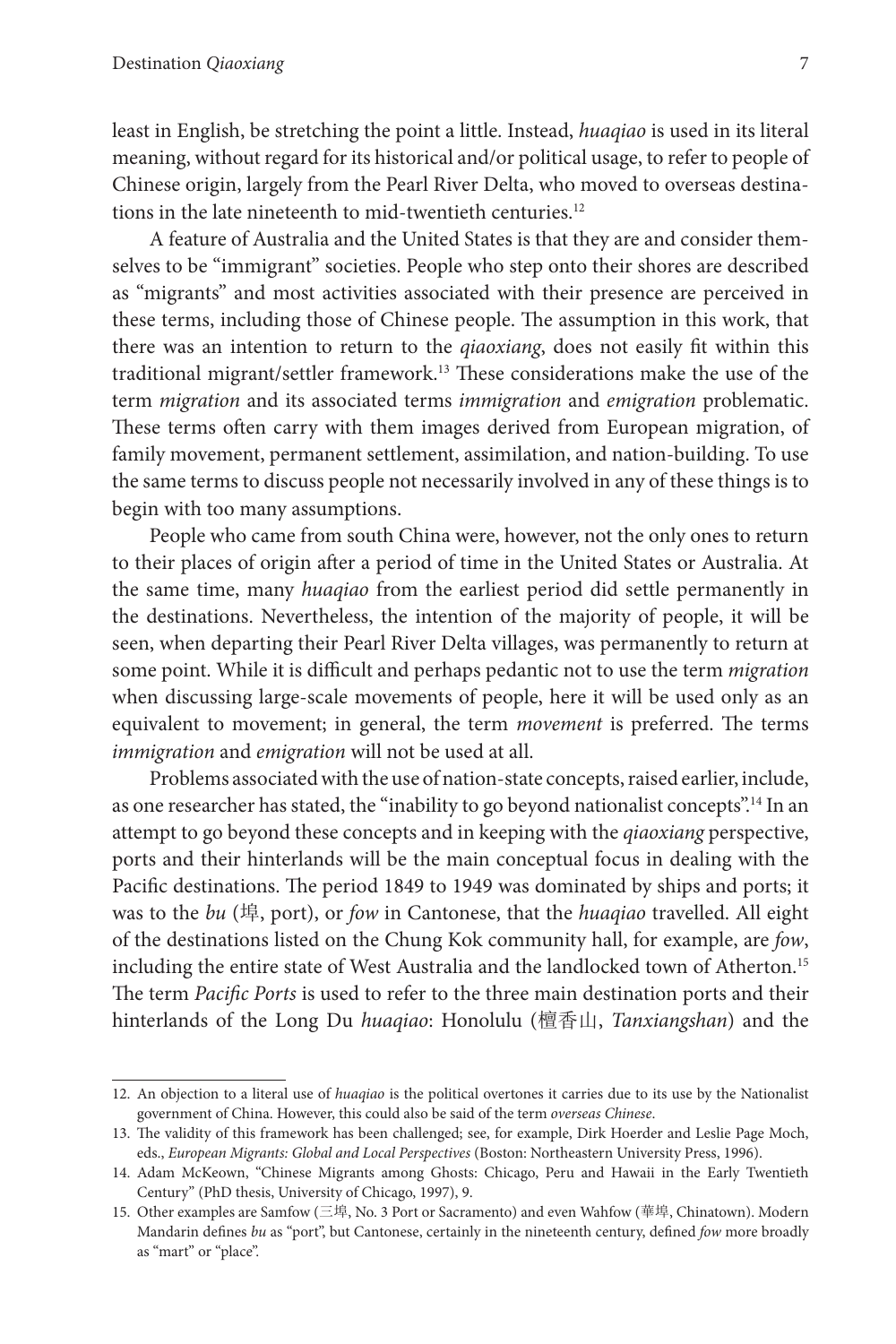Hawaiian Islands; San Francisco (舊金山, *Jiujinshan*, or Old Gold Mountain) and California; and Sydney (雪梨, *Xueli* or *Syutlei*).

#### *Time frame*

The time frame investigated here is the one hundred years from 1849 to 1949. That is, from the first major movements of Pearl River Delta residents to the Pacific Ports that began with the Californian gold rush to the first major limiting of this movement. Both ends of this movement, it should be noted, arose from the *qiaoxiang* themselves, or at least in China, rather than in the destinations' circumstances. The emphasis here is always on choices and decisions directly related to the *huaqiao* and their *qiaoxiang*, not those of the destinations and their restrictive laws, which have tended to determine the time frames of most studies.<sup>16</sup> Such destination or nation-state time frames assume the primacy of their laws and so have a tendency to downplay the role of *qiaoxiang* and other factors. Also, as the gradual evolution of *qiaoxiang* links is the subject and this occurred over several generations, a long time frame therefore allows generational and *qiaoxiang* patterns to be adequately explored.

#### *Sources*

A work spanning a long time period and many locations necessarily utilizes a wide range of sources. From the mid- to late nineteenth century, mainly European observers in both the *qiaoxiang* and the destinations must be relied on for information about the *huaqiao*. Sources based on the *huaqiao* themselves in this period are usually limited to occasional witness testimony in government inquiries. From the late nineteenth century to the end of the period, Chinese-language sources become more plentiful, beginning with Chinese-language newspapers published in the destinations and then local newspapers published in the *qiaoxiang*. Around 1920, *qiaokan* (僑刊), magazines published in the *qiaoxiang* and aimed specifically at the *huaqiao*, become a major source.17 Also from this period are extensive archives generated by the administration of restrictive immigration laws of the white-settler nations of Australia and the United States, as movement in and out of the destinations is monitored and regulated. These provide not only evidence of bureaucratic procedures but glimpses of private aspects of the *huaqiao* not available elsewhere

<sup>16.</sup> This period also covers the core period of "labouring" *huaqiao* as defined by Wang Gungwu. According to Wang, previous to this period, merchants dominate and, subsequent to this period, migration begins in the "traditional" sense. See note 9.

<sup>17.</sup> Sydney's *Tung Wah News* is the earliest complete example of a Chinese-language paper from one of the Pacific Ports, although there are scattered examples of papers published in San Francisco as early as 1854. For titles of these and Zhongshan newspapers and *qiaokan*, see the bibliography.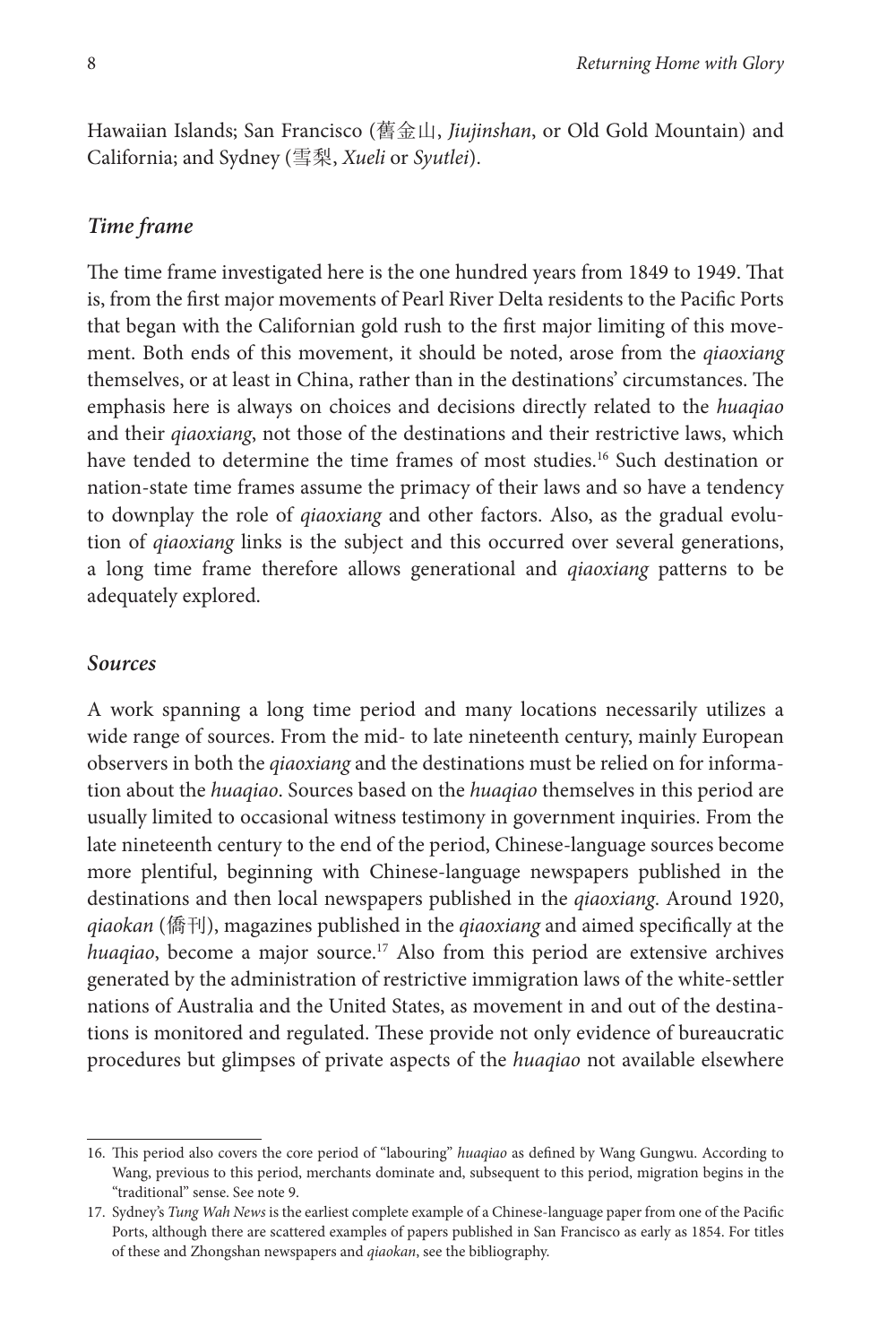due to the existence in the files of letters, interviews, and various other randomly collected individual materials.

There are also many sources that can be described as oral history, including the field notes of two representatives of the Chicago School of Sociology, Paul Siu and Clarence Glick.18 In the 1920s and 1930s, both these researchers took verbatim notes of their conversations with many *huaqiao* then living in Hawaii, in addition to making use of social welfare interview notes and other similar sources. Oral history interviews were also obtained between 1997 and 2001 with many sons and daughters of *huaqiao* in the villages of the *qiaoxiang* and in the destinations. In addition, oral sources are also available in many *qiaoxiang*-based journals published since the late 1970s in contemporary *qiaokan* and local *wenshi* (文史, cultural history) journals.<sup>19</sup>

Together, these sources provide evidence of *qiaoxiang* links stretching over generations and around the Pacific. Some have been used before and interpreted within the framework of nation-state histories. Interpreted from a "*qiaoxiang* perspective", these sources can be used to develop a picture of intentions and motivations focused on the *qiaoxiang* and of choices and opportunities made available through the existence of *qiaoxiang* connections or links. Thus, sources embedded in a nation-state perspective can be placed in a broader context and re-interpreted to provide a better understanding of the history of the *huaqiao* and their *qiaoxiang* links.

#### **Argument**

*Returning Home with Glory* is a case study in the history of the connections established and maintained between villages of the Pearl River Delta and various Pacific Ports from 1849 to 1949. It investigates this history from the perspective of the *qiaoxiang* and, as such, provides an alternative to, or at least a variation on, nationstate, diaspora, and transnational perspectives. This work will explore such elements in the *qiaoxiang* links as family ties and family breakdowns, local and national conditions in China, restrictive immigration laws, the impact of growing wealth, the desire for prestige, and fear of shame. These are all elements that played a dynamic role in determining what people did, why they did what they did, the choices they had and made, and what constituted success and failure in their lives.

The following chapter, "The Border-Guard View", explores how the concerns of nation-states have dominated previous studies of what have come to be known as the overseas Chinese. This is a perspective that is characterized as a border-guard view, dominated as it is by those concerned with getting into and settling within a nation-state. It is a view that is examined in many governmental reports and national

<sup>18.</sup> The Chicago School of Sociology emerged in the 1920s and 1930s and pioneered a combination of sociological theory and ethnographic fieldwork, of which both Siu and Glick are exemplars.

<sup>19.</sup> See bibliography for details.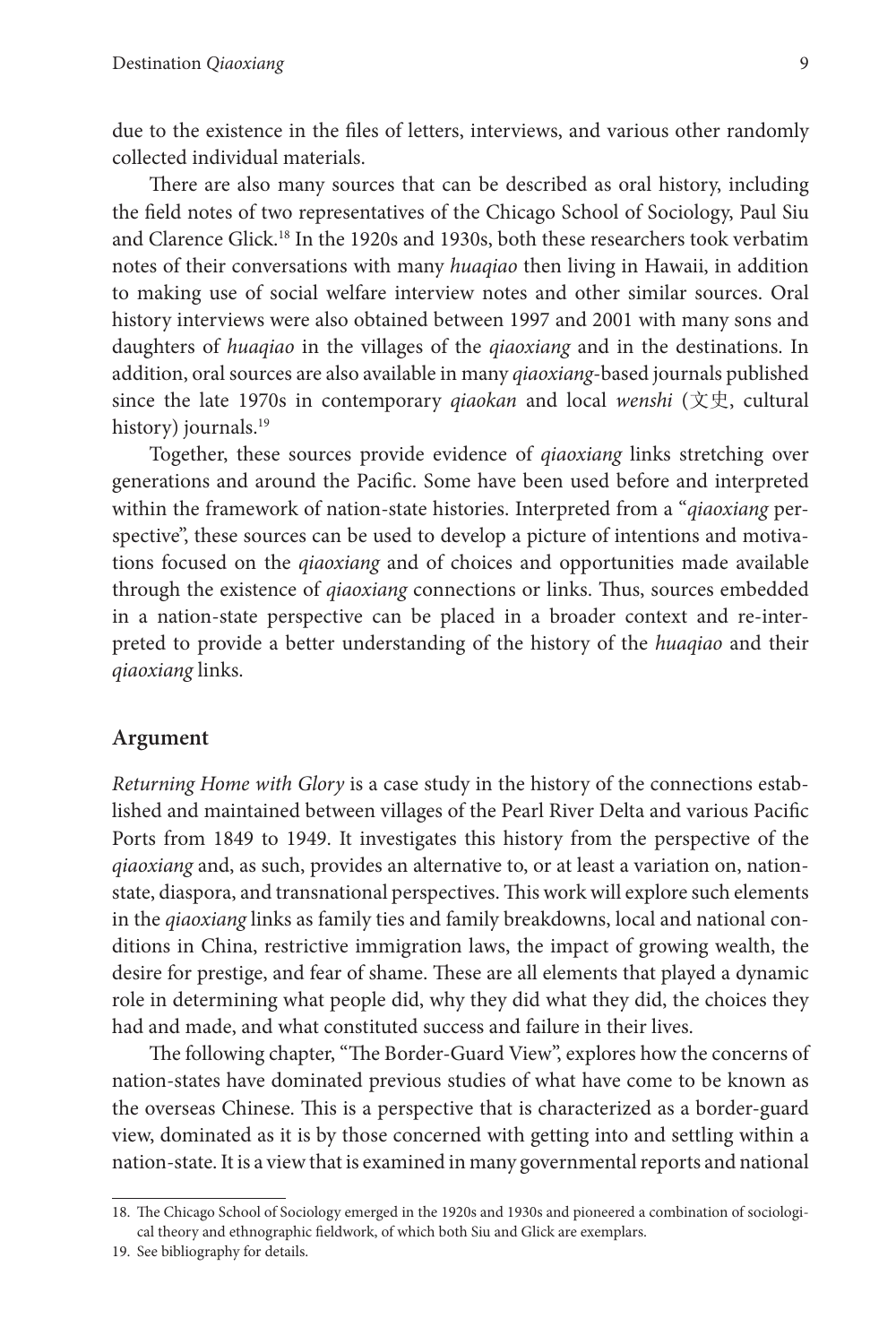histories. However, it is also one to be found even in studies by Asian American historians, such as an excellent work on the history of Angel Island, which, despite drawing on good oral history, is forced by its underlying assumptions to neglect the original intentions of participants in favour of a deterministic focus on their final settlement in the United States. Such perspectives not only very often neglect original intentions but also the role of those who never left the villages and, very often, of those, the majority throughout most of the period, who returned to those villages.

A time period of a century is a long one; "Wading 10,000 *Li*" (Chapter 3) reviews the entire period in order to provide context for the chapters that follow. The significance of the role of Hong Kong, in particular, is seen as the first villagers make their way through the destination ports to the Californian and Australian goldfields, though the earlier beginnings of movement to Hawaii are not neglected. From this point in the mid-nineteenth century, the *qiaoxiang* links grew and evolved over the generations, with chain migration and increasing family and village dependence on remittances a key factor. This last was a feature of special importance as the Japanese War commenced and one which is explored in detail in subsequent sections.

Having surveyed the overall period and grasped the general detail of the *qiaoxiang* links, it is possible in "Because in the Tang Mountains We Have a Big House" (Chapter 4) to examine in detail the single *qiaoxiang* of Long Du as a case study in the impact of these links. In doing so, concrete examples are discovered of what constituted the *qiaoxiang* links in terms of both *huaqiao* and non-*huaqiao* elements. Details of family life, contributions to the villages, the significance of prestige, and dangers from bandits are just some aspects that are explored. Drawing on interviews in the village, the range of individual variation is also comprehended, while *qiaokan* provide insight into the shifting relations between the *huaqiao* and village elites, among other factors of interest.

Further dynamics are revealed in Chapter 5, "He Would Have to Send Money", where the investigation turns to the nature of the *qiaoxiang* links in terms of their tangible mechanisms over both distance and time. The credit-ticket system, the return of the bones of the dead, and the evolution of the gold mountain stores are discussed. The role of these last in building up a merchant elite, in facilitating the continued flow of remittances, and helping the development of a *huaqiao* lifestyle reaches its peak in the 1920s and 1930s.

Tangible elements, however, can never explain everything; in "Returning Home with Glory" (Chapter 6), the motivations for maintaining these links that are to be found in income and prestige, the one sustaining and the other justifying efforts over generations, are investigated. The result of this investigation is the revelation that issues of prestige and shame are as important as simple income in the development of the *qiaoxiang* links. Such factors can be seen to play an equivocal role, sometimes maintaining the links and sometimes cutting others off from their *qiaoxiang* forever. Despite this, income continues to play a major role and an analysis of differing rates of income that could be earned in the destinations, compared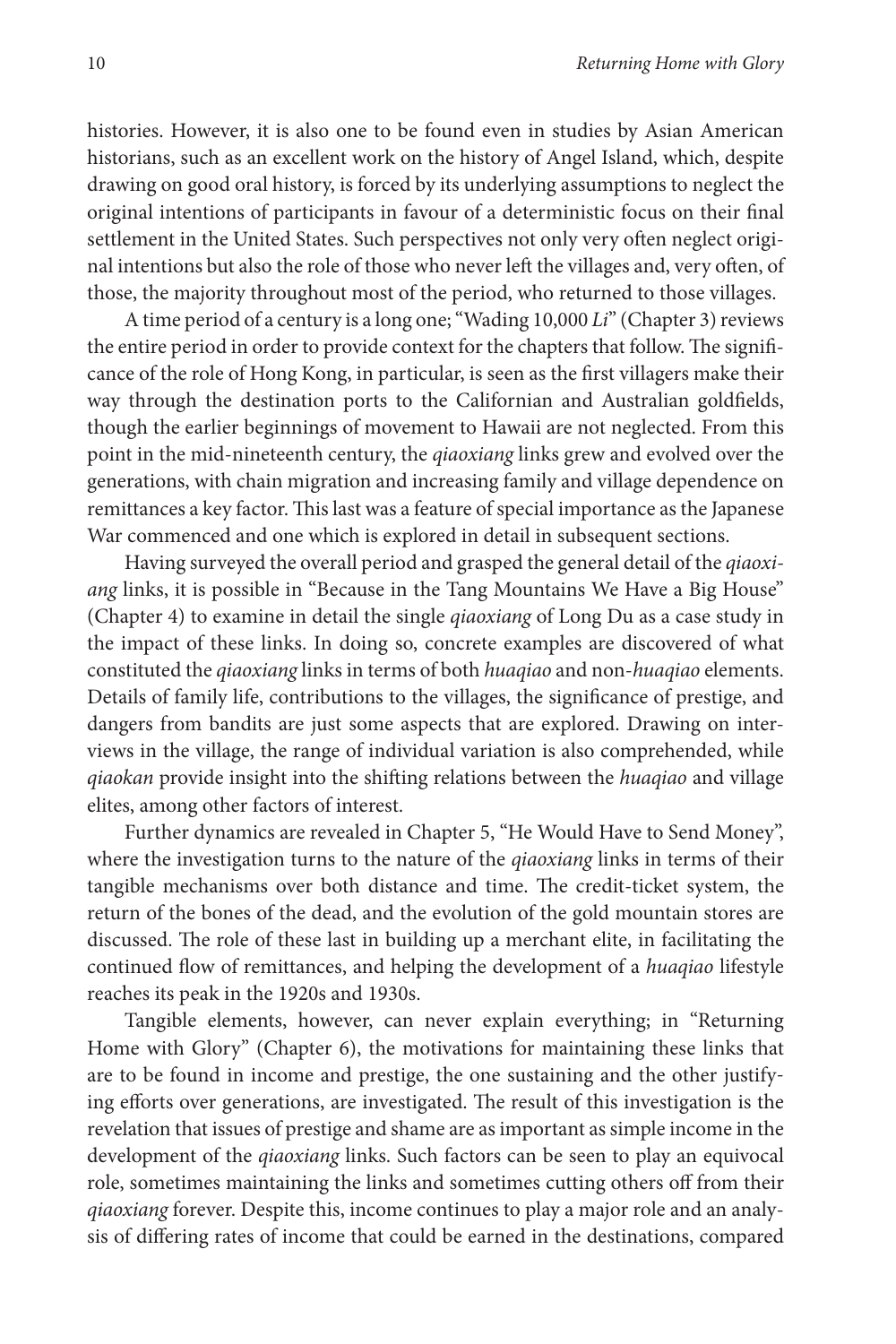to the villages or Hong Kong, tells us much about the incentives this aspect played over the period.

After motivation, it is the choices that people have that are most significant. That we all have choices would appear to be obvious, but too often histories, particularly those that rely on concepts such as diaspora and transnationalism, can seem to impose an inevitability on their subjects that negates the concept of choice. That choice and changes in choices over time are core features of any history is more easily seen in individuals, such as when Arthur Lowe stated that he "always intended [his children] to get some schooling in China, he said, but things did not work out that way, and then it was too late".<sup>20</sup> Similarly, Sam Chang had not expected "he would stay in the United States as a farmer and never go back to China, even for a visit".21 Both men were referring to choices they made or did not make in the 1930s, and both suggest the gap that often exists between intention and result. While historians generally deal with results, it is useful to remember that such results are not necessarily proof of intentions.

The *qiaoxiang* links developed over generations. Naturally, their very establishment began a series of changes that in turn created further choices and opportunities for the participants. Thus, in "Things Did Not Work Out That Way" (Chapter 7), the discussion turns to how these developing opportunities and choices drove the evolution of the *qiaoxiang* links themselves. These choices ranged from return to the villages to remaining in the destinations, with many variations in between. Such choices raise the question as to what constitutes success in the life of a person who set out to support a family in the village. This aspect is explored in detail through the differing manner in which destination administrators treated merchants and others with wealth and resources, and is an aspect of their perceived "success" or "failure". Such border-guard definitions of success or failure are usually adopted by diaspora and transnational studies, thus imposing an essentially nation-state view that is external to that adopted by the majority of those who left their villages, those who never left, and those who returned.

Nevertheless, the choices and opportunities encountered often did result in settlement in a destination and even the complete severing of links with the *qiaoxiang*. Such "normal" migrant outcomes need to be seen in the context of the reality that there were always other choices and opportunities, a context much wider than nation-state perspectives usually permit. Family options, conditions in the *qiaoxiang*, responses to the laws, opportunities presented or denied by success and failure, and by destination-birth are all factors that operated within the context of the *qiaoxiang* connections. Within this context, it will be seen that choices about maintaining *qiaoxiang* links or settling in a destination involved much more than overcoming legal barriers or problems of assimilation.

<sup>20.</sup> Shirley Fitzgerald, *Red Tape, Gold Scissors* (Sydney: State Library of NSW Press, 1997), 53.

<sup>21.</sup> Liu Haiming, "The Trans-Pacific Family: A Case Study of Sam Chang's Family History", *Amerasia Journal* 18: 2 (1992): 13.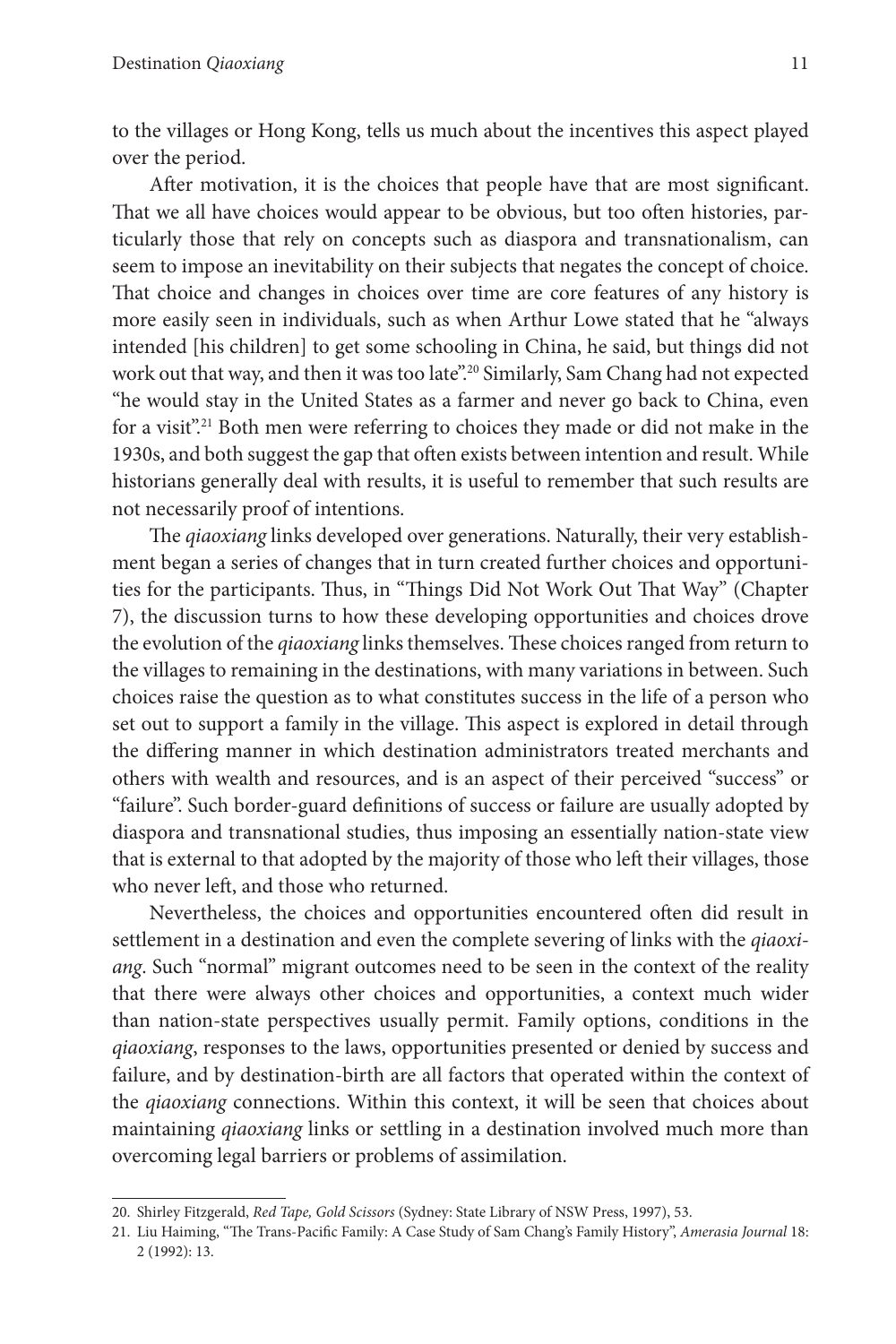Success and failure are also important in presenting people with choices and opportunities. But what those choices and opportunities are can perhaps be better, or at least differently, understood when success and failure are seen from a *qiaoxiang* perspective. This is a perspective that was adopted not for the purposes of supplying a respectable theme for a cultural history, but because, when all is said and done, it was the perspective adopted by most people most of the time from the beginning, and when and if they ceased to have a *qiaoxiang* perspective or began to adopt another, it was as an evolution from this initial standpoint.

While most chapters focus on the *huaqiao* in both the *qiaoxiang* and the destinations, "Anglo-Saxonizing Machines" (Chapter 8) argues that awareness of the *qiaoxiang* links also contributes to an understanding of the history of the Pacific destinations themselves, an understanding that differs from those based on nationstate perspectives alone. These range from the role of stereotypes to the relative uniqueness of San Francisco's Chinatown, despite it commonly serving as the "standard" Chinatown.

"You Have Been Loyal *Wah Kiu*" (Chapter 9) concludes that a *qiaoxiang* perspective provides a more comprehensive understanding of a history of multigenerational mobility than nation-state and nation-state–related concepts such as diaspora and transnationalism. The *qiaoxiang* has been seen not only as a geographic location, a place to be privileged over the nation or other locality, but also as an ideal around which revolved, at least in the beginning, the motivations and choices people made over time and generations. Of especial significance is that the very concepts of success and failure, so often seen in terms of wealth and choice of permanent settlement, are transformed when a *qiaoxiang* perspective is embraced.

By beginning with the villages and the families in the villages, it is possible to go beyond references to debts and credit-ticket systems and to see that family support, prestige, and honour also play a role in the ties that linked a young man sent out from his family and village to live and work for years before, hopefully, returning to marry and establish a family in his *qiaoxiang*. Such considerations allow motivations to be incorporated into history that are not solely dependent upon money, business networks, and an apparent desire to establish a future diaspora or transnational flow.

#### *Chung Kok village hall today*

When the author visited Chung Kok village in December 2014, it was difficult to recognize the same building first seen when doing fieldwork around 2001. Stripped of its red star, freshly painted and no longer empty and neglected, the building seemed to the author at first a similar but different example of a community building erected with the support of fellow villagers from the destinations.

Certainly, the community hall of Chung Kok is by no means unique, as the following chapters will confirm. However, the Chung Kok hall does stand as an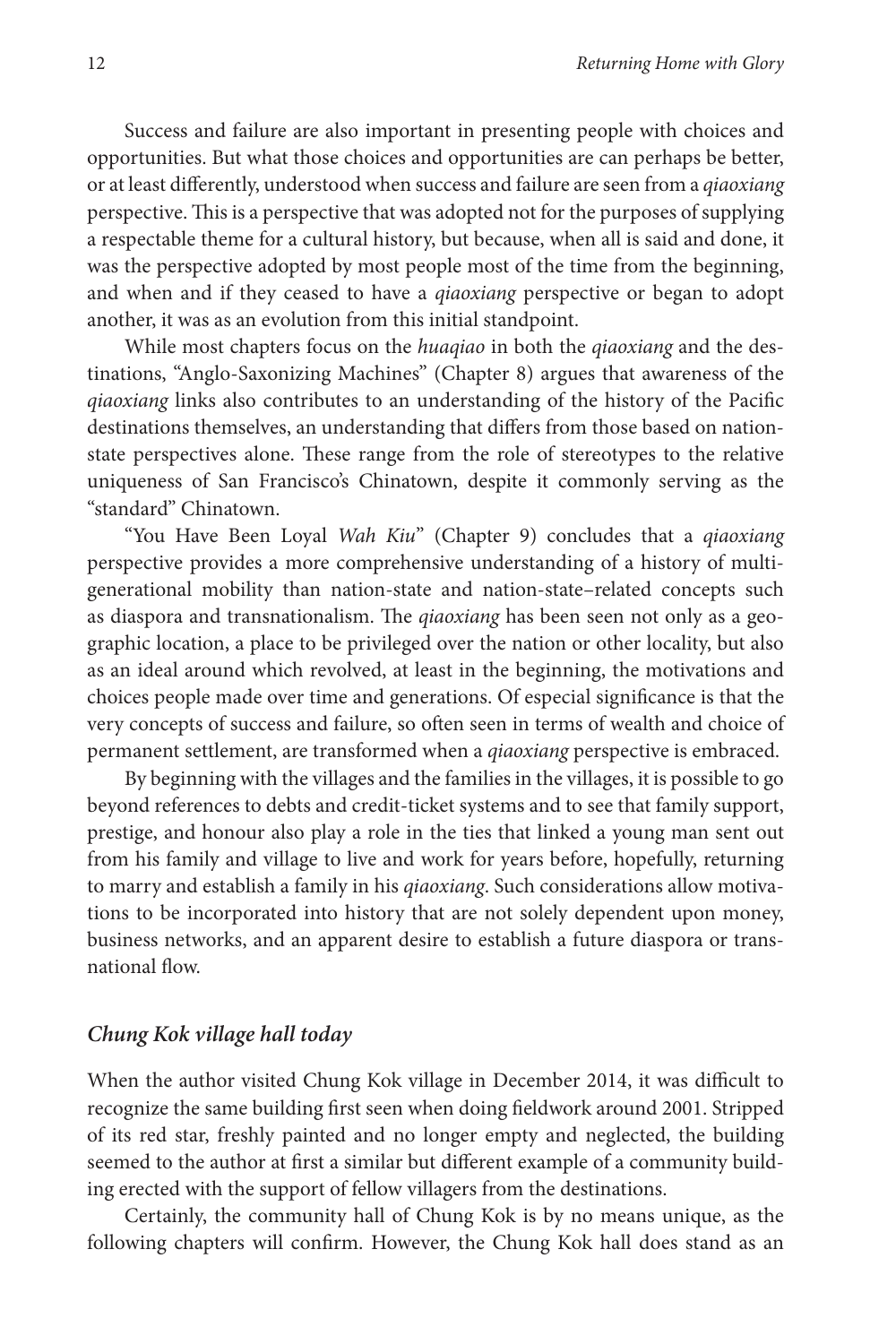illustration of a lifestyle and *qiaoxiang*-centred effort that persisted for many generations. Yet the historical display mounted in 2014 within the Chung Kok hall itself makes no mention of this history. Like the nation-state–related histories of the white-settler nations, the preference is to place Chung Kok's history within that of a single region and of a single nation. Prominent merchants and economic links stretching back to the twelfth century are proudly highlighted, while the efforts of average villagers working as market gardeners in Sydney or laundrymen in San Francisco to support their families in the village are absent.

This preference for large-scale or top-down history over the efforts of a majority of humbler individuals is of course all too common. It is the argument of this work that the people of the villages of the Pearl River Delta developed, over the generations between 1849 and 1949, organizations and patterns of communication linking their families and *qiaoxiang* to the destinations to which they moved in search of income. These links were created not to "migrate", to build up a "Chinese diaspora" or to establish "transnational" families, but to ensure the survival and prosperity of the family in the *qiaoxiang*. While a diaspora and transnational flows are undoubtedly part of this history, to return was the goal for most on setting out—and return, over the greater part of the period, a majority of people did. Research based on nation-state concepts and their concerns with migration, national identity, racism, and associated legal and social responses, it is argued, has obscured much about the movement of people and the *qiaoxiang* links. Additionally, the narrow scope of nation-state perspectives means that a range of issues significant in the history of Chinese people overseas has been neglected. This is because such nation-state perspectives are dominated by a view of the movement of peoples from the Pearl River Delta *qiaoxiang* as a process of "getting in" and "staying in", the viewpoint of a border guard. Efforts to keep people out and efforts to settle permanently loom large, while efforts to return or to maintain links with the *qiaoxiang* are minimized or ignored. By adopting a *qiaoxiang* perspective, it is hoped that the view through which nation-state and diaspora studies have seen the history of the movement of Pearl River Delta people between 1849 and 1949 will be broadened. It is also expected that nation-state and border-guard preoccupations with restrictive laws and levels of entry can be more helpfully seen within a context of personal motivations and long-term intentions, focused not on nation-states but on the *qiaoxiang*.

Histories of Chinese people in the destinations have placed emphasis on the processes of settlement within the territories of nation-states and on the role of the attitudes, prejudices, and laws of those nation-states. That destination laws and attitudes had a significant role is not denied. However, it is argued that, unless the *qiaoxiang* and links between the destinations and the *qiaoxiang* are included in such histories, the context in which the impact of destination laws and attitudes are interpreted will be too narrow. Naturally, for many people and for many reasons "things did not work out" the way they were originally intended. These reasons cannot be satisfactorily understood unless a *qiaoxiang* perspective is considered along with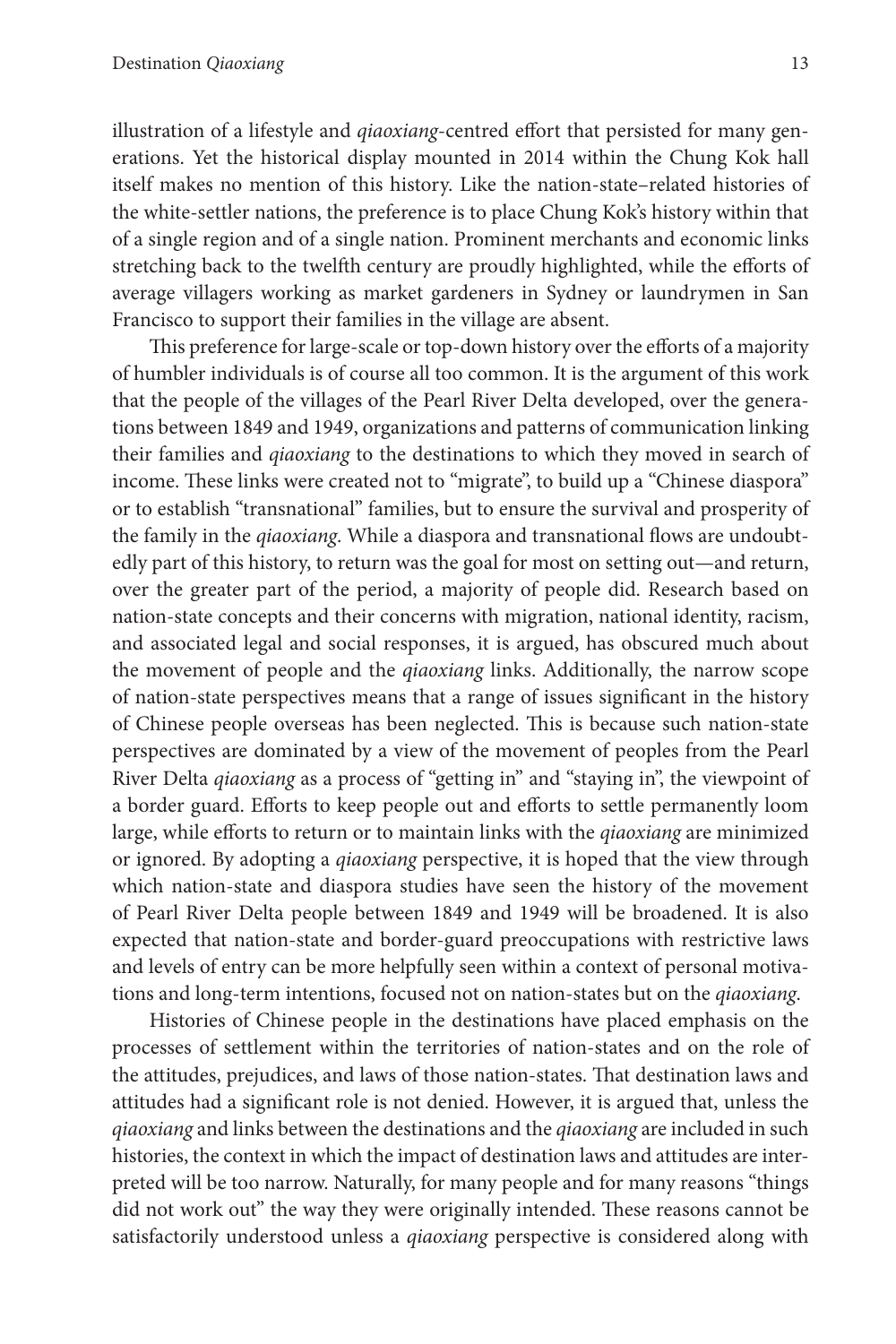that from the destinations. Options and complexities rarely seen in studies based on nation-state–related perspectives become easier, it is argued, when seen from a *qiaoxiang* perspective.

#### *Destination* **qiaoxiang**

The Chung Kok community hall represents, therefore, more than just a starting point for asking questions of how and why some villagers travelled overseas. The recording in what is a characteristic *qiaoxiang* of a list of destinations provides an apt illustration of the idea that is this chapter's title—destination *qiaoxiang*.

The concepts embedded in the phrase "destination *qiaoxiang*" involve a complex mix that goes beyond the mere fact that it is composed of words from two very different languages and cultures. The English word *destination* is straightforward, connoting as it does the final object of a journey, the journey's end. *Qiaoxiang* is more complicated, made up of two Chinese characters—僑鄉. The first—*qiao* (僑) refers to one who is away, overseas perhaps; while *xiang* (鄉) indicates the village or home town of such a person. Thus, *qiaoxiang* can be translated as the "native place of one who is away". The place itself can be a person's home village, district, or county, depending on which one chooses to identify as one's place of origin.

Placed in conjunction with *qiaoxiang*, *destination* can therefore mean that one's native place is the final destination, no matter how long one is away. At the same time, from the perspective of those in the native place, the destinations are those places to which one travelled to earn and from which one ultimately returned. The phrase "destination *qiaoxiang*" can therefore describe a circular journeying; a shuttling back and forth, with perhaps the journey's ending not so clear as it might have been at the beginning.

"Destination *qiaoxiang*" therefore has an equivocal meaning, a practical one of movement between an overseas destination and a home one, and an ideal meaning, a "returning home with glory" to one's origin that is the designation of this work. Such a conceptualization suits, I believe, those men and women who are the subjects of this study. It encompasses their motivations, their struggles, and their failures, this last something historians and others often neglect in studies based on records left more often by the "successful". These struggles within the context of destinations and *qiaoxiang* are the subject of the chapters to follow.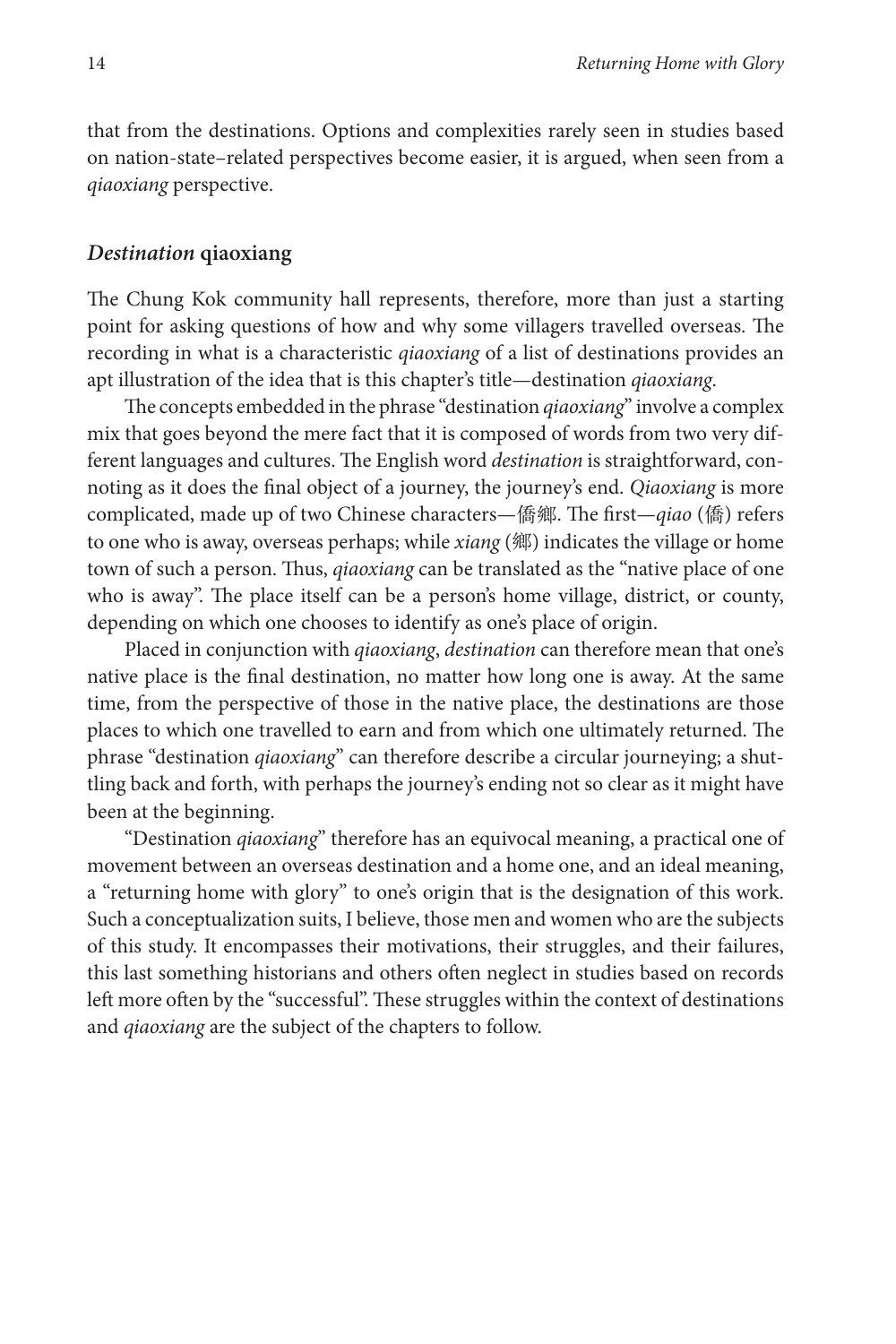# **You Have Been Loyal** *Wah Kiu*

One of the many telegrams that passed between the Zhongshan village of Buck Toy and its fellows in Hawaii during the 1920s and 1930s included the comment, "You have been loyal *wah kiu*."<sup>1</sup> The loyalty of the *huaqiao* is usually seen as national loyalty to the Chinese motherland, but for those of Buck Toy as well as many in the *qiaoxiang* this loyalty had a narrower focus. Despite this, not everyone who moved between the Pearl River Delta and the Pacific Ports in the generations after 1849 had been "loyal *wah kiu*", and it has not been the purpose of this study to argue they were. It has been argued, however, that a concept such as "loyal *wah kiu*" and the history of the movement of people from the Pearl River Delta over the period are best understood within the context of the *qiaoxiang* connections. It has also been argued that a nation-state perspective and the conceptions and assumptions that have been characterized as "border-guard views" have failed to understand the significance of the "loyal *wah kiu*" and the role played by the *qiaoxiang* links. By interpreting the history of the overseas Chinese, the *huaqiao*, through the perspective of their places of origin, the *qiaoxiang*, it is hoped that a successful attempt has been made by this study to improve this understanding.

#### *Huaqiao* **developments**

The history discussed here has been that of the *huaqiao* of the Pearl River Delta and their movements to the Pacific Ports of Sydney, Hawaii, and San Francisco between 1849 and 1949. Chapter 3, "Wading 10,000 *Li*", described the basic movement of people from the Pearl River Delta around the Pacific Ports in the century after 1849: where people came from, why they left, their numbers and proportions, and some of the major fluctuations and interactions that constituted the movement over this century. Particular attention was paid to the reactions of those who dominated the societies of the Pacific Ports and the restrictive laws they imposed. Chapter 4, "Because in the Tang Mountains We Have a Big House", described a

<sup>1.</sup> Glick Archives: Note 3, Bung-Chong Lee, 16 June 1936. *Wah kiu* is the Cantonese pronunciation of *huaqiao*.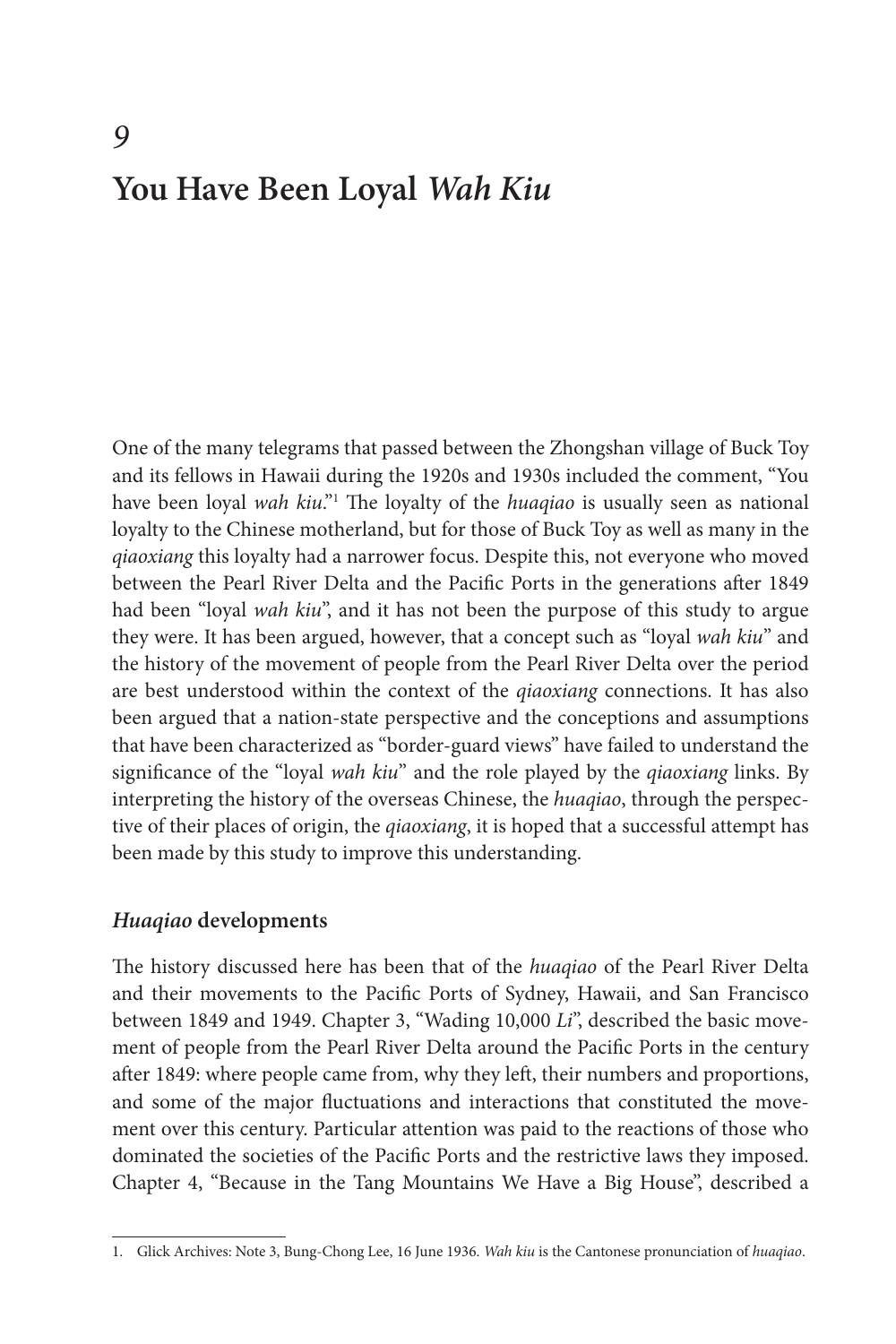single *qiaoxiang*, the impact upon it of the movement and its links with the Pacific Ports. This detailed understanding of a *qiaoxiang* made it possible to build up a picture of the *qiaoxiang* links. This picture was begun in Chapter 5, "He Would Have to Send Money", which investigated what the links consisted of, how they were established, and what were the mechanisms for maintaining them not only over distances but also over generations. Such tangible elements could not explain all there was to the *qiaoxiang* links, so Chapter 6, "Returning Home with Glory", discussed the significance of income and prestige in providing motivation for establishing and continuing the *qiaoxiang* links.

Not everyone who set out for the destinations maintained links with their *qiaoxiang* in the same way or at all. The existence of the links themselves provided or broadened opportunities that could lead to a diminution or even the loss of the *qiaoxiang* links. Chapter 7, "Things Did Not Work Out That Way", discussed the range of factors operating within the context of the *qiaoxiang* links that could bring about outcomes such as permanent settlement in a destination as well as "return with glory". Finally, "Anglo-Saxonizing Machines" discussed the three Pacific destinations themselves, in order to demonstrate how the *qiaoxiang* perspective provides a wider range of interpretations and explanations of *huaqiao* involvement in their history than is possible within nation-state–related perspectives alone.

This study has presented a picture of the *huaqiao* and their history in the roughly four generations from 1849. After the initial "rush" generation of 1849 to around 1877, the following generation was able to take advantage of the connections that had been established with the Pacific Ports. More permanent *qiaoxiang* links were gradually established, based on destination businesses and access to passage money through relatives who were themselves *huaqiao*. As this occurred, more familyorientated sponsorship tended to replace large-scale labour recruitment through brokers. This generation was hampered by the imposition in the 1880s of major restrictions to their movement by the white-settler–controlled destinations. Despite this, further *huaqiao* generations were able to establish themselves and it was in these following generations that the *huaqiao* lifestyle reached a peak of organization in the 1920s and 1930s. They survived the Depression and even the Japanese War, despite reduced incomes and the increasing vulnerability of the *qiaoxiang* due to dependence on outside income. Major changes to the *qiaoxiang* links sufficient to diminish or end them occurred only with the establishment of the new Communist government in 1949.

This chronology is built not around destination laws or major events in the nation-states but on developments in the *qiaoxiang* links themselves. Within this time frame, one of the most significant developments was the growth of a specialized lifestyle in the *qiaoxiang*, based on expectations that the *huaqiao* would achieve certain levels of income and status. Much about the *huaqiao* lifestyle and these expectations revolved around money: money to repay debts, money to support the family, to sponsor others, or for donations in the *qiaoxiang*. Money and its uses,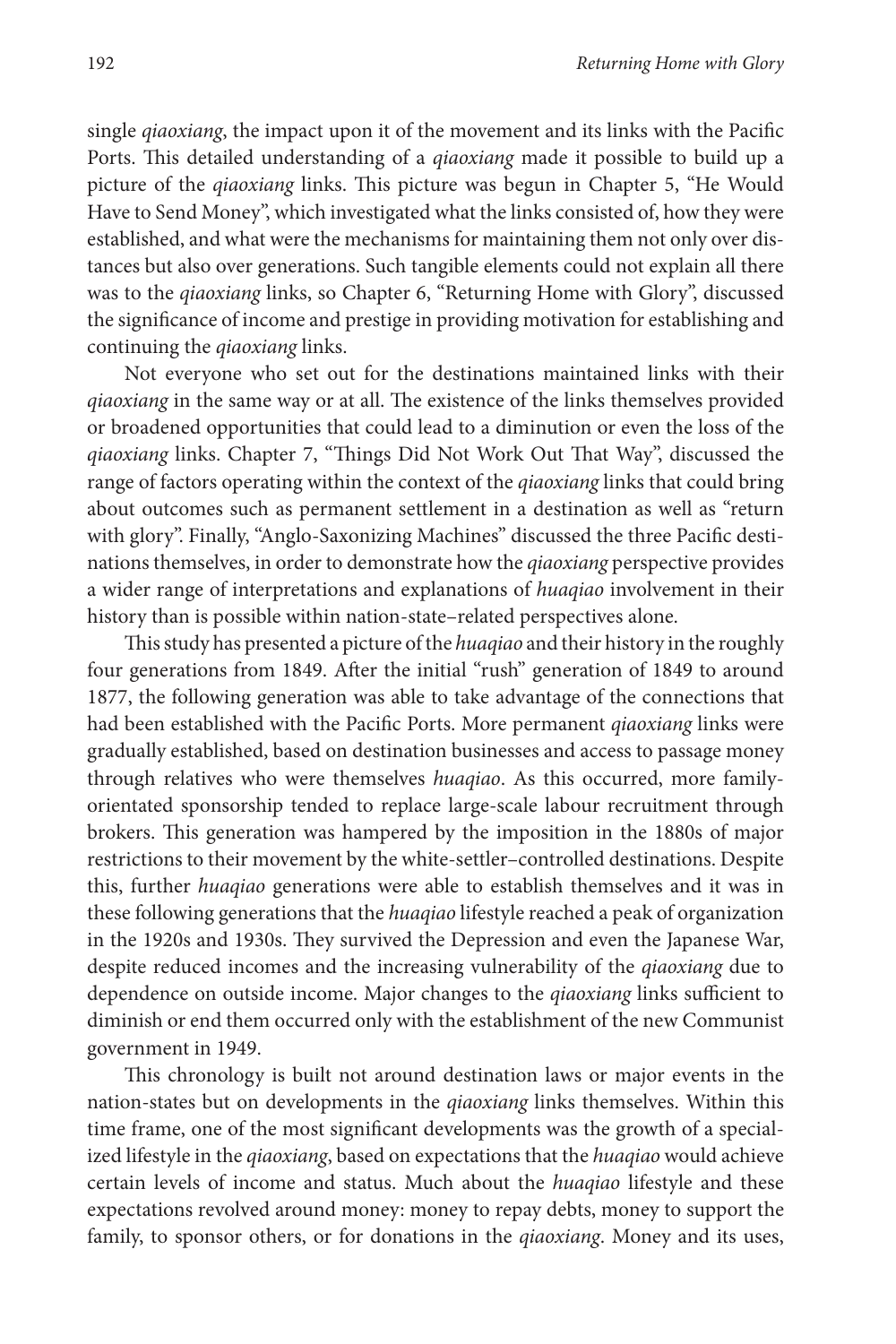however, cannot be understood separately from the family and cultural networks of the *qiaoxiang*. From the first contracting of the debt enabling an individual to leave the village and travel to a Pacific Port, the *huaqiao* became part of a network of obligations and dependence that kept the majority focused on the *qiaoxiang* and eventual return there.

These networks determined such matters as which destinations and *qiaoxiang* became linked and the numbers of people that moved. The obligations enforced lengthy initial periods of absence before a first return, and also tied people to their *qiaoxiang* fellows in the destinations. As the generations passed and *huaqiao* returned, they had the means and the incentive to assist the next generation. Sponsorship, both legal and illegal, support with paperwork, and help in dealing with administrators was needed with the growth of restrictive laws. These changes encouraged some to remain in the destinations while narrowing the range of people that could participate in the movement.

The continuing dependence of the *qiaoxiang* on *huaqiao* earnings in the destinations and consequent vulnerability to outside factors meant that the *qiaoxiang* links and the *huaqiao* lifestyle were themselves, in a sense, a dead end. That is to say, the links were a cycle of dependence that could not be escaped without a change in the nature of the *qiaoxiang* links themselves. Such change could only come about if the *qiaoxiang* became economically independent of outside income or if individual villagers left the *qiaoxiang* and settled in Hong Kong, Shanghai, or one of the destinations where productive occupations were more viable. The majority of *huaqiao* were neither able nor willing to take either of these options; instead, from 1849 until 1938, most *huaqiao* continued to send their remittances and ultimately retire to the *qiaoxiang*. By doing so they fulfilled intentions that had taken them from their villages, in some cases, forty or fifty years earlier.

The year 1949 was chosen to mark the end of the *qiaoxiang* links in the form that they had been developing for roughly four generations, because at this point the *huaqiao* could no longer achieve their aims in the *qiaoxiang*. This was not a matter of the cutting off of remittances, which the new government did not do, but more significantly, the end of the *huaqiao*'s ability to turn their efforts in the destinations into prestige and status in the *qiaoxiang*. This was a development imposed on the *qiaoxiang* by the nature of the new China government and one that removed an essential motivation for the *qiaoxiang* links.

#### **Nation-state perspectives**

The history of the *qiaoxiang* links developed here is one that is difficult to appreciate within the nation-state perspectives of most studies. It has been argued that understanding of the history of the movement of Chinese people to the Pacific destinations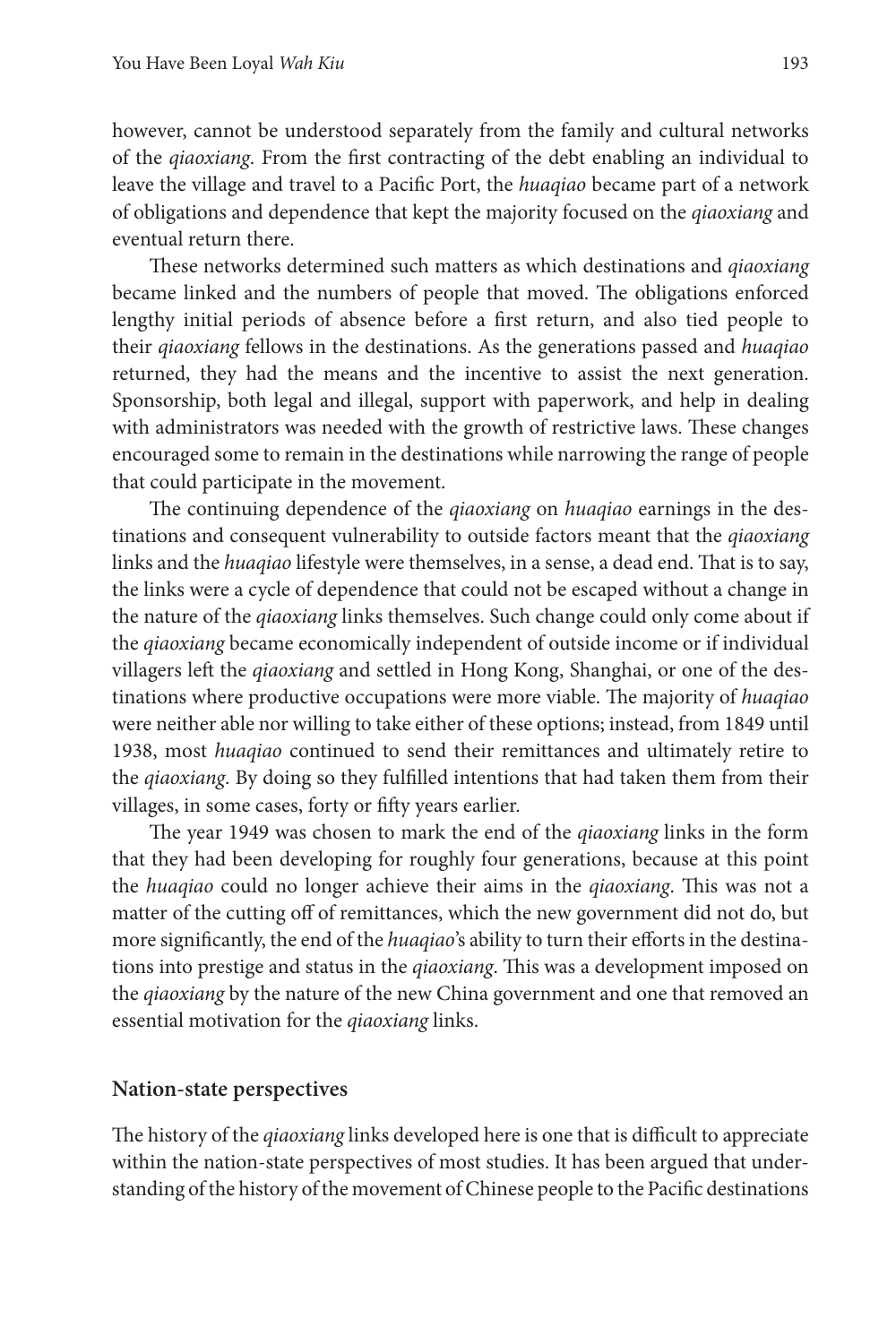is limited by conceptions of the nation-state.<sup>2</sup> These limitations allowed the views of what can be termed border guards to predominate, even in studies that sought to refute these views. Studies based on transnational concepts, such as those of the "Chinese diaspora" have also been unable to escape many of these limitations. As a result, continuing links with places of origin, including return, and motivations not centred on one-way migration and settlement are either neglected or interpreted as the result of destination laws and prejudices. Rarely are these actions or choices seen as those people might make according to their own ideals or intentions.

Analyses built around concepts such as nation-states, diaspora, or even transnationalism have a tendency to focus on movement to and outcomes in a specific location. In particular, the crossing of borders and patterns of settlement in a specific nation-state are given great emphasis to the neglect of motivations and relationships with other places, except insofar as they provide background to the history of settlement or border crossings. These emphases did not develop by chance but are an evolution of the views of the border guards, who observed and commented on Chinese people in "their" territory from the first *huaqiao* arrivals.

A significant characteristic of the border-guard view is the assumption that the Chinese were a "problem" in need of a "solution". Missionaries saw the problem as one of conversion, while racists and those with faith in the desirability of an "Anglo-Saxon" society saw the solution as restrictions on entry. Many who have rejected the assumptions of difference and hostility underlying such views and sought non-racist solutions have done so by simply reversing the views, but not the assumptions, of the border guards. The Chinese, in such studies, remain a problem, but the problem becomes "Why didn't they become 'normal' migrants and settlers?" The solution is to deny, minimize, or neglect behaviour outside a narrow definition of migration and settlement, or to attribute blame for such behaviour to destination racism and laws. The problems, as originally defined by the border guards, are not confronted but instead are assumed to have disappeared by shifting blame and ignoring or neglecting what the *huaqiao* themselves intended.

The most prominent of the border-guard views was that which, from the beginning of *huaqiao* arrival in the destinations, defined them as "refractory" migrants. This was not based on ignorance of the *huaqiao* wish to return or of the fact that many did return, rather it was because the possibility of their staying in the destination was what concerned observers the most. Those *huaqiao* who did stay and the fear that new arrivals would wish to stay dominated popular attitudes. These border-guard assumptions about the normalcy of intentions to settle were subsequently taken on by later researchers, but this time as part of an effort to prove that migrating and staying had been the main intention of the *huaqiao* all along, hampered only by destination restrictions and prejudices. In both cases, a basic assumption is that one-way migration and settlement represents normal behaviour.

<sup>2.</sup> See Chapter 2, "The Border-Guard View".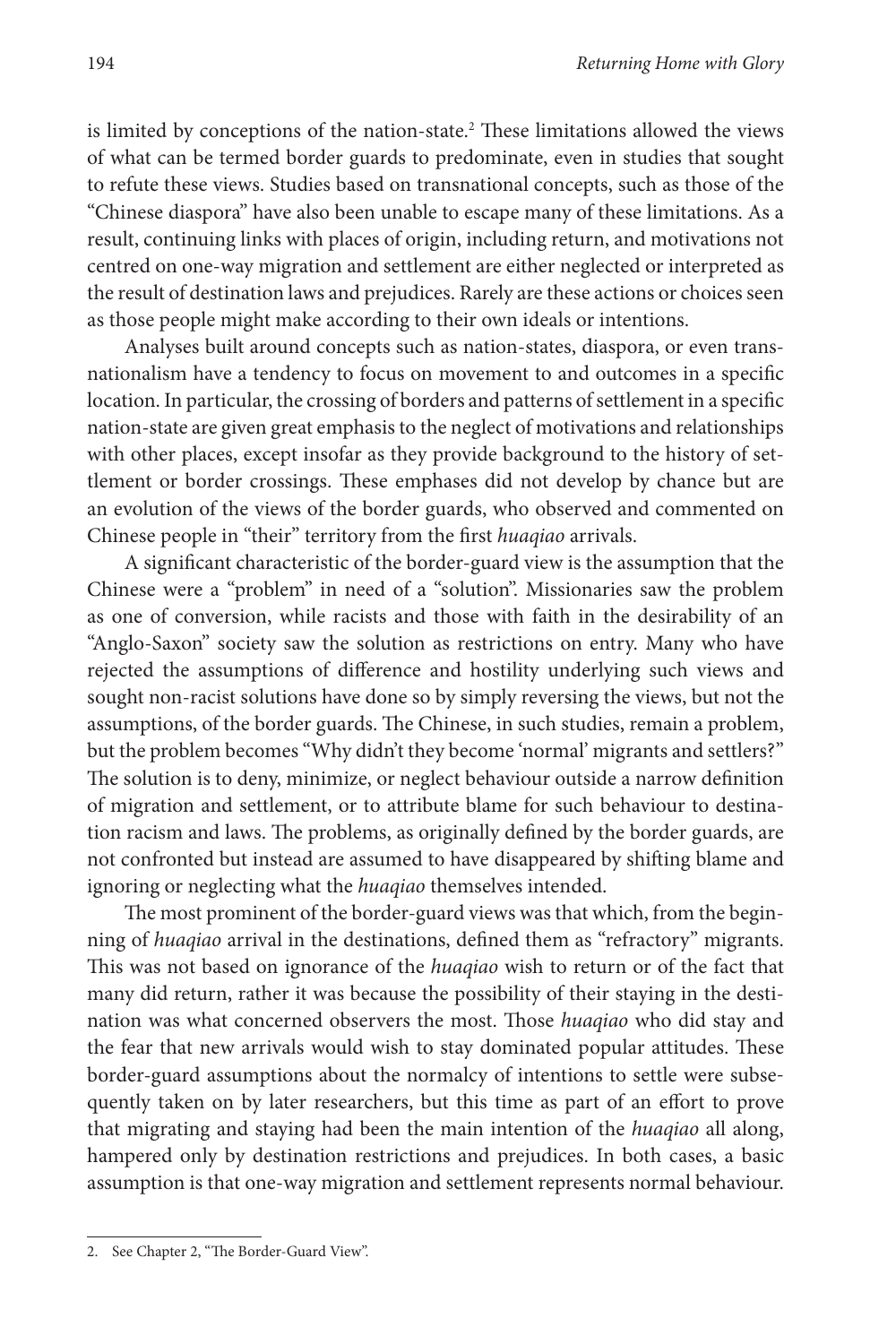The histories of Chinese people within single nations have, it has been argued, been too narrow to encompass the *qiaoxiang* connections. However, studies based on broader conceptions, such as diaspora research, suffer from other limitations. A lack of historical context is a primary limitation of diaspora studies, whose contemporary focus usually leads to a view of the diaspora and its economic networks as a conscious intention rather than an outcome of historical factors. This is partly because diaspora studies often go beyond the nation-state simply by multiplying them. That is, the Chinese diaspora is seen merely as Chinese people (usually merchants) outside China with interconnections in many places rather than in a single place, while links to, and motivations based on, the *qiaoxiang* are rarely considered.

Additionally, nation-state and diaspora studies have a tendency to neglect various players in the history of the movement. Most obviously, those who remained in the *qiaoxiang* or who left the destinations and returned to the *qiaoxiang* are rarely mentioned. Nation-state studies neglect these participants because such people are beyond their borders, while diaspora studies do so because it is the creation and existence of the diaspora outside China that is the focus. Much emphasis is also given to merchants and traders by nation-state, diaspora, and transnational studies. Such emphasis is partly a matter of the more obvious evidence that the wealthy and those involved in trade networks left of their activities. It is also because the Chinese diaspora is usually seen as an economic network rather than a social one.

This study is not the first to attempt to escape the limitations of nation-state perspectives. Studies by Madeline Hsu, Adam McKeown, Yong Chen, and James Cook have, in their different ways, attempted to place the history of the Chinese overseas in a wider context.<sup>3</sup> Of these four, only Madeline Hsu has investigated the qiaoxiang in any detail.<sup>4</sup> Hsu investigates the connections of people from Taishan County with the United States as an example of "transnational" families, but a nation-state perspective dominates the context of this history. Her Taishan families must choose between places, and it is the nation-state that seems to provide the determining factors in this choice.

Yong Chen gives an account of a community, San Francisco, which he rounds out by emphasizing the importance of "trans-Pacific" connections. However, his work is based on a very limited view of the *qiaoxiang* and ultimately fails to account for what motivates these trans-Pacific links. Nor does the "trans-Pacific" concept allow those who left this destination or those who never reached it to become part of the history. Similarly, Adam McKeown tells us much about *huaqiao* communities and the significance of their links in each of the three places he investigates. However, like Yong Chen, without a full appreciation of the *qiaoxiang*, the result is that much is missed, particularly concerning motivations.

<sup>3.</sup> See Chapter 2, 30–32.

<sup>4.</sup> Cook does focus on the Fujian city of Xiamen, but fails to distinguish between this port and the actual *qiaoxiang* of those he is discussing.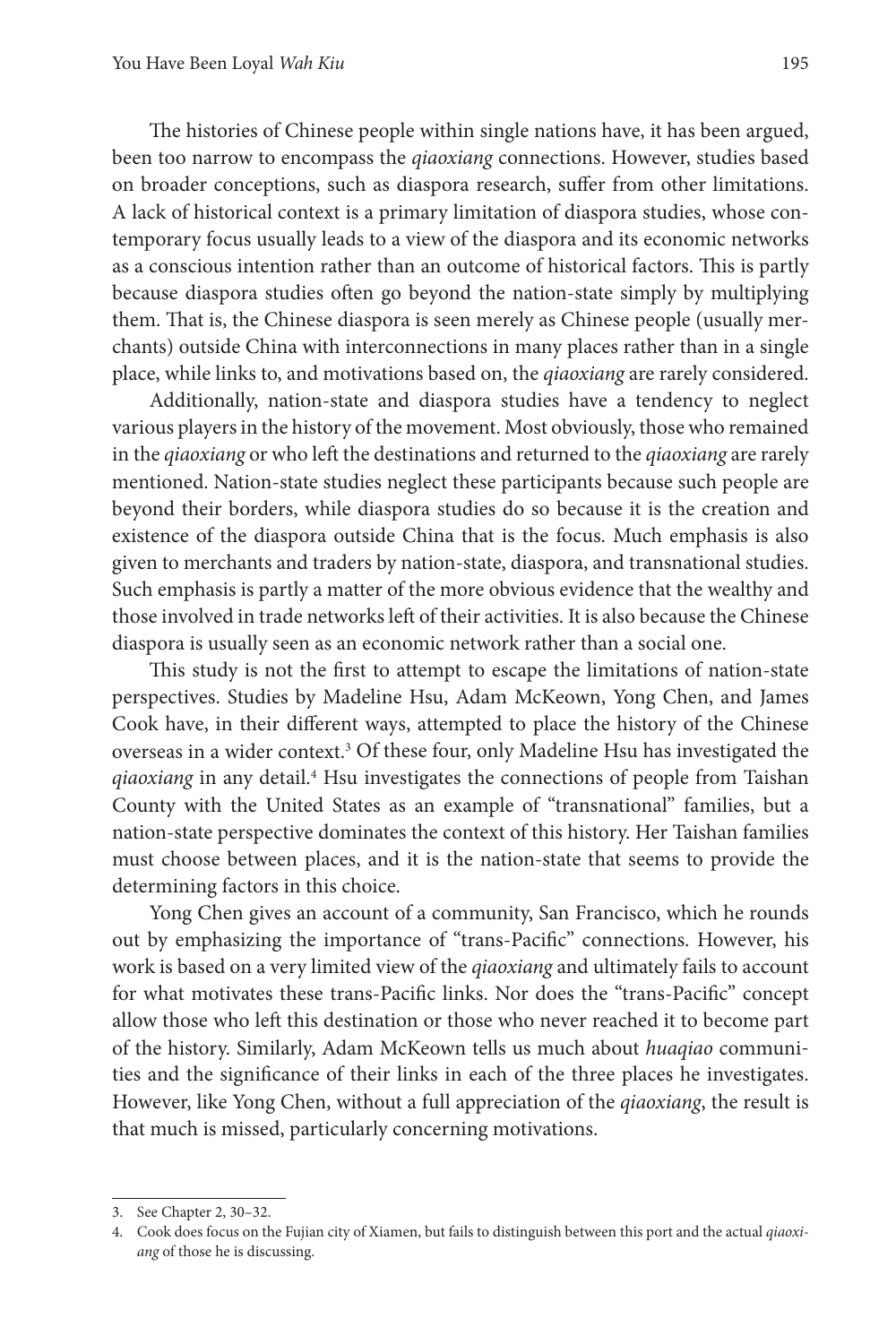While James Cook perhaps focuses the most on a *qiaoxiang* in theory, in reality his discussion concerns only merchants in a single city. Cook never acknowledges that Xiamen is not the *qiaoxiang* of most of his subjects and so fails to see the broader context of their choice to settle in that city. Nor does he acknowledge that merchants were part of a larger movement of people that included not only those who were not merchants but also those who did not settle in Xiamen and even those who never left their *qiaoxiang*.

#### *Qiaoxiang* **perspectives**

In each of the abovementioned attempts to escape the limitations of nation-state perspectives, difficulties have arisen due to a lack of appreciation of the role of the *qiaoxiang*. China, or a location in China, as in the research of Yong Chen or James Cook, is not sufficient, as an appreciation of the specific "native place" within China of those who travelled is necessary. This is why the core of the approach taken here takes the *qiaoxiang*, both as geographic location and locus of identity, as the origin of motivations around which the movement of Pearl River Delta people developed. From this, it follows that movement to the destinations established links, which gave rise to a series of choices and developments played out in both the *qiaoxiang* and the destinations.

Basic to this *qiaoxiang* perspective, therefore, has been the *qiaoxiang* itself, for example the Zhongshan County district of Long Du presented as a case study in Chapter 4. This focus on a single *qiaoxiang* has allowed details to be seen that greatly assisted in interpreting the *qiaoxiang* links. Based on this case study, the impact of links between the destinations and the *qiaoxiang*, including the significance of family, prestige, motivations, and income, was revealed. A great deal of the evidence for this *huaqiao* history is to be found not in the *qiaoxiang* but in the destinations, as well as within research that has been interpreted until now only from a nationstate perspective. Both the *qiaoxiang*-based evidence, and the capacity to reinterpret destination-based evidence, has made it possible to analyse the *qiaoxiang* links, in particular the mechanisms through which they operated and the choices they gave the *huaqiao* over some four generations.

This expanded understanding of the role of the *qiaoxiang* also allowed success and failure to be judged in terms of the *qiaoxiang*. To become an American or Australian, or even simply to remain in those nations, is a measure of success derived from the nation-state perspective, though a measure undoubtedly chosen by some *huaqiao*. Knowledge of the *qiaoxiang* allowed "success" to be seen as the survival and improvement of the family in the village, of houses, lands, education, and a better future for the next generation. This *qiaoxiang* perspective also enabled the movement of most and the migration of some to be seen in a context in which it could be understood that those who did not return to the *qiaoxiang* were "failures".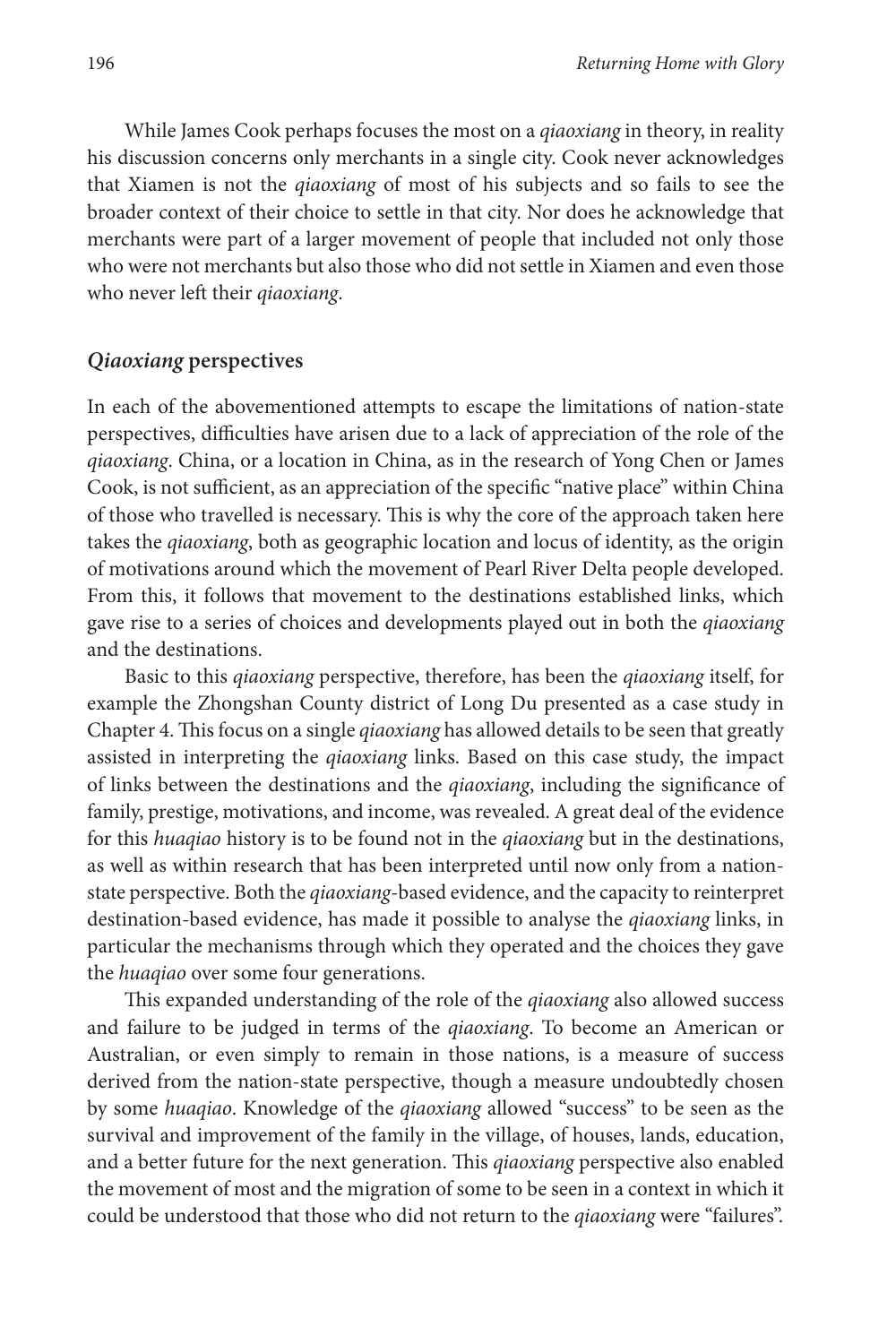*Qiaoxiang* standards were those by which most *huaqiao* would have judged themselves and *qiaoxiang*-based judgements of success and failure, shame and prestige were how *huaqiao* determined their actions and responses. The fear and loathing of the destination society, concern for restrictive laws, or even the desire for liberty and wealth in the destinations should not be seen therefore as dominant factors in people's responses. The *huaqiao* had their own concerns and issues to deal with, a perspective brought out by the *qiaoxiang* case study and the development of a *qiaoxiang* perspective throughout this study.

The phrase "*qiaoxiang* links" has been used to encompass the connections between the *qiaoxiang* and the destinations that were maintained by Pearl River Delta people over both time and generations. This concept was developed in order to avoid too much emphasis on place and the act of movement in one direction or another. Discussion of the history, not of places but of relationships, allows processes of interaction to be more easily revealed. Interactions are something often obscured by perspectives in which such actions by a nation-state as imposing laws and indulging in racist behaviour are seen to be determining factors in people's lives. The "place" emphasis of a nation-state also leads to a focus on those who are in one place more than another, with inevitable distortions in investigations of people who move from location to location. The concept of "*qiaoxiang* links" was developed to avoid such distortions.

However, as with "transnational" and "trans-Pacific" conceptions, if *qiaoxiang* links are not to be mistaken for intentions rather than outcomes, it is necessary to explain the motives for establishing and maintaining the links. It is in helping to explain motivation that the *qiaoxiang* perspective provides a better scope for interpretation than the more descriptively geographical "transnational" or "trans-Pacific" concepts. Motivations to maintain links with the *qiaoxiang* were not based only on income and a desire to support the family, aims that could also have been accomplished by settling, as many *huaqiao* did, in the destinations. Just as important were motivations based on prestige, a motive not only linked to the *qiaoxiang* and families, but one that was difficult to transfer elsewhere.

Certainly, a major reason that previous researchers have focused on laws and prejudice as determining factors for the *huaqiao* is that, without them, it is difficult to provide motivations for actions or patterns of behaviour. Nation-state studies inevitably look at the entry of Chinese people into a defined territory as the most important aspect of that history, while struggling to explain why they did so in the face of the barriers raised. From a *qiaoxiang* perspective, however, such entry is seen as merely one step in an overall process focused on the *qiaoxiang*. Even when *qiaoxiang* motivations are supplanted by other intentions, they remain important as part of the context in which such decisions and developments took place. A *qiaoxiang* perspective is essential in allowing broader interpretations of motivation, which operated not only in the destinations but also in the *qiaoxiang*.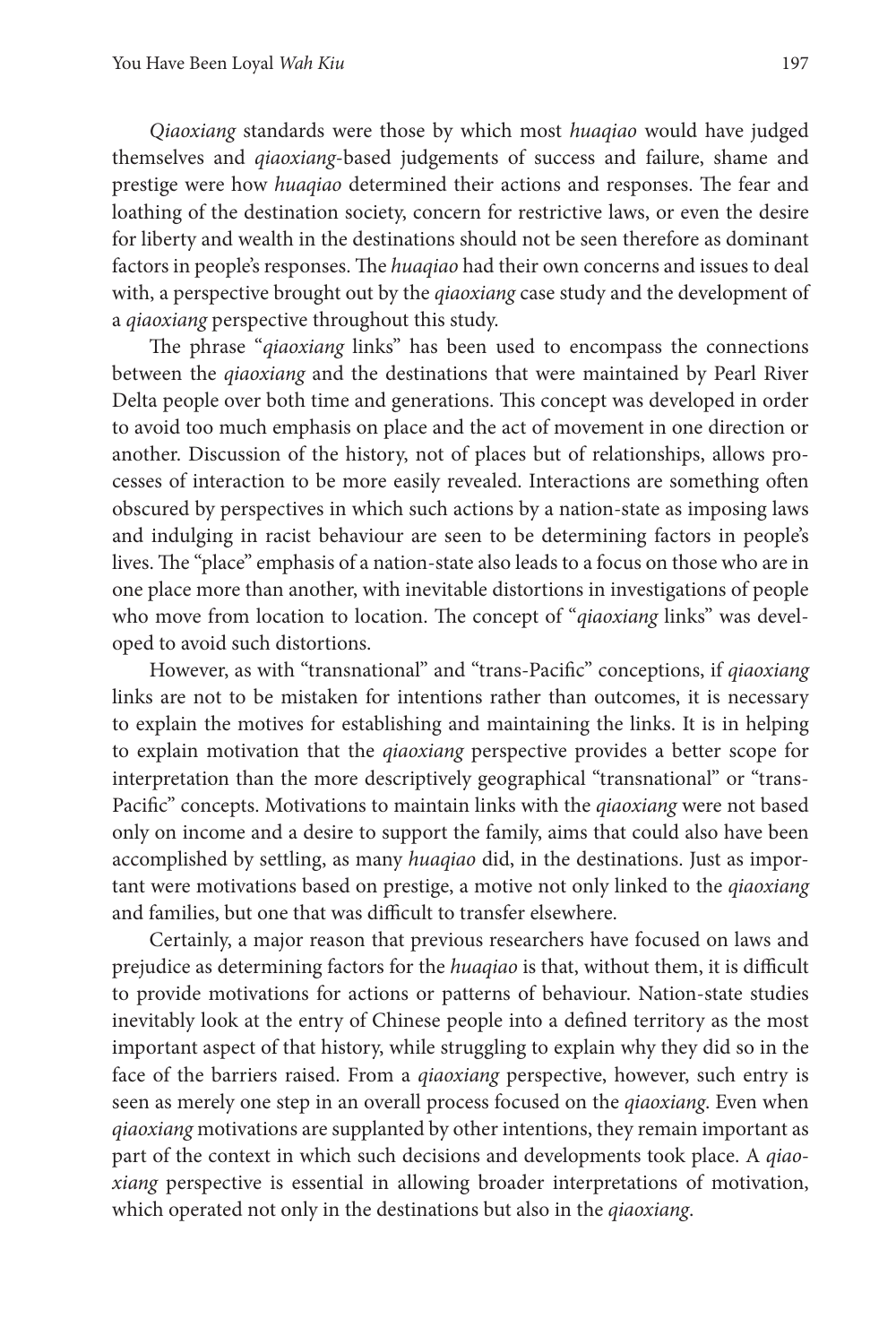Motivation can be clarified through a *qiaoxiang* perspective because of the broadening of context that this achieves. It is not that settlement, assimilation, and striving to become American or Australian, as outlined in many nation-state narratives, did not occur. These things existed, but only as part of a broader context encompassed by the *qiaoxiang* connections. For each example of those who chose to settle in a destination, many others made the choice to return to the *qiaoxiang*, based not only on considerations of destination prejudice or restrictive laws but also on success and failure in terms that require an understanding of the role of the *qiaoxiang* in the lives of people.

It is obvious that not all *huaqiao* returned to the *qiaoxiang* and that many remained in the destinations. However, a consequence of a nation-state focus is that the history of Chinese people in the destinations is generally written in terms of the migration and settlement of only those who stayed. A *qiaoxiang* perspective allows such settlers to be seen as part of a broader movement and also reveals that even decisions to stay were very often due to the *qiaoxiang* connections. Many of those who settled in the destinations did so for reasons associated with their *qiaoxiang* links. Destination conditions and laws undoubtedly influenced the *huaqiao*, but in a multiplicity of ways when seen from the *qiaoxiang* perspective.

In similar fashion, *huaqiao* of the diaspora can be understood to represent a minority who failed to return to their *qiaoxiang*, due to various destination and *qiaoxiang* factors. Often missing in discussion of the Chinese diaspora is any acknowledgement that this historical development is only one consequence or result among many. The origin of the Chinese diaspora was largely the consequence of movement during the period 1849 and 1949, and of the choices of a minority of settlers and "non-returners". The overall consequences of the *qiaoxiang* links included destination settlement as well as "returns with glory", diasporas as well as new villages, elaborate towers and destination Chinatowns. The economic focus of many diaspora studies has meant an emphasis on merchants, while a focus on the nation-state has meant a neglect of those who left again or who never came. Yet the role of families in and of cultural and psychological ties to the *qiaoxiang* was significant to the actions and aims of even *huaqiao* who spent most of their lives in a destination. A *qiaoxiang* perspective is especially valuable in encompassing a range of participants regardless of location: women, parents, villagers, *qiaokan* editors, gentry, the poor and those who failed to earn destination incomes, the destinationborn and white wives, those who returned and those who stayed. These were all participants in this history who are usually neglected by investigations that use the boundaries of nation-states to determine who is included, and about whom diaspora and transnational accounts have added very little.

An essential aspect of the border-guard view is that border protection and restrictive immigration laws are seen to have determining roles. That is, that the history of the movement of Pearl River Delta peoples is about nation-states, governments, and the powerful building up barriers and controlling people's destinies.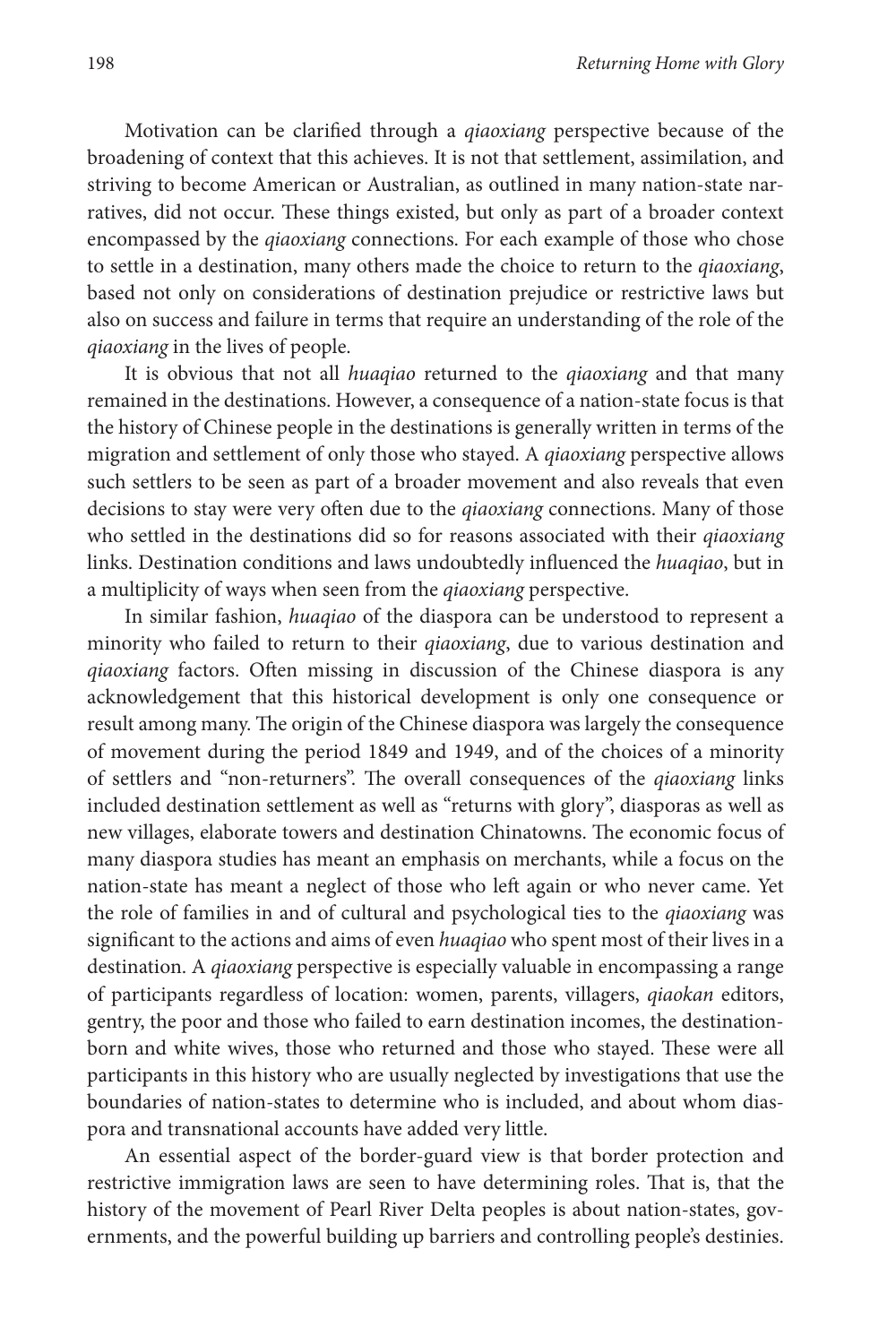The *huaqiao* and others are inexorably seen as victims of this process, outsiders trying to slip through the cracks. However, when the perspective is changed to the bottom-up approach of the *qiaoxiang* perspective, a very different history is seen in which border controls and restrictive laws are often in fact reactive to the demands and strategies of people in the Pearl River Delta villages. The structure of these laws, the bureaucratic responses, and even to a degree the sense of the nation-state are themselves outcomes of processes and history that can be understood on the level of families and the *qiaoxiang*.

Perhaps the most significant contribution of the *qiaoxiang* perspective is the legitimization of *huaqiao* ideals and intentions. This study has argued that to deny actions of the *huaqiao* that do not fit assumptions about the correct behaviour of new migrants or residents is to deny the legitimacy of the ideals and intentions of the *huaqiao* themselves. The assumption here has been that *huaqiao* efforts to support their *qiaoxiang* are as legitimate as efforts to migrate and settle. It was not assumed that moving to a destination to earn money and then to leave after a period is behaviour for which blame is to be laid or for which an explanation in racism or legal restrictions must be sought.

The *huaqiao* are not assumed, therefore, to be a "refractory" element in need of explanation, but are viewed rather as participants in history with legitimate aims. This capacity to understand and legitimize the aims of the *huaqiao* in their own terms is greatly facilitated, perhaps even only made possible, by the *qiaoxiang* perspective. This legitimization means that return, support for a *qiaoxiang*-based family, and toleration of harsh conditions, as well as efforts to subvert restrictive laws, can be seen in a broader light. Such activities do not have to be explained away, turned into heroics, or blamed solely on destination factors. Instead, they are seen as part of efforts by the *huaqiao* to maintain connections with their *qiaoxiang*.

When the intentions of the *huaqiao* themselves are accepted, then the choices and opportunities they had as the result of their *qiaoxiang* links can also be seen. These choices resulted from the interaction of circumstances in both the *qiaoxiang* and the destinations, leading some to return and some to stay, some to remain sojourners and others to settle in the destinations or in Hong Kong or Shanghai. The *qiaoxiang* connections were a complex interaction in which various choices and opportunities were created. There were factors that limited people's choices and those that widened their opportunities. Some of the choices people made maintained or strengthened their *qiaoxiang* links, while others weakened or ended the connections. There were those who never considered any other choice but to return, and some who perhaps never intended to return once they had left their *qiaoxiang*. Within these extremes lie the bulk of *huaqiao* who made their choices one at a time, seized or neglected opportunities, and found that the choices they made led in unforeseen directions. For some, choices led to a loss of the *qiaoxiang*-destination link and a return to their *qiaoxiang*, as entry to a destination became more difficult or the environment more hostile. The restrictive laws and racism, however, could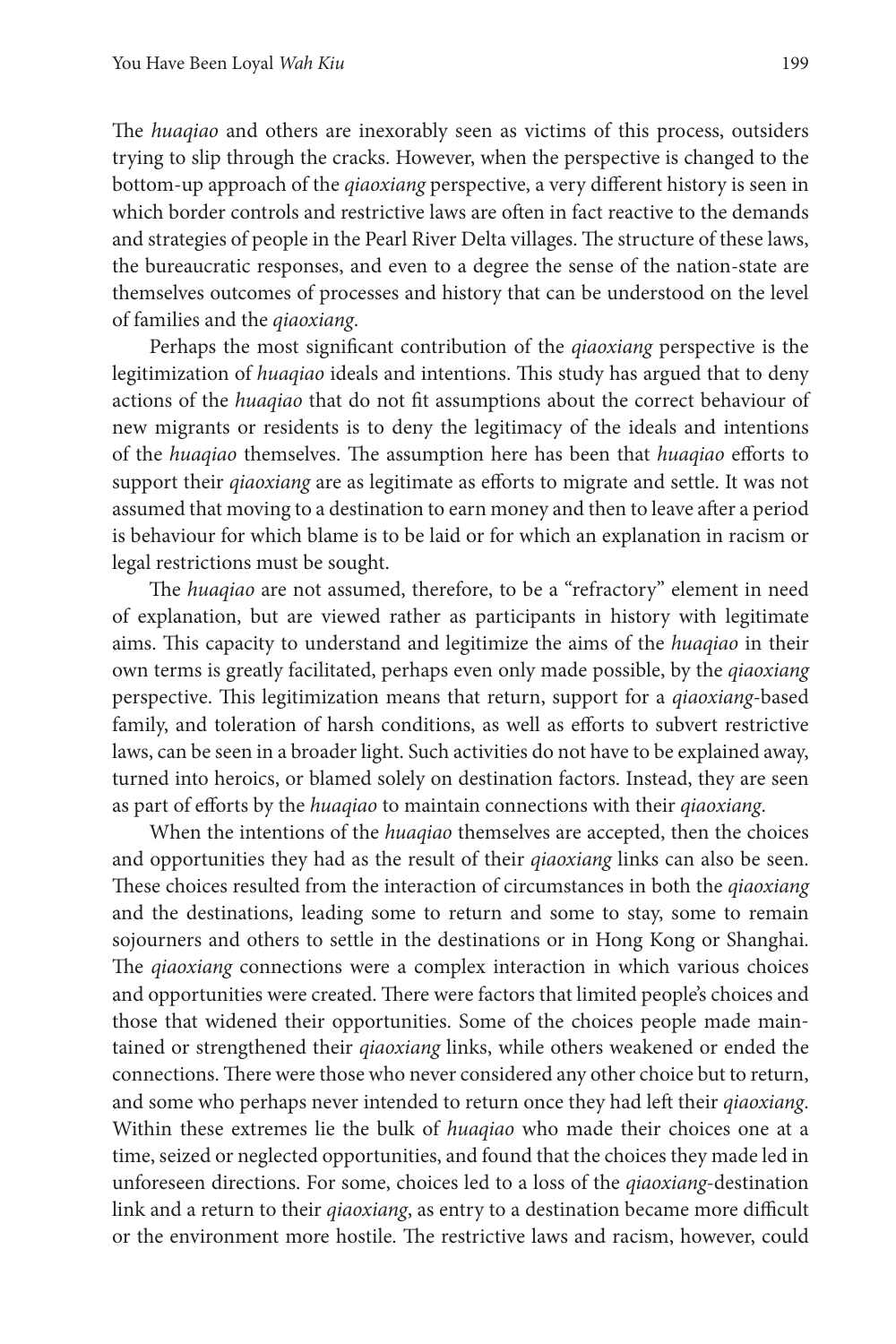also mean profit, obligations to sponsor, or lower incomes, the consequence of which could also be a loss of *qiaoxiang* connection, but with permanent settlement in a destination the result.

*Returning Home with Glory* has attempted to improve understanding of the history of the movement of Pearl River Delta people around the Pacific Ports through the adoption of a perspective centred on home villages and districts. Such a perspective, it has been argued, widens the context of this history and allows motivations, choices, and opportunities to be better understood. In addition, this perspective provides an overall context to nation-state and diaspora research, while allowing many assumptions of these approaches to be identified and scrutinized. The *qiaoxiang* perspective also enables more adequate explanations for many aspects of *huaqiao* history that allow the ideals and intentions of the *huaqiao* themselves to be incorporated into this history. Such a perspective also allows us to concentrate on motivation over results, to give cultural origins and explanations greater weight, and to see them with more clarity. Finally, this perspective allows the success or failure of the *huaqiao* to be judged in their own terms rather than in terms of assimilation, resistance to racism, or restrictive laws. Thus, merchants and ageing bachelors in the destinations can be seen to be just a minority of a much larger group of China and Hong Kong merchants, women in the villages, and a host of retired market gardeners, laundrymen and others who "returned with glory" to their respective *qiaoxiang*.

#### **Further perspectives**

The analysis developed in this work is by no means a final step in establishing a *qiaoxiang* perspective over nation-state perspectives. As one researcher has stated:

By developing a diasporic history of Chinese migration that does not fit into standard American narratives of what immigration should be, and by resisting the racist and nationalist pressure to interpret such practices as undesirable, we will be able to more fully situate the gender and family composition of Chinese migration, and even embark on a coherent alternative to the hegemonic narratives of nationalistic history.<sup>5</sup>

Perhaps the *qiaoxiang* emphasis of this study cannot be described as a "diasporic history", but it has attempted to go beyond the limitations of "standard American narratives" or those of most Australian research. A focus on the legitimacy of *huaqiao* ideals and the *qiaoxiang* perspective has, it is argued, enabled "racist and nationalist" pressures to be resisted. This study has also attempted to escape the "hegemonic narratives of nationalistic history" through its focus on links over places, ports over nations, and, above all, through the use of a *qiaoxiang* perspective. The result is a history where the concerns and issues of nation-states are pushed

<sup>5.</sup> McKeown, "Transnational Chinese Families and Chinese Exclusion, 1875–1943", 81.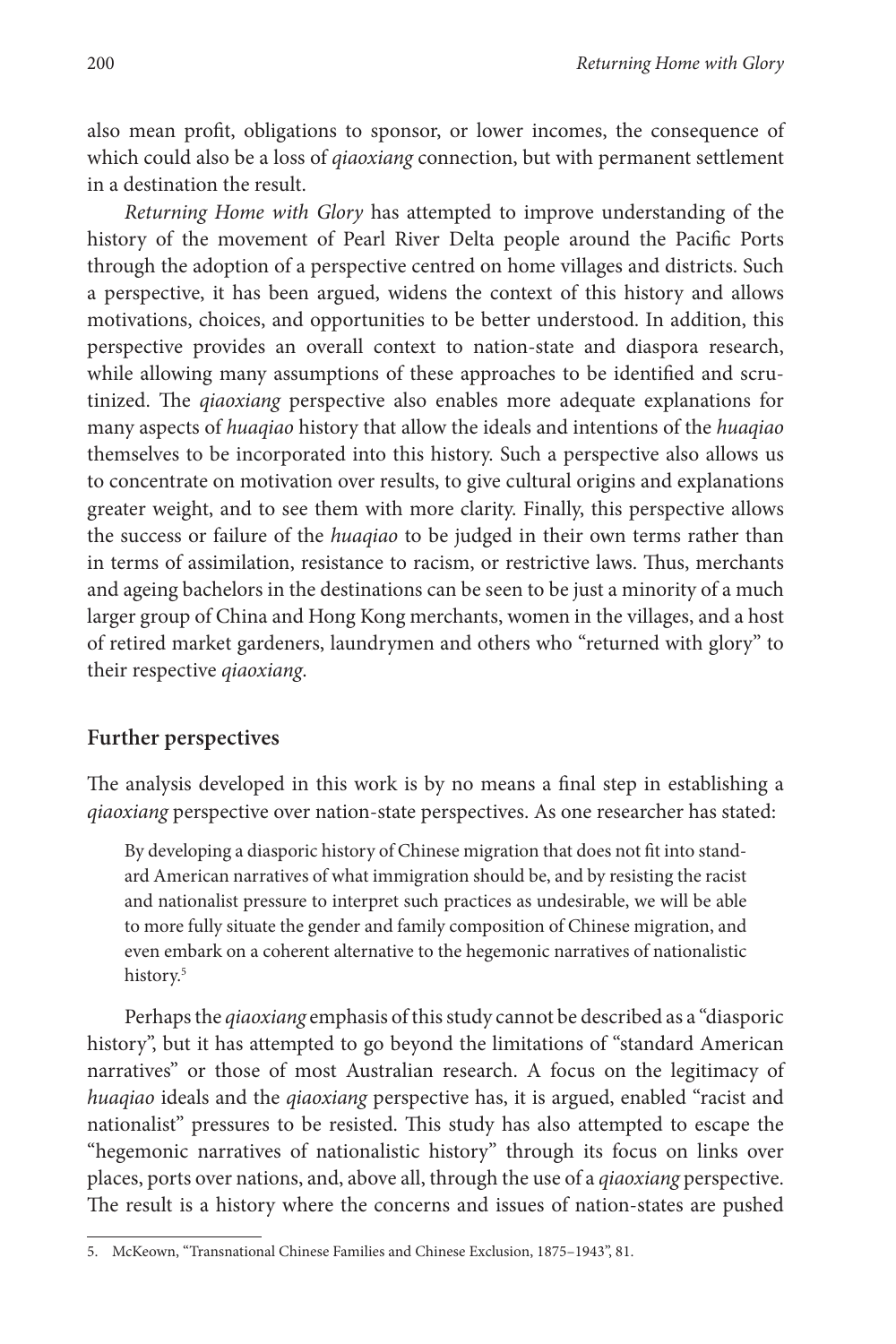into the background, while factors such as the restrictive laws imposed by these nation-states are seen as less dominating, and even to some degree reactive and conditional, to the concerns and actions of the *qiaoxiang*.

Important to the approach of this study has been the focus on a single *qiaoxiang*. This approach was adopted for many reasons, one being awareness that much previous research has been based on generalizations in an area of great diversity. Many more single-*qiaoxiang* investigations will be needed before the extent and depth of this diversity can be fully known and adequate comparative analysis done. The range and quality of local sources found in Zhongshan County and Long Du district have demonstrated that such investigations can yield a great deal. The archives, local libraries, villages, and personal collections of this Pearl River Delta county contain much of value to the historian of the *qiaoxiang* links. While other Pearl River Delta counties have not been looked at to the same degree, there is every probability that similar if not better sources will be found by future researchers.

Oral history, in particular, in both the Pearl River Delta and the destinations, is of great value in this field. Oral research in the *qiaoxiang* is essential to the *qiaoxiang* perspective and to bring within the history of the *qiaoxiang* the connections of those who returned to the *qiaoxiang* as well as those who never left. Oral history in the destinations is more common but the nation-state perspectives of most studies has meant that oral history research among *huaqiao* settlers and their descendants has focused almost entirely on actions and attitudes in the destinations. Rarely has the concern been with questions of *qiaoxiang* relations. Yet such questions are part of the choices of even those who spent most of their lives in the destinations. Choices made within the *qiaoxiang* context are a significant part of the history of Chinese communities in the destinations and of the development of the Chinese diaspora; these choices require further research, including re-interpretation of much evidence.

A continuing theme identified in nation-state–based research has been the attitude that Chinese migration represents a problem in need of a solution. Central to this has been the concept of the sojourner and sojourning. That people from the Pearl River Delta "sojourned" cannot be denied. The question is, does this sojourning represent something unique in the history of migration? To answer this question, research comparing the movement of Pearl River Delta people to the movements of other peoples is needed. A reconceptualization of sojourning is also needed if the history of Chinese movement is not to be continually seen as a special problem or merely an issue within the racial politics of other nation-states to be explained, defended, or justified.

In the absence of comparative research of the movement of Chinese and other peoples, the focus of much analysis is on the outcomes of migration over its intentions. The results of the movement of the *huaqiao* are given priority over the intentions of the *huaqiao* in moving. An understanding of intentions is necessary to bring out choices and their context, without which outcomes become substitutes for motives. This focus on outcomes is common in destination-based research in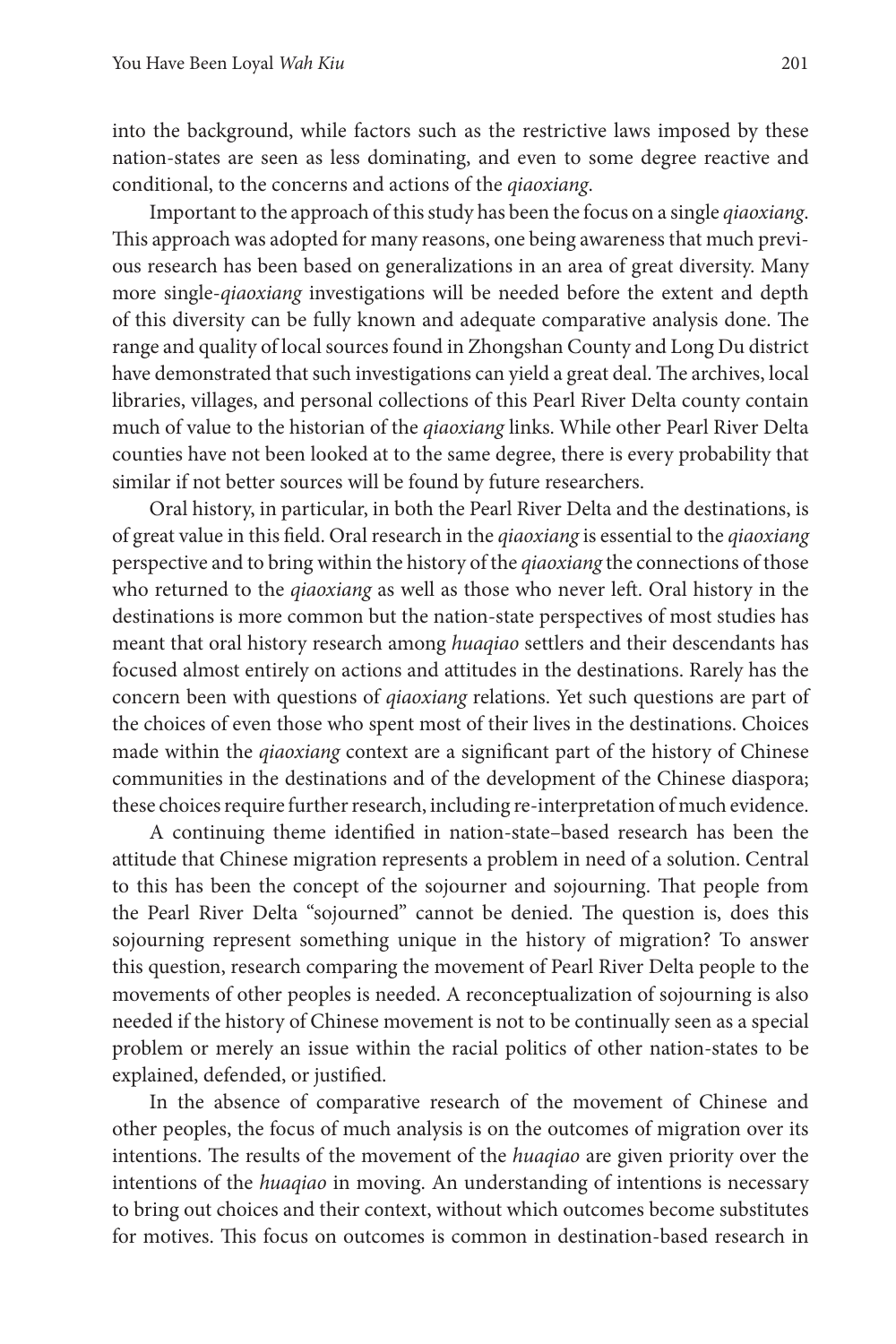which those who stayed/settled are studied almost exclusively, and so outcomes are assumed to reflect the original intention. The choices leading up to an outcome are rarely considered, while returnees are neglected or interpreted as deviations from outcomes within a nation-state.

This tendency to focus on outcomes can be seen even when sojourning is recognized as a form of migration. Wang Gungwu, for example, has described the existence of a distinct form of migration "featuring 'sojourners' who eventually became migrants".6 The original intention not to settle in a destination is recognized, yet behaviour aside from when "they eventually settled down" is discounted. In a later study, Wang Gungwu described sojourning as "a distinct form of temporary and experimental migration".<sup>7</sup> Here, the legitimacy of sojourning is questioned in favour of migration that leads to permanent settlement somewhere.

If sojourning is not accepted as a legitimate form of movement in itself, then it will merely be seen as a step towards so-called real migration and the primacy of the concerns of the destination nation-states will be maintained. Migration and the movement of people is not by its nature easily divided into types, but the acknowledgement of sojourning is important and points to possible future research.

Research into Chinese sojourning alone is insufficient, however. Comparative studies of what in European studies is called "return migration" would help to determine if the *huaqiao* differed in quality or quantity in the persistence of their qiaoxiang links.<sup>8</sup> Many groups have sojourned in the past and do so today. The nineteenth- and early twentieth-century European missionaries and traders in China were a prominent group of sojourners that are rarely bracketed with the *huaqiao*, for example. Were the *huaqiao* unique or simply uniquely persistent? Does the development of *huaqiao* history have parallels? Was the class nature of *huaqiao* participation in the movement and the relative ease with which those with overseas income could change their family status the most significant factor? Do the answers to these questions lie in the destinations or the *qiaoxiang*?

The three Pacific destinations studied here can be seen as three variations on a theme of white-settler ascendancy and exploitation that were inherently racist in conception and execution. Into this stepped the *huaqiao*, with inevitable consequences for their relations with those who dominated the destination societies. At this point began a problem not just in relations but in perceptions that, it has been argued, has been perpetuated in subsequent research. Nation-state and immigration perspectives, the assimilationalist and racist policies of the post-war period, and the globalizing enthusiasms of the present have all left their mark upon how the movements that took place between 1849 and 1949 are viewed.

<sup>6.</sup> Wang Gungwu, "Migration and Its Enemies", in *Conceptualizing Global History*, ed. Bruce Mazlish and Ralph Buultjens (Boulder, CO: Westview Press, 1993), 133.

<sup>7.</sup> Wang Gungwu, "Migration History: Some Patterns Revisited", in *Global History and Migrations*, ed. Wang Gungwu (Boulder, CO: Westview Press, 1997), 2.

<sup>8.</sup> For a rare example of such a comparative study, see Franklin Ng, "The Sojourner, Return Migration, and Immigration History", *Chinese America: History and Perspectives* (1987): 53–71.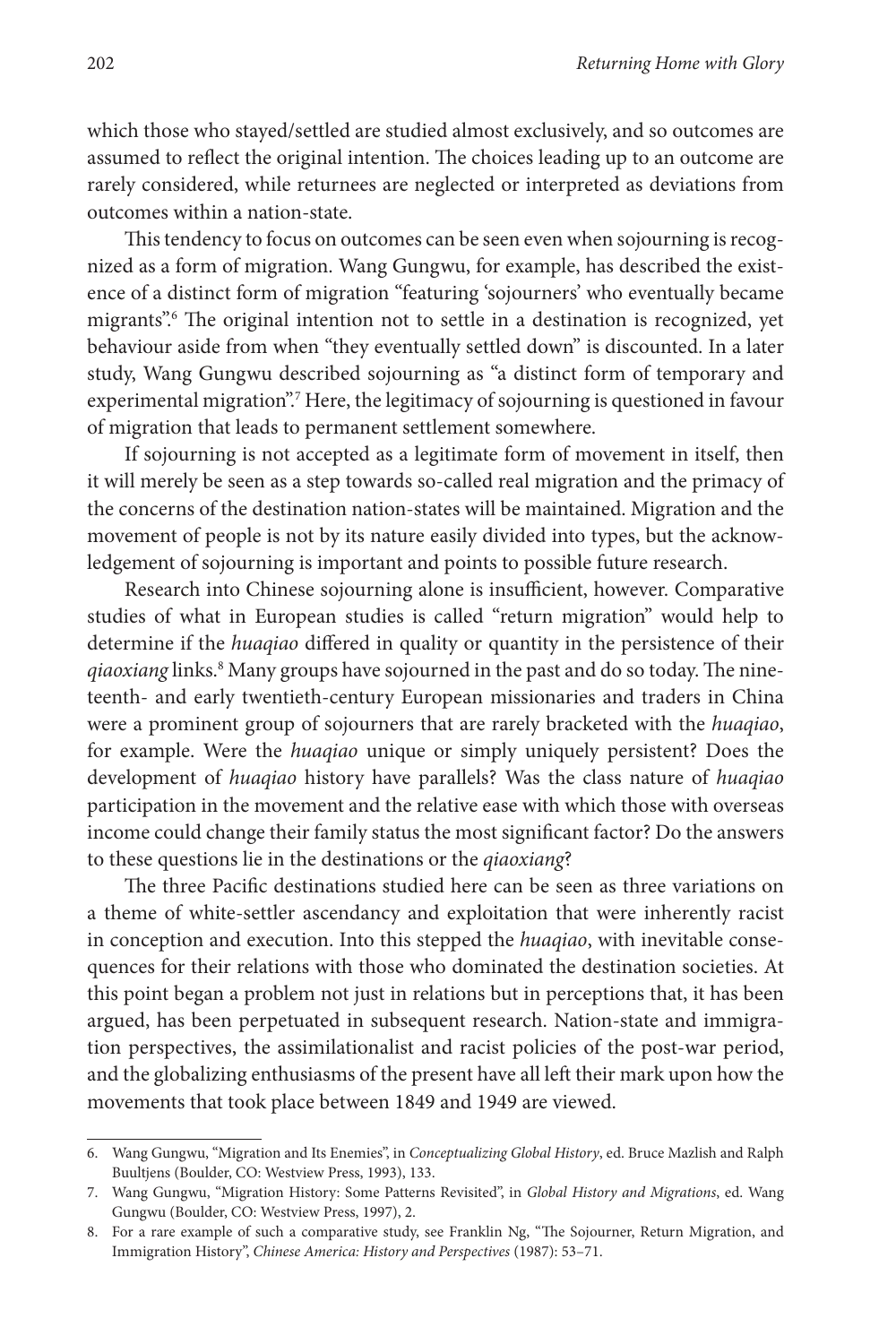It has been argued that the aims of the *huaqiao* were quite different from those assumed by their defenders. From a *qiaoxiang* perspective, efforts to prove that racism and the restrictive laws were responsible largely or solely for the low number of women or the high rates of return can be seen as a form of apologetics. Such defences can be seen as based on the assumption that Chinese movement is a deviation from a supposedly standard migration pattern. Instead, the contention is that the *huaqiao* were intent on establishing and maintaining complex links between the destinations and their *qiaoxiang* that necessitated their crossing national borders for purposes quite different from those defined by migration and settlement alone.

The history of *qiaoxiang* links is not merely a history of settlement outside the *qiaoxiang* but a history of efforts to survive away from, return to, retire in, and improve *qiaoxiang* such as Chung Kok, introduced at the commencement of this work. It is hoped that this study contributes to escaping from the Chinese-asrefractory and border-guard–orientated histories of the nation-states. What this research has tried to do is to illustrate a century of links from the perspective of the village and free of the limits of nation-state and border-guard views. *Returning Home with Glory* has not been about proving diaspora, transnational, or even nation-state studies wrong, but about putting people such as the 222 *huaqiao* whose names were inscribed on the side of the Chung Kok village hall in 1913 at the centre of their own history. The perspective of the *qiaoxiang* was adopted because that was the predominant perspective of those involved for most of the time. The loyalty of the *huaqiao* to their *qiaoxiang*, despite the many changes and developments in both destination and *qiaoxiang*, is the key to this history. Overall, it has been argued that the inherent narrowness of nation-state perspectives in dealing with a history dominated by movement, family, and local loyalties has resulted in limited interpretations. The *huaqiao* movement to the Pacific Ports did include migration and settlement. But this movement cannot be understood without an understanding of life in a *qiaoxiang* such as Long Du, and of the aims and ambitions of people there, as well as those in the Pacific destinations. This study has attempted to understand the core of the history of the links between the destinations and the *qiaoxiang* that is summed up in the expression "you have been loyal *wah kiu*".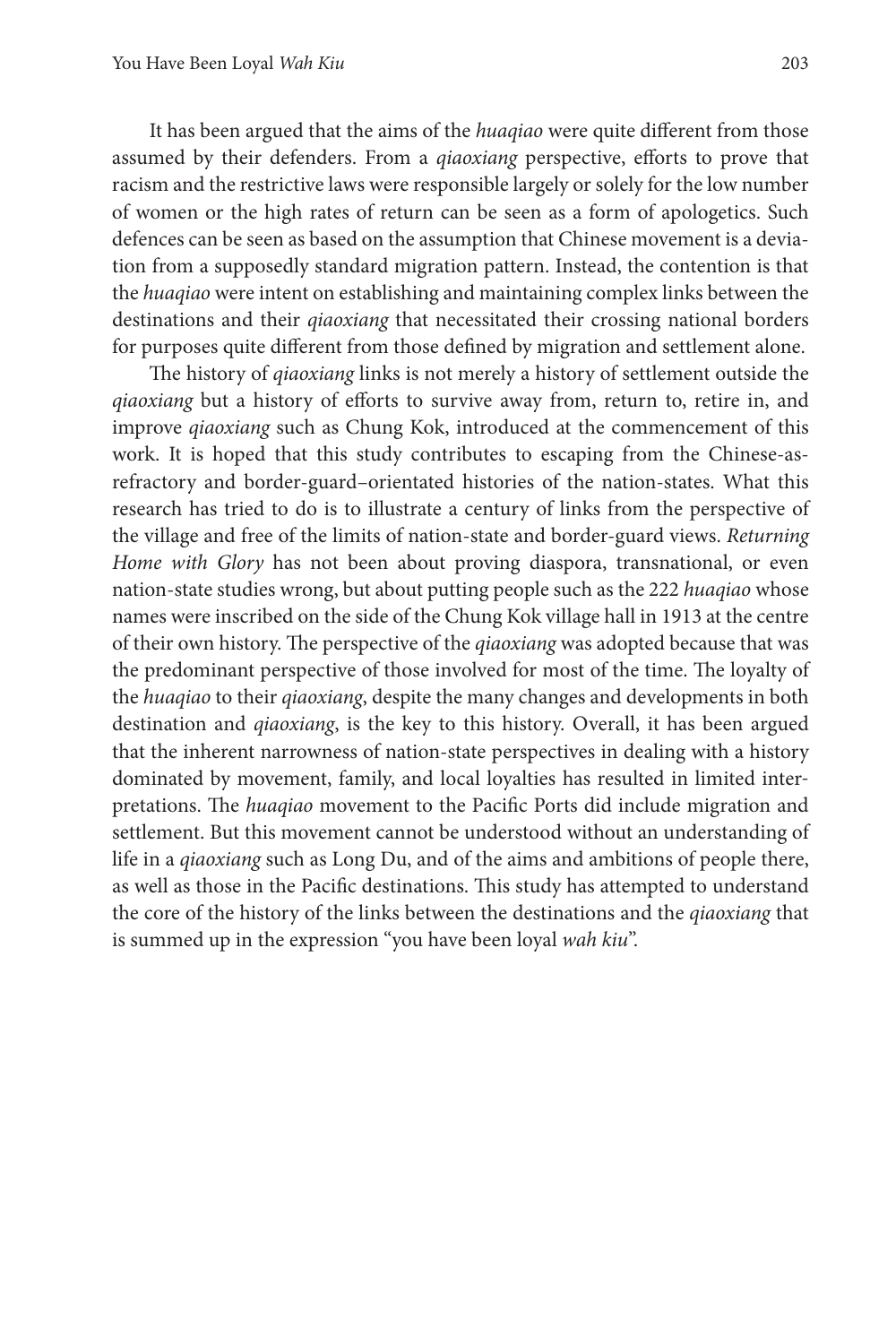### **Index**

Amoy, 29. *See also* Fujian; Xiamen ancestor halls, 88, 137

- Australia/Australian, ix, 1–2, 16–20, 30, 32–33, 35–36, 40–41, 43–44, 46, 48, 51, 55–58, 60–62, 64, 72, 76, 93, 101–2, 106–10, 113, 115, 118–19, 121–23, 126, 129, 150, 131–32, 142, 144–46, 148, 151–53, 155–56, 159–62, 166, 173, 175–76, 179, 181–82, 186, 186–87, 196, 198, 200, 206: Chinese in, 5; and the United States, 7–8, 103, 132, 179, 182; goldfields 10, 45; white-settler nations 15; historical study of Chinese, 23–24; oral history 26, 28; Australian colonies, 49, 52–56, 98, 125, 128–29, 170, 175; English school, 83; *huaqiao* 87, 95, 168, 182; Chinese women in, 186
- bandit(s), 10, 51, 60, 63, 67, 79, 89–93, 95, 105, 107, 137–38, 146–48, 159, 207
- bones, 10, 76, 98–99, 110–14, 116, 120, 170. *See also* departed friends
- border-guard (view), 9, 11, 13, 15–17, 21, 31–32, 34, 179–80, 185, 187, 191, 194, 198, 203
- boycott, 45, 56, 59
- Buck Toy, 70, 73, 79, 82, 90–91, 93, 106–7, 131, 137–39, 141, 143, 152, 183, 191, 206
- cabinet-makers, 121–22, 126, 129–32, 149, 166, 189

39–41, 43, 45, 47–55, 57, 62, 73, 77, 98–99, 101–3, 115, 117–18, 121–23, 125–26, 128–29, 131–32, 147–48, 150, 155, 166–69, 171–75, 181–82, 185, 188–89, 206. *See also* San Francisco Canton/Guangzhou, 1, 46, 87, 115, 141, 169 Cantonese Pacific, 32, 34 Cantonese, xi, xiv, 5–7, 39, 52, 68, 191, 205–7 Certificate Exempting from Dictation Test/CEDT, xiii, 56–57, 153. *See also* Dictation Test; Immigration Restriction Act; White Australia policy contract(s)/contractors/contracted, 46, 49–52, 54–55, 58, 121, 123, 128–29,

California/California, 2, 6, 8, 10, 18–19, 37,

- 147, 157, 193. *See also* credit-ticket
- Chen, Yong, 30–31, 195–96
- China, vii–viii, xiv, 1, 8–9, 11, 17–18, 20–21, 24–25, 28, 31, 35, 37, 44–49, 51, 54, 58–61, 63–65, 76–77, 79, 82, 87, 90, 93, 96, 99–101, 103–6, 111–12, 116–17, 119, 123–24, 126–28, 132–33, 141, 144, 146–53, 156–62, 168, 175–77, 187, 193, 195–96, 200, 202; south/southern China, 2, 4, 7, 65, 67, 84, 91, 104; Qing government, 55
- Chinaman, 128, 131, 177
- Chinatown, 7, 12, 156, 166, 172–74, 176–77, 188–89, 198, 207
- Chinese, vii–ix, xi, xiv, 5–7, 13–14, 15–25, 27–34, 36, 42, 44–57, 60–64, 68, 70,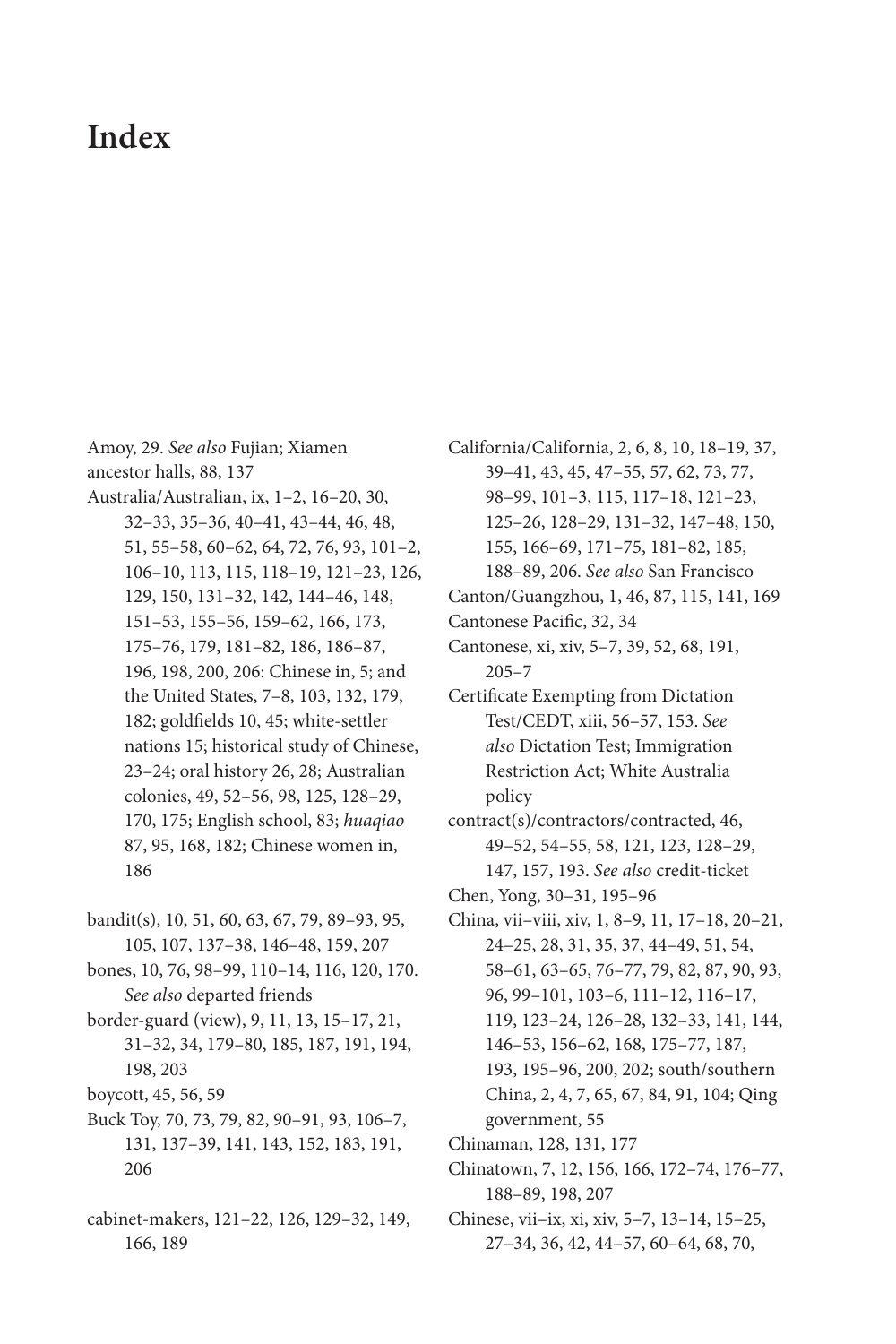76–77, 82, 84, 87, 89, 96, 99–104, 106, 109–12, 115–17, 121, 125–29, 131–32, 136–37, 141–42, 145–46, 150, 152, 157–64, 165–66, 168–81, 184–86, 188–90, 191, 193–95, 197–98, 200–203, 207: overseas Chinese, 4, 6, 9; Chineselanguage, 8, 15, 20; Chinese diaspora, 13, 15; Chinese miners, 23–24; Chinese women, 27; Chinese labourers, 27; Chinese Australians, 27

Chinese Chamber of Commerce, 89, 110, 115–16, 169–71

Chinese Consolidated Benevolent Association, 112, 115–16, 168–69, 171, 173, 175

Chinese diaspora, 13, 15, 29–30, 34, 194–95, 198, 201. *See also* diaspora; *huaqiao*; overseas Chinese; travellers

Chinese Exclusion Act, 56, 62. *See also* exclusion

- Chinese Masonic Society, 170–71, 175
- Christians, 54, 137

Chung Kok, 1–3, 7, 12–14, 72, 83, 139, 203, 206

- clan(s), 24, 66, 68, 78, 100, 106, 115, 134, 137, 141, 169–70. See also *tongxianghui*
- clinic(s), 60, 73, 79, 83–84, 137, 139
- Communist(s), 63–64, 93, 96, 192
- cook(s), 50, 121–22, 129–30, 170–71. *See also* hawker(s); laundry(man); market gardeners; occupations
- coolies, 50, 67, 73, 123, 126
- county/counties, xiv, 4–6, 14–15, 20, 24–27, 30, 35–40, 47–48, 51–52, 58, 60, 64–70, 72–74, 77, 80, 82–83, 89–90, 93–94, 101–3, 106–7, 109, 112–17, 136, 141–43, 148–49, 157, 159, 163, 169–72, 183, 195–96, 201, 207, 201. *See also* district(s); native place; *qiaoxiang*; village(s)
- credit-ticket(s), 10, 12, 46, 50–52, 58. *See also* contracts; debt(s) cultural history, 9, 12
- Damon, Reverend, 70, 76, 78, 145, 174, 176, 188

debt(s), 12, 52, 57, 92, 100, 108, 114–15, 134, 151, 154–55, 17–76, 182, 188, 192–93. *See also* contracts; credit-ticket(s)

- departed friends, 76, 110–13. *See also* bones
- Depression, 62–63, 65, 93, 98, 120, 126–27, 149, 155, 192
- destination(s), 1–2, 5, 7–14, 15–17, 20–21, 25–26, 30, 33–35, 40–43, 45–46, 50–51, 55, 58–60, 62–65, 66–67, 72–74, 77, 84, 86, 88–89, 93, 96, 98–100, 104, 106–8, 110, 112, 114–15, 117, 120, 123, 126–28, 132–35, 137–41, 143, 145, 149–51, 154–55, 157–64, 165–66, 168–70, 172–73, 175–85, 187, 189–90, 192–203, 206. *See also* Hawaii; Honolulu; Pacific Ports; San Francisco; Sydney
- diaspora, 4, 9, 13, 29, 34, 164, 194–95, 198, 200, 203. *See also* Chinese diaspora; *huaqiao*; overseas Chinese; travellers
- Dictation Test, 56. *See also* Certificate Exempting from Dictation Test/CEDT; Immigration Restriction Act; White Australia policy
- discrimination, vii, 131, 158, 178–79, 187
- district(s), 15, 52, 69, 70, 83, 87, 1–5, 169, 183, 200. *See also* county/counties; native place; *qiaoxiang*; village(s)
- dollars, 102–3, 123, 127, 133: Mexican dollars, 120–24; silver dollars, 91, 139
- donations, 2–3, 58–60, 77, 79, 82, 84, 88–89, 91, 95–96, 107, 134–39, 141–43, 192
- Dongguan, 39, 47, 68, 111, 115–16, 142, 170, 205
- Dou Tou, 77, 162
- European(s), xiv, 7–8, 24, 32, 46–49, 57–58, 76, 98, 102, 121, 170, 179, 183, 189, 202

exclusion, vii, 22, 31, 56–57, 59, 62, 150, 154, 180, 184. *See also* Chinese Exclusion Act

Fook Yum Tong, 157

Fujian, vii, 5, 20, 25–26, 29, 35–36, 48–49, 78, 82, 195. *See also* Amoy; Xiamen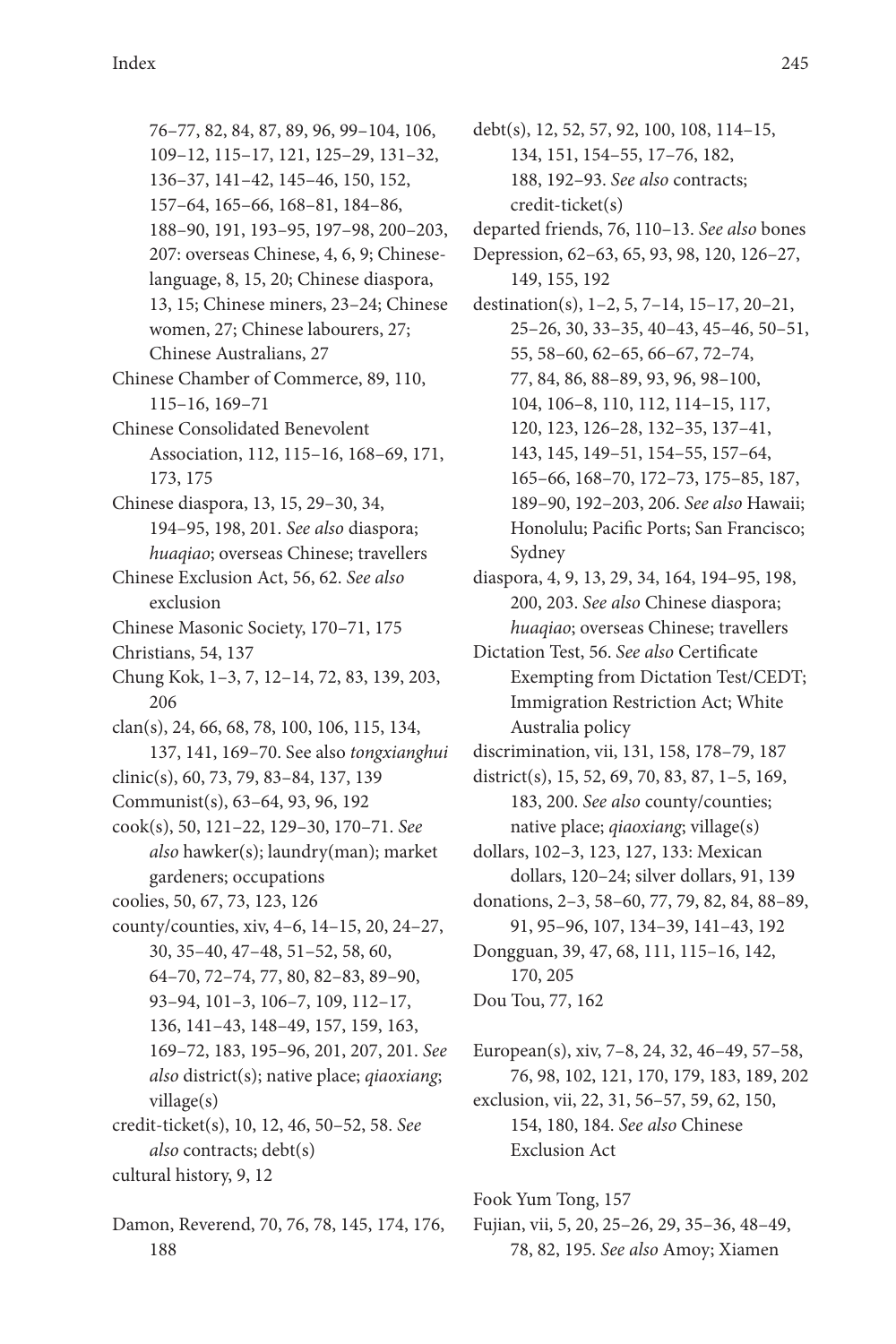- gentry, 48, 58, 79, 82, 88, 93, 135–37, 198 Glick, Clarence, xi, 8, 9, 18–19, 23, 41–42,
- 70, 105, 113 gold, 50–51, 74, 100–101, 135–36, 150: gold diggers, 52, 134; gold dust, 101, 103; goldfields, 10, 53, 78, 114, 117, 129, 150; gold letters, 75, 207; gold miners, 23, 121; gold mining, 129; gold mountain, 8; gold rush(es), 2, 8, 35, 45, 47–50, 52–53, 55, 65, 98, 128–29, 162, 166, 168, 173, 183; gold seekers 24, 50–51, 55, 78, 117, 119, 128, 145; gold shops, 60, 86
- gold mountain guest/fellow/women 74– 76
- gold mountain shop/stores, 75, 109, 118
- Hakka, 39, 54, 68, 70, 112, 183, 186, 207; Hakka-Punti war, 51
- Hawaii/Hawaiian, x–xi, 1–3, 5–6, 9–10, 15, 17–18, 23, 28, 30–31, 35–37, 39–47, 49–52, 54–55, 57, 61–62, 64, 70, 72–73, 76–77, 82, 84, 87, 90–91, 93, 98–99, 102–3, 106–7, 109–10, 112–13, 115–16, 118, 121–29, 131–32, 134–39, 141–43, 145–46, 148, 155–61, 162, 165–78, 181–83, 185, 191. *See also* destination(s); Honolulu
- hawker(s), 100, 124, 128–29, 130
- Heng Mei, 73, 75, 79, 81, 83, 91, 137, 206
- Heongshan, 73, 156, 205. *See also* Hsiangshan; Long Du/Loong Du/Lung Doo; Shekki; Xiangshan; Zhongshan City/County/District
- Hong Kong, ix–xi, 1–2, 10–11, 17, 26, 32, 36–37, 39, 46–49, 51–52, 54, 59–60, 63–65, 67–68, 70, 73, 76–77, 79, 83– 84, 86–87, 94, 100–104, 109–11, 113, 118, 123–24, 126–27, 135, 142, 146, 148–49, 158–63, 170, 173, 175, 193, 199–200
- Honolulu, 5, 7, 39–40, 51, 74, 89–90, 105, 110, 112, 117–18, 128–29, 131, 156–57, 159, 166–68, 171–72, 176, 206. *See also* destination(s); Hawaii
- Hoy On Tong (Hawaii), 171–72
- Hsiangshan, 116, 205. *See also* Heongshan; Long Du/Loong Du/Lung Doo; Shekki; Xiangshan; Zhongshan City/ County/District
- Hsu, Madeline, xi, 30–31, 33, 195
- *huaqiao*, xiv, 4–10, 12, 25, 37, 39–45, 49–53, 55–60, 62–65, 66–68, 70, 72–97, 98–114, 116–19, 120, 123, 125–39, 141–43, 144–51, 153–64, 165–76, 178–90, 191–203, 207. *See also* Chinese diaspora; diaspora; overseas Chinese; travellers
- immigration, 5, 7–9, 18–20, 27, 41, 43, 54–56, 61–64, 144, 149, 152, 177, 184–85, 198, 200. *See also* Immigration Restriction Act; migration
- Immigration Restriction Act, 19, 56, 64, 70, 99, 118, 129–30, 150, 153, 181. *See also* Dictation test; White Australia policy
- income(s), 10, 13, 16, 35, 47–48, 50, 60, 62–63, 66, 72, 77–78, 84, 88, 90, 93, 96, 100, 104–5, 120, 123, 125–28, 132–33, 139, 142–43, 154–55, 174, 181–82, 186, 192–93, 196–98, 200, 202. *See also* prestige
- inscriptions, 24, 137, 139
- intermarriage, 100, 132, 161, 166. *See also* marriage/marry
- Japan/Japanese, 18, 45, 36, 56–57, 59, 63–65, 83, 93–96, 113, 132, 162, 173: invasion, 45, 60, 88, 93, 127, 147, 149; occupation, 63, 65, 73, 75, 94–96, 112 Japanese War, 10, 45, 63, 76, 82, 99, 127,
	- 161, 192
- Koon Yee Tong (Sydney), 116, 142
- Kwok family, 79, 81
- Kwong War Chong, 86, 102, 118, 134. *See also* Lee Chun (Philip)
- landlord, 64, 85: overseas Chinese landlord, 64 laundry(man), 13, 108–9, 118, 122–23,
	- 129–32, 148, 170–71, 200. *See*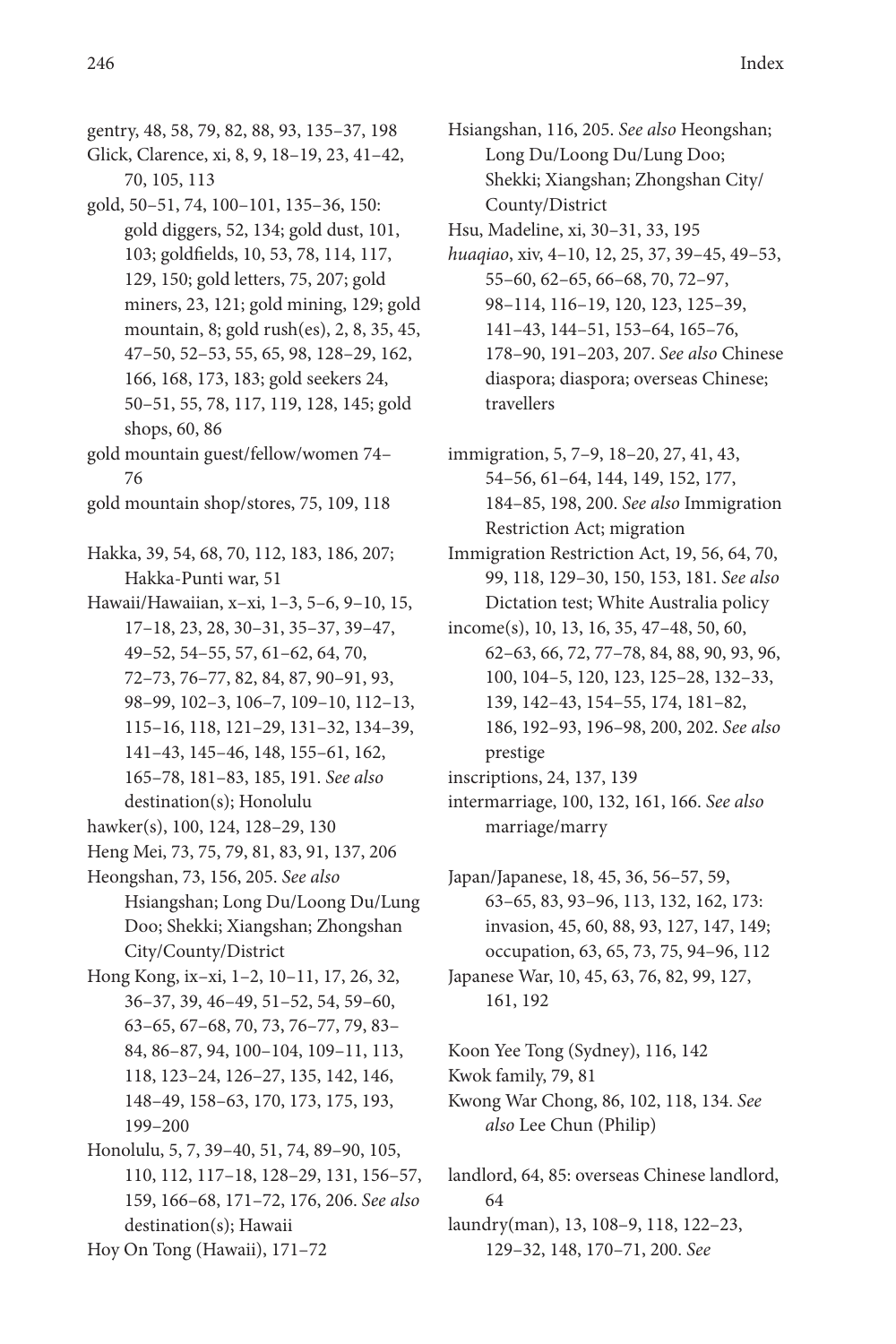*also* cook(s); hawker(s); market gardener(s); occupations Lee, Bung Chong (B. C. Lee), 70, 73, 89, 107, 183 Lee Chun (Philip), xiv, 162–63. *See also* Kwong War Chong Lee, William, ix, 77, 146 Liang Du, 52, 70, 72–73, 79, 81, 86, 90, 107, 146, 162, 205–6 Liang Qichao, 103, 106, 126 Lin Yik Tong, 110, 115, 170 Long Du/Loong Du/Lung Doo, x–xi, xiv, 2, 4–8, 10, 15–16, 37, 40, 52, 65, 66–74, 79, 81–83, 85–86, 88–92, 96–97, 98, 107, 112, 115–16, 119, 124, 126, 131, 137, 139, 145, 156–57, 159, 162, 169, 171–72, 182, 196, 201, 203, 205–6. *See also* Hsiangshan; Zhongshan City/ County/District Long Tou Wan, 5, 79, 81–83, 89–90, 139, 162, 206 Loong Yee Tong, 115 Lung Doo Chung Shing Tong, 116. *See also* Xiangyi Long Du Tong Sen Tong Macao, x, 46–47, 70, 85, 87, 107, 109, 124, 141 magazines, x, 8, 25, 30, 89, 104, 106–7,

- 137–38, 141, 207, 210, 214. See also *qiaokan*
- market gardener(s), 13, 118–19, 122–23, 125, 129, 131, 162, 181, 200. *See also* cook(s); hawker(s); laundry(man); occupations
- marriage/marry, 100, 108, 134, 145–48, 155, 157–58, 162–63, 177. *See also* intermarriage
- McKeown, Adam, xi, 30–33, 195
- Melbourne, 1–2, 53, 114–15, 131, 158, 170, 175, 206. *See also* Victoria
- merchant(s), xiv, 5–6, 8, 10–11, 13, 15, 25, 29–30, 34, 46–51, 54, 56–59, 62, 70, 88, 98, 101, 109–10, 115–19, 128–32, 136, 150–51, 153–54, 158, 162, 169– 71, 179, 181–82, 185–87, 195–96, 198, 200. *See also* traders
- migration, ii, viii, 7–8, 10, 13, 15, 21–22, 31–32, 34–35, 46, 99, 136, 180, 185, 188, 194, 196, 198, 200–203. *See also* immigration
- mining, 50, 53, 128–29
- missionaries, 16–18, 24, 49, 52, 54, 70, 77, 106, 194, 202
- nationalist, 7, 59–60, 63, 93, 189, 200
- nation-state, 2, 4, 7–9, 11–14, 15–16, 20–21, 23–31, 33–34, 40, 42, 66, 144, 160, 163–64, 165, 180, 187, 189, 191–203
- native place, 6, 14–15, 30, 67, 114, 117, 196, 207. *See also* county/counties; district(s); *qiaoxiang*; village(s)
- New South Wales/NSW, xiv, 17, 19, 28, 37, 39–44, 49–56, 62, 77, 108, 113, 116–17, 121–22, 125, 128–31, 156, 161, 166–68, 175, 183, 188. *See also* destination(s); Sydney
- newspapers, 8, 15, 23, 60, 76, 78, 92, 102, 104–8, 110–11, 113, 132–33, 137, 141, 169, 175
- occupations, 55, 67, 123, 128–32, 166, 181–82, 188, 193. *See also* cook(s); hawker(s); laundry(man); market gardeners
- oral history, 4–5, 9–10, 26–28, 30, 66, 122, 124, 201
- overseas Chinese, xiv, 4, 6–7, 9, 25–26, 30, 32, 36, 64, 106, 108, 191, 207. *See also* Chinese diaspora; diaspora; *huaqiao*; travellers
- Pacific ports, 4, 7–9, 15, 35–37, 40, 42, 45–46, 48–51, 53, 55, 58, 64–65, 66–67, 96, 98–99, 106, 111, 115–16, 118–19, 120–21, 123, 126, 128, 131–32, 146, 151, 156, 160, 165–66, 170, 172–74, 179–81, 183, 185, 187, 189, 191–92, 200, 203
- Palmer River, 45, 55, 117, 119, 162. *See also* Queensland
- paper sons, 60–61, 159–60, 185–86. *See also* slots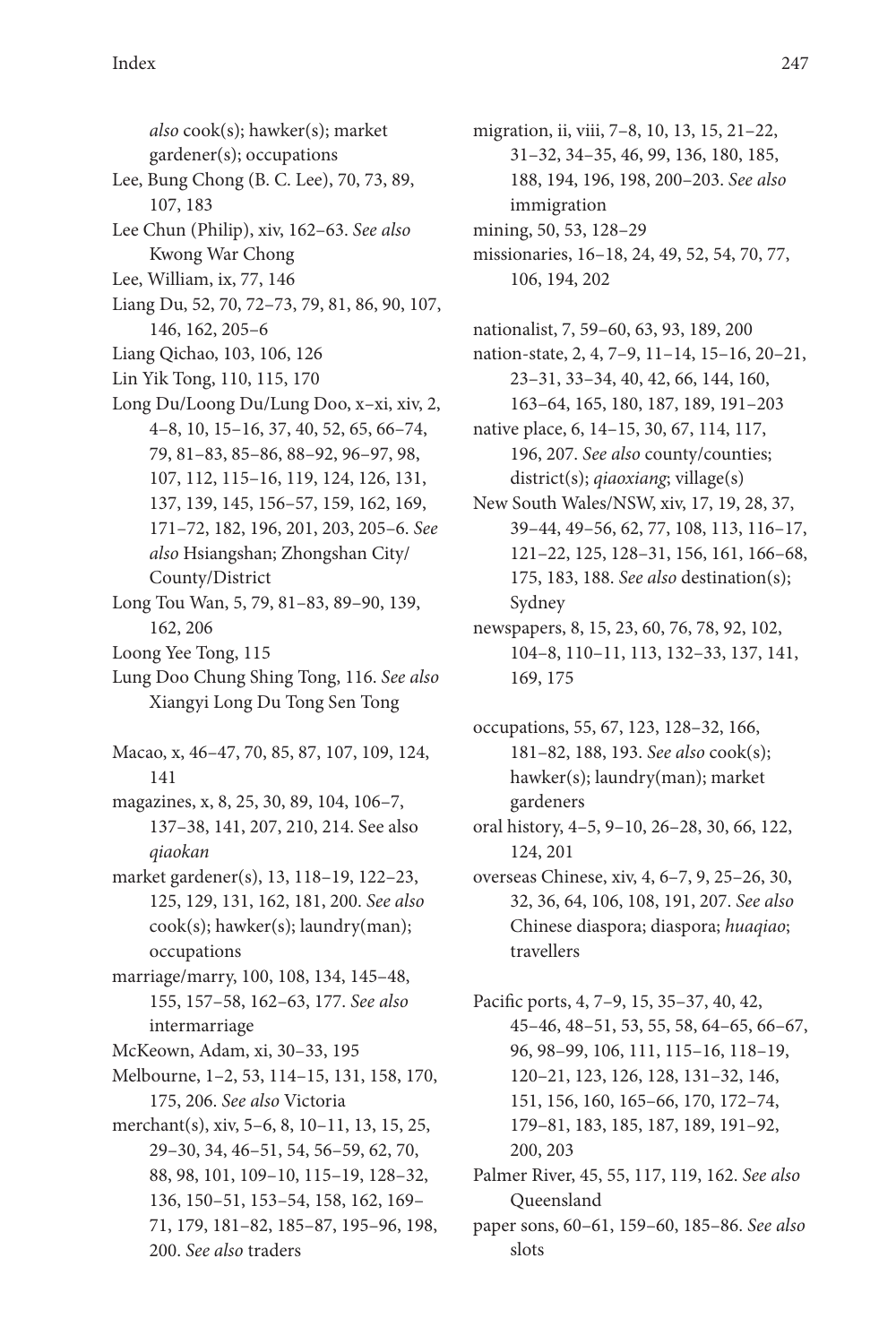- Pearl River Delta, ix–x, 1–2, 4–5, 7–9, 13, 15–16, 30, 35–38, 40, 45–51, 54, 58, 63–65, 66–68, 82, 89–90, 96, 116, 118, 120, 123–24, 128, 135, 145, 147, 149, 191, 196–201
- plantation(s), 70, 98, 109, 117–18, 121–23, 126–29, 131, 148, 155, 157, 166, 176
- prestige, 9–10, 12, 16, 85, 88–89, 110, 115, 120, 133–35, 137, 141–43, 154, 184, 192–93, 196–97. *See also* income(s)
- prostitutes, 54, 56, 166, 173, 177
- *qiaokan*, 8–10, 30, 75, 78, 89, 92, 94–95, 104, 106–8, 119, 120, 122–23, 136–38, 141–42, 198, 207, 214. *See also* magazines
- *qiaopi*, 25. *See also* remittances/remittance letters
- *qiaoxiang*, xiv, 2, 4–17, 19–37, 39–45, 47, 49–52, 55–56, 58–60, 62–65, 66, 70, 73–74, 76–79, 82–90, 92–110, 113–20, 123, 125–28, 132–39, 141–66, 168–72, 175–76, 179–93, 195–203, 207. *See also* district(s); county/counties; native place; village(s)
- Queensland, 44–45, 50, 54–55, 73, 102, 119, 121, 128, 150. *See also* Palmer River
- remittances/remittance letters, 25, 75, 77, 86, 92, 101–6, 114, 117, 120, 127, 133–34, 207. See also *qiaopi*
- restriction(s), 27, 31, 42, 44–45, 53–59, 61–63, 65, 108–9, 150–51, 154, 168, 179–84, 186, 192, 194, 199
- returns, 43–44, 76, 87, 96, 111–12, 133–34, 168, 181, 198
- Sam Yap/Sanyi, 39, 115, 205
- San Francisco, ix–x, 1, 2–5, 8, 12–13, 15, 17, 27, 30–32, 37, 39–40, 44, 47, 49, 51–54, 60, 64, 71, 73, 76, 83, 92, 102–3, 106–7, 110, 112, 114–19, 120–21, 123, 128–30, 139, 141, 145–47, 150–51, 153, 155, 166–77, 181–82, 185, 187, 189, 191, 195, 206. *See also* California/ Californian; destination(s)
- school(s), 11, 59–60, 73, 79, 82–84, 89, 94–95, 107, 123, 125–26, 137, 141, 144, 169
- Shekki, 1, 48, 58, 68, 70, 72–73, 75, 77, 82–83, 85–87, 90–91, 94–95, 102, 107–9, 113–14, 118, 137, 141, 148–49, 158–59, 204. *See also* Heongshan; Hsiangshan; Long Du/Loong Du/Lung Doo; Xiangshan; Zhongshan City/ County/District
- Shen Ming Ting, 5, 206
- Sincere, 83, 86–87, 137. *See also* Wing On
- Siyi/Sze Yap, 5–6, 12, 39, 51, 77, 100, 107, 114–15, 168, 170, 175, 205, 214
- slot(s), 61, 108, 146, 154, 159, 186. *See also* paper sons
- sojourner(s), 22–24, 31, 179–80, 184, 189–90, 199, 201–2
- stereotypes, 12, 131, 165, 173, 176–80, 187, 189–90
- store(s), 10, 28, 60, 83–84, 86, 89, 98, 101–2, 104–6, 108, 117–19, 120, 126, 129–34, 148, 151–54, 156, 163, 171, 178–79
- Sun Yat-sen, 25, 60, 106
- Sydney, ix–xi, xiv, 1–3, 5–6, 8, 13, 15, 35, 37, 39–41, 44, 46–47, 49–53, 64, 73, 76, 84, 86–87, 90, 99, 101–3, 107, 110–19, 122–23, 125–26, 128–29, 131–32, 134, 142, 146, 149, 152, 162–63, 166–68, 170–73, 175–77, 181–83, 185, 188, 191, 206. *See also* destination(s); New South Wales/NSW
- Taishan/Toishan, x, 5–6, 20–21, 25–26, 30–31, 37, 39, 68–69, 74, 78, 82–83, 87, 91, 94, 101–2, 106–7, 109, 135, 141, 146–47, 159, 195, 205, 210
- tongs, 166, 169, 173, 175–76
- *tongxianghui*, 112, 114–17, 119, 169–71, 175, 207. *See also* clan(s)
- traders, 46–47, 57, 95, 128–29, 195, 202. *See also* merchants
- transnational/transnationalism, 2, 4, 9, 11–13, 15, 29, 31, 164, 194–95, 197–98, 203
- trans-Pacific, 6, 30, 32, 34, 195, 197